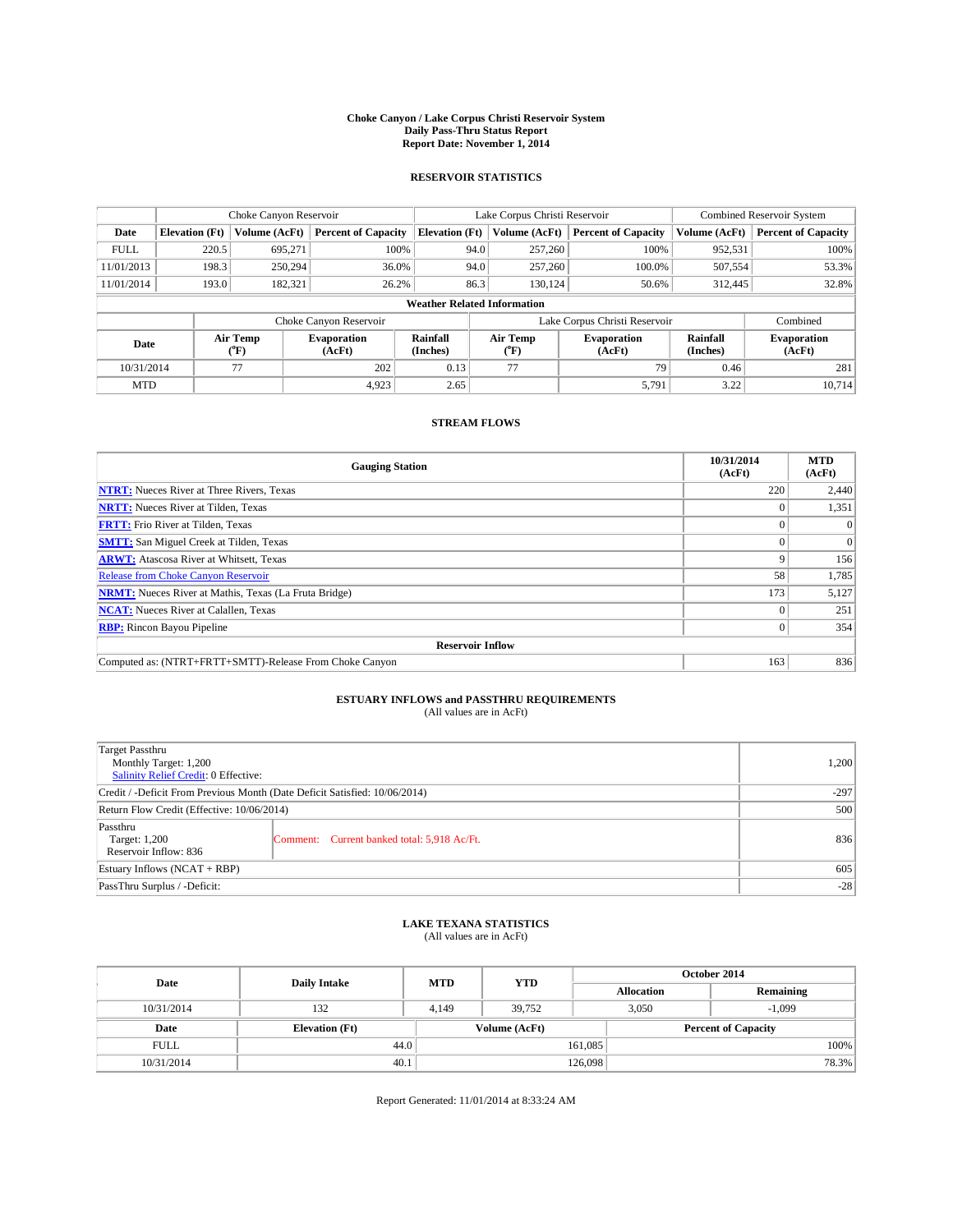#### **Choke Canyon / Lake Corpus Christi Reservoir System Daily Pass-Thru Status Report Report Date: November 2, 2014**

### **RESERVOIR STATISTICS**

|             |                                    | Choke Canyon Reservoir |                              |                       | Lake Corpus Christi Reservoir | Combined Reservoir System    |                      |                              |  |
|-------------|------------------------------------|------------------------|------------------------------|-----------------------|-------------------------------|------------------------------|----------------------|------------------------------|--|
| Date        | <b>Elevation</b> (Ft)              | Volume (AcFt)          | <b>Percent of Capacity</b>   | <b>Elevation (Ft)</b> | Volume (AcFt)                 | <b>Percent of Capacity</b>   | Volume (AcFt)        | <b>Percent of Capacity</b>   |  |
| <b>FULL</b> | 220.5                              | 695,271                | 100%                         | 94.0                  | 257,260                       | 100%                         | 952,531              | 100%                         |  |
| 11/02/2013  | 198.3                              | 250,294                | 36.0%                        | 94.0                  | 257,260                       | 100.0%                       | 507,554              | 53.3%                        |  |
| 11/02/2014  | 192.9                              | 180,936                | 26.0%                        | 86.2                  | 129,309                       | 50.3%                        | 310,245              | 32.6%                        |  |
|             | <b>Weather Related Information</b> |                        |                              |                       |                               |                              |                      |                              |  |
|             |                                    |                        | Choke Canyon Reservoir       |                       | Lake Corpus Christi Reservoir |                              | Combined             |                              |  |
| Date        |                                    | Air Temp<br>(°F)       | <b>Evaporation</b><br>(AcFt) | Rainfall<br>(Inches)  | Air Temp<br>("F)              | <b>Evaporation</b><br>(AcFt) | Rainfall<br>(Inches) | <b>Evaporation</b><br>(AcFt) |  |
| 11/01/2014  |                                    | 71                     | 101                          | 0.00                  | 72                            | 119                          | 0.00                 | 220                          |  |
| <b>MTD</b>  |                                    |                        | 101                          | 0.00                  |                               | 119                          | 0.00                 | 220                          |  |

## **STREAM FLOWS**

| <b>Gauging Station</b>                                       | 11/01/2014<br>(AcFt) | <b>MTD</b><br>(AcFt) |  |  |  |  |  |
|--------------------------------------------------------------|----------------------|----------------------|--|--|--|--|--|
| <b>NTRT:</b> Nueces River at Three Rivers, Texas             | 185                  | 185                  |  |  |  |  |  |
| <b>NRTT:</b> Nueces River at Tilden, Texas                   |                      | $\Omega$             |  |  |  |  |  |
| <b>FRTT:</b> Frio River at Tilden, Texas                     |                      | $\overline{0}$       |  |  |  |  |  |
| <b>SMTT:</b> San Miguel Creek at Tilden, Texas               |                      | $\Omega$             |  |  |  |  |  |
| <b>ARWT:</b> Atascosa River at Whitsett, Texas               |                      |                      |  |  |  |  |  |
| <b>Release from Choke Canyon Reservoir</b>                   | 58                   | 58                   |  |  |  |  |  |
| <b>NRMT:</b> Nueces River at Mathis, Texas (La Fruta Bridge) | 93                   | 93                   |  |  |  |  |  |
| <b>NCAT:</b> Nueces River at Calallen, Texas                 | 183                  | 183                  |  |  |  |  |  |
| <b>RBP:</b> Rincon Bayou Pipeline                            | $\Omega$             | $\Omega$             |  |  |  |  |  |
| <b>Reservoir Inflow</b>                                      |                      |                      |  |  |  |  |  |
| Computed as: (NTRT+FRTT+SMTT)-Release From Choke Canyon      | 127                  | 127                  |  |  |  |  |  |

# **ESTUARY INFLOWS and PASSTHRU REQUIREMENTS**<br>(All values are in AcFt)

| <b>Target Passthru</b><br>Monthly Target: 1,200<br>Salinity Relief Credit: 0 Effective: |                                             | 1,200 |  |  |
|-----------------------------------------------------------------------------------------|---------------------------------------------|-------|--|--|
| Credit / -Deficit From Previous Month (Date Deficit Satisfied: 11/01/2014)              |                                             |       |  |  |
| Return Flow Credit (Effective: 11/01/2014)                                              |                                             |       |  |  |
| Passthru<br>Target: 1,200<br>Reservoir Inflow: 127                                      | Comment: Current banked total: 5,918 Ac/Ft. | 127   |  |  |
| Estuary Inflows (NCAT + RBP)                                                            | 183                                         |       |  |  |
| PassThru Surplus / -Deficit:                                                            |                                             |       |  |  |

## **LAKE TEXANA STATISTICS** (All values are in AcFt)

| Date        | <b>Daily Intake</b>   | <b>MTD</b> | <b>YTD</b>    | November 2014     |                            |           |  |
|-------------|-----------------------|------------|---------------|-------------------|----------------------------|-----------|--|
|             |                       |            |               | <b>Allocation</b> |                            | Remaining |  |
| 11/01/2014  | 131                   | 131        | 39,883        |                   | 3,050<br>2,919             |           |  |
| Date        | <b>Elevation</b> (Ft) |            | Volume (AcFt) |                   | <b>Percent of Capacity</b> |           |  |
| <b>FULL</b> | 44.0                  |            |               | 161,085           |                            | 100%      |  |
| 11/01/2014  | 40.0                  |            |               | 126,098           |                            | 78.3%     |  |

Report Generated: 11/02/2014 at 7:39:50 AM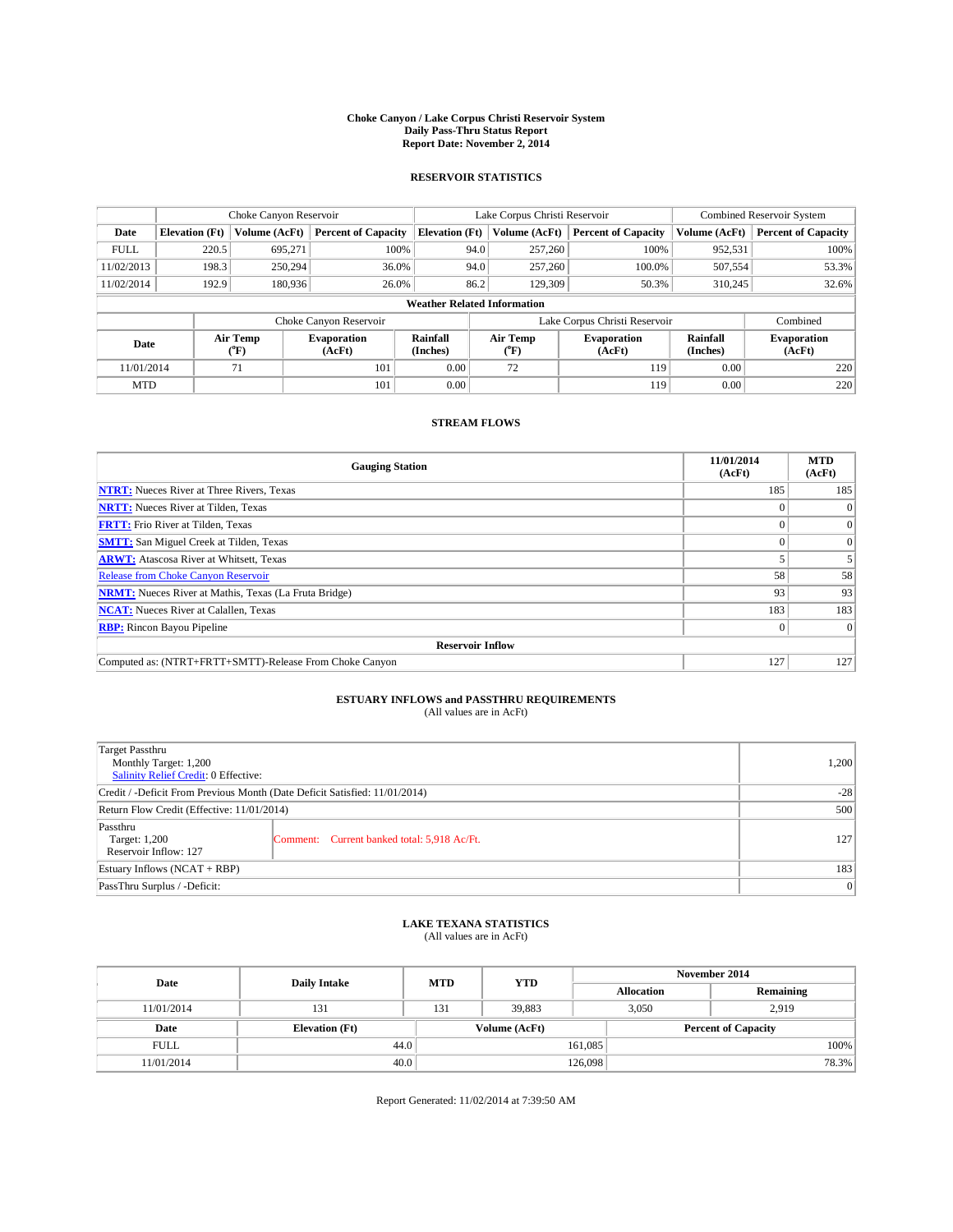#### **Choke Canyon / Lake Corpus Christi Reservoir System Daily Pass-Thru Status Report Report Date: November 3, 2014**

### **RESERVOIR STATISTICS**

|             |                       | Choke Canyon Reservoir |                              |                                    | Lake Corpus Christi Reservoir | Combined Reservoir System    |                      |                              |
|-------------|-----------------------|------------------------|------------------------------|------------------------------------|-------------------------------|------------------------------|----------------------|------------------------------|
| Date        | <b>Elevation</b> (Ft) | Volume (AcFt)          | <b>Percent of Capacity</b>   | <b>Elevation (Ft)</b>              | Volume (AcFt)                 | <b>Percent of Capacity</b>   | Volume (AcFt)        | <b>Percent of Capacity</b>   |
| <b>FULL</b> | 220.5                 | 695.271                | 100%                         | 94.0                               | 257,260                       | 100%                         | 952,531              | 100%                         |
| 11/03/2013  | 198.3                 | 250,863                | 36.1%                        | 94.0                               | 257,260                       | 100.0%                       | 508,123              | 53.3%                        |
| 11/03/2014  | 192.8                 | 180,360                | 25.9%                        | 86.2                               | 129,173                       | 50.2%                        | 309,533              | 32.5%                        |
|             |                       |                        |                              | <b>Weather Related Information</b> |                               |                              |                      |                              |
|             |                       |                        | Choke Canyon Reservoir       |                                    | Lake Corpus Christi Reservoir |                              |                      |                              |
| Date        |                       | Air Temp<br>(°F)       | <b>Evaporation</b><br>(AcFt) | Rainfall<br>(Inches)               | Air Temp<br>(°F)              | <b>Evaporation</b><br>(AcFt) | Rainfall<br>(Inches) | <b>Evaporation</b><br>(AcFt) |
| 11/02/2014  |                       | 77                     | 127                          | 0.00                               | 77                            | 166                          | 0.00                 | 293                          |
| <b>MTD</b>  |                       |                        | 228                          | 0.00                               |                               | 285                          | 0.00                 | 513                          |

### **STREAM FLOWS**

| <b>Gauging Station</b>                                       | 11/02/2014<br>(AcFt) | <b>MTD</b><br>(AcFt) |  |  |  |  |  |
|--------------------------------------------------------------|----------------------|----------------------|--|--|--|--|--|
| <b>NTRT:</b> Nueces River at Three Rivers, Texas             |                      | 258                  |  |  |  |  |  |
| <b>NRTT:</b> Nueces River at Tilden, Texas                   |                      | $\theta$             |  |  |  |  |  |
| <b>FRTT:</b> Frio River at Tilden, Texas                     |                      | $\overline{0}$       |  |  |  |  |  |
| <b>SMTT:</b> San Miguel Creek at Tilden, Texas               |                      | $\Omega$             |  |  |  |  |  |
| <b>ARWT:</b> Atascosa River at Whitsett, Texas               |                      | 6                    |  |  |  |  |  |
| <b>Release from Choke Canyon Reservoir</b>                   | 58                   | 115                  |  |  |  |  |  |
| <b>NRMT:</b> Nueces River at Mathis, Texas (La Fruta Bridge) | 66                   | 159                  |  |  |  |  |  |
| <b>NCAT:</b> Nueces River at Calallen, Texas                 | 123                  | 306                  |  |  |  |  |  |
| <b>RBP:</b> Rincon Bayou Pipeline                            | $\Omega$             | $\Omega$             |  |  |  |  |  |
| <b>Reservoir Inflow</b>                                      |                      |                      |  |  |  |  |  |
| Computed as: (NTRT+FRTT+SMTT)-Release From Choke Canyon      | 16                   | 143                  |  |  |  |  |  |

# **ESTUARY INFLOWS and PASSTHRU REQUIREMENTS**<br>(All values are in AcFt)

| Target Passthru                                                            |     |  |  |  |
|----------------------------------------------------------------------------|-----|--|--|--|
| Monthly Target: 1,200                                                      |     |  |  |  |
| Salinity Relief Credit: 0 Effective:                                       |     |  |  |  |
| Credit / -Deficit From Previous Month (Date Deficit Satisfied: 11/01/2014) |     |  |  |  |
| Return Flow Credit (Effective: 11/01/2014)                                 |     |  |  |  |
| Passthru                                                                   |     |  |  |  |
| Target: 1,200<br>Comment: Current banked total: 5,918 Ac/Ft.               | 143 |  |  |  |
| Reservoir Inflow: 143                                                      |     |  |  |  |
| Estuary Inflows (NCAT + RBP)                                               | 306 |  |  |  |
| PassThru Surplus / -Deficit:                                               | 0   |  |  |  |

# **LAKE TEXANA STATISTICS** (All values are in AcFt)

| Date        | <b>Daily Intake</b>   | <b>MTD</b> | <b>YTD</b>    | November 2014     |                            |           |       |
|-------------|-----------------------|------------|---------------|-------------------|----------------------------|-----------|-------|
|             |                       |            |               | <b>Allocation</b> |                            | Remaining |       |
| 11/02/2014  | 130                   | 261        | 40.013        |                   | 2,789<br>3,050             |           |       |
| Date        | <b>Elevation</b> (Ft) |            | Volume (AcFt) |                   | <b>Percent of Capacity</b> |           |       |
| <b>FULL</b> | 44.0                  |            |               | 161,085           |                            |           | 100%  |
| 11/02/2014  | 40.0                  |            |               | 126,098           |                            |           | 78.3% |

Report Generated: 11/03/2014 at 7:58:50 AM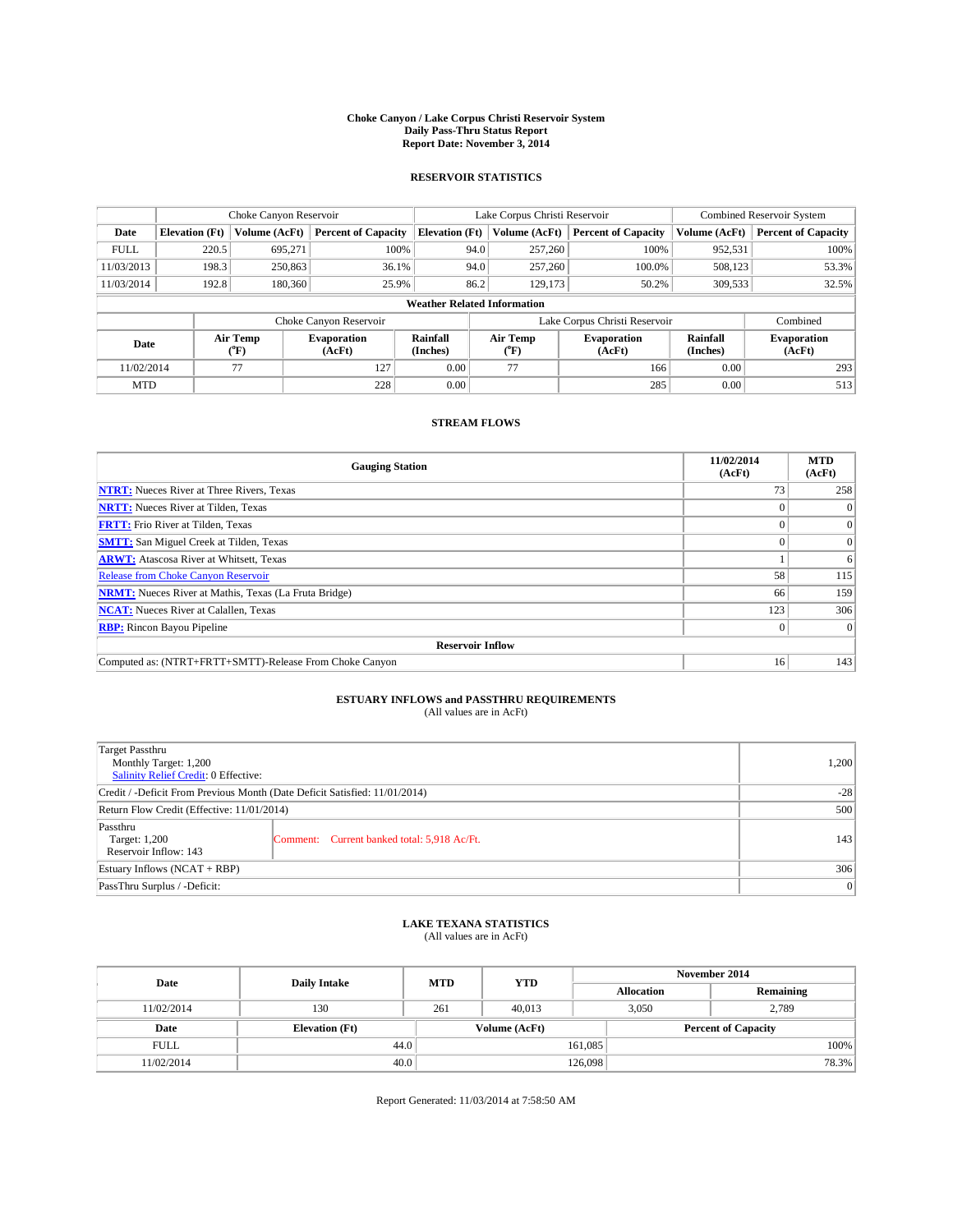#### **Choke Canyon / Lake Corpus Christi Reservoir System Daily Pass-Thru Status Report Report Date: November 4, 2014**

#### **RESERVOIR STATISTICS**

|             |                       | Choke Canyon Reservoir |                              |                                    | Lake Corpus Christi Reservoir | <b>Combined Reservoir System</b> |                      |                              |
|-------------|-----------------------|------------------------|------------------------------|------------------------------------|-------------------------------|----------------------------------|----------------------|------------------------------|
| Date        | <b>Elevation</b> (Ft) | Volume (AcFt)          | <b>Percent of Capacity</b>   | <b>Elevation (Ft)</b>              | Volume (AcFt)                 | <b>Percent of Capacity</b>       | Volume (AcFt)        | <b>Percent of Capacity</b>   |
| <b>FULL</b> | 220.5                 | 695.271                | 100%                         | 94.0                               | 257,260                       | 100%                             | 952,531              | 100%                         |
| 11/04/2013  | 198.3                 | 250,578                | 36.0%                        | 94.0                               | 257,260                       | 100.0%                           | 507,838              | 53.3%                        |
| 11/04/2014  | 192.9                 | 181.166                | 26.1%                        | 86.2                               | 128,767                       | 50.1%                            | 309,933              | 32.5%                        |
|             |                       |                        |                              | <b>Weather Related Information</b> |                               |                                  |                      |                              |
|             |                       |                        | Choke Canyon Reservoir       |                                    | Lake Corpus Christi Reservoir |                                  |                      |                              |
| Date        |                       | Air Temp<br>(°F)       | <b>Evaporation</b><br>(AcFt) | Rainfall<br>(Inches)               | Air Temp<br>$(^{0}F)$         | <b>Evaporation</b><br>(AcFt)     | Rainfall<br>(Inches) | <b>Evaporation</b><br>(AcFt) |
| 11/03/2014  |                       | 79                     | 107                          | 0.00                               | 81                            | 150                              | 0.00                 | 257                          |
| <b>MTD</b>  |                       |                        | 335                          | 0.00                               |                               | 435                              | 0.00                 | 770                          |

## **STREAM FLOWS**

| <b>Gauging Station</b>                                       | 11/03/2014<br>(AcFt) | <b>MTD</b><br>(AcFt) |
|--------------------------------------------------------------|----------------------|----------------------|
| <b>NTRT:</b> Nueces River at Three Rivers, Texas             | 56                   | 314                  |
| <b>NRTT:</b> Nueces River at Tilden, Texas                   | $\theta$             | $\Omega$             |
| <b>FRTT:</b> Frio River at Tilden, Texas                     |                      | $\overline{0}$       |
| <b>SMTT:</b> San Miguel Creek at Tilden, Texas               | $\theta$             | $\overline{0}$       |
| <b>ARWT:</b> Atascosa River at Whitsett, Texas               | $\theta$             |                      |
| <b>Release from Choke Canyon Reservoir</b>                   | 58                   | 173                  |
| <b>NRMT:</b> Nueces River at Mathis, Texas (La Fruta Bridge) | 103                  | 262                  |
| <b>NCAT:</b> Nueces River at Calallen, Texas                 | 3                    | 308                  |
| <b>RBP:</b> Rincon Bayou Pipeline                            | $\theta$             | $\Omega$             |
| <b>Reservoir Inflow</b>                                      |                      |                      |
| Computed as: NRTT+FRTT+SMTT+ARWT                             | $\Omega$             | 143                  |

# **ESTUARY INFLOWS and PASSTHRU REQUIREMENTS**<br>(All values are in AcFt)

| <b>Target Passthru</b><br>Monthly Target: 1,200<br>Salinity Relief Credit: 0 Effective: |                                             |     |  |  |
|-----------------------------------------------------------------------------------------|---------------------------------------------|-----|--|--|
| Credit / -Deficit From Previous Month (Date Deficit Satisfied: 11/01/2014)              |                                             |     |  |  |
| Return Flow Credit (Effective: 11/01/2014)                                              |                                             |     |  |  |
| Passthru<br>Target: 1,200<br>Reservoir Inflow: 143                                      | Comment: Current banked total: 5,918 Ac/Ft. | 143 |  |  |
| Estuary Inflows (NCAT + RBP)                                                            |                                             |     |  |  |
| PassThru Surplus / -Deficit:                                                            | 0                                           |     |  |  |

# **LAKE TEXANA STATISTICS** (All values are in AcFt)

| Date        | <b>Daily Intake</b>   | <b>MTD</b> | <b>YTD</b>    | November 2014     |                            |           |  |
|-------------|-----------------------|------------|---------------|-------------------|----------------------------|-----------|--|
|             |                       |            |               | <b>Allocation</b> |                            | Remaining |  |
| 11/03/2014  | 130                   | 391        | 40.143        |                   | 3,050<br>2,659             |           |  |
| Date        | <b>Elevation</b> (Ft) |            | Volume (AcFt) |                   | <b>Percent of Capacity</b> |           |  |
| <b>FULL</b> | 44.0                  |            |               | 161,085           |                            | 100%      |  |
| 11/03/2014  | 39.9                  |            |               | 125,280           |                            | 77.8%     |  |

Report Generated: 11/04/2014 at 7:56:53 AM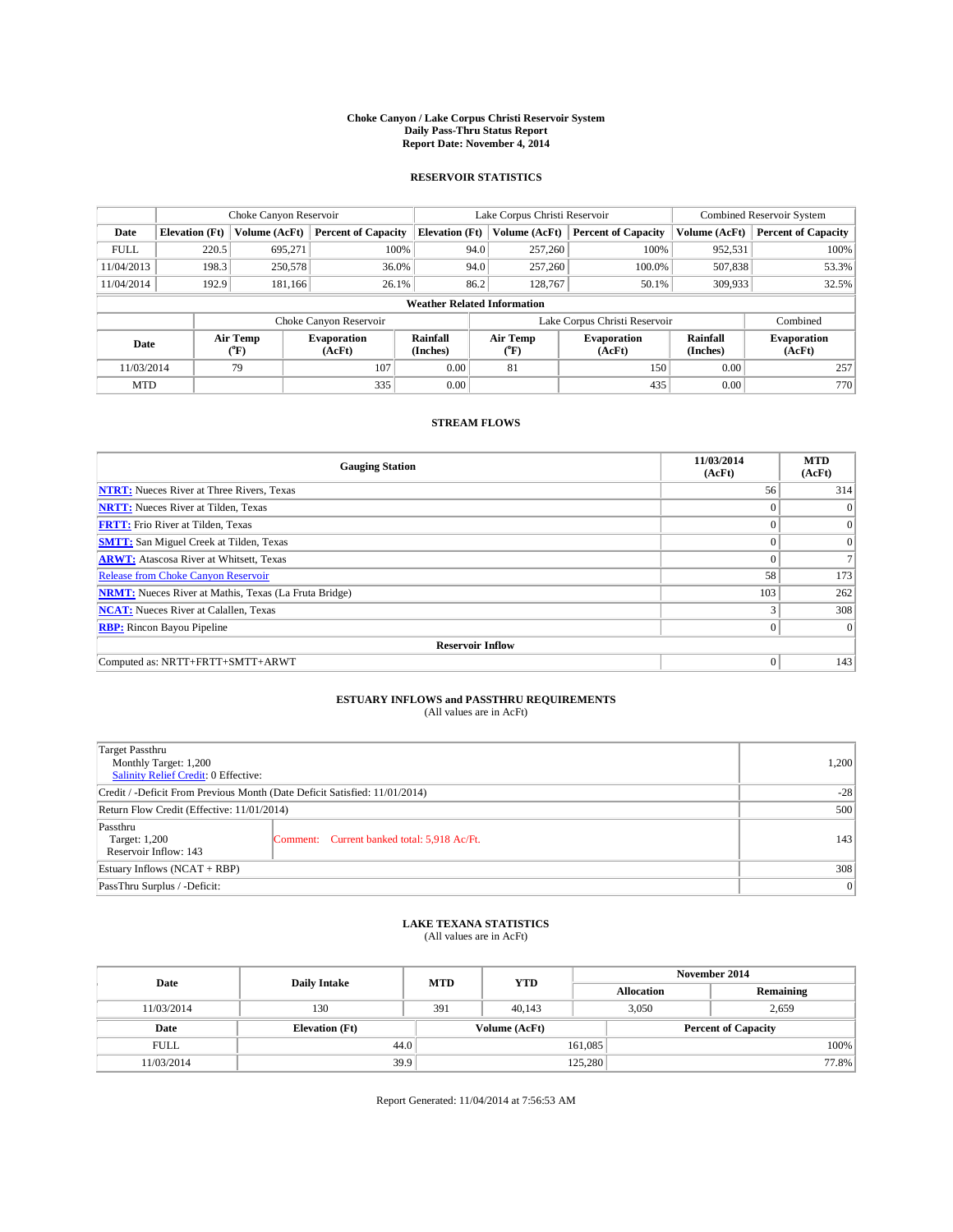#### **Choke Canyon / Lake Corpus Christi Reservoir System Daily Pass-Thru Status Report Report Date: November 5, 2014**

### **RESERVOIR STATISTICS**

|             |                                    | Choke Canyon Reservoir |                              |                       | Lake Corpus Christi Reservoir | <b>Combined Reservoir System</b> |                      |                              |  |
|-------------|------------------------------------|------------------------|------------------------------|-----------------------|-------------------------------|----------------------------------|----------------------|------------------------------|--|
| Date        | <b>Elevation</b> (Ft)              | Volume (AcFt)          | <b>Percent of Capacity</b>   | <b>Elevation (Ft)</b> | Volume (AcFt)                 | <b>Percent of Capacity</b>       | Volume (AcFt)        | <b>Percent of Capacity</b>   |  |
| <b>FULL</b> | 220.5                              | 695.271                | 100%                         | 94.0                  | 257,260                       | 100%                             | 952,531              | 100%                         |  |
| 11/05/2013  | 198.3                              | 250,578                | 36.0%                        | 94.0                  | 257,260                       | 100.0%                           | 507,838              | 53.3%                        |  |
| 11/05/2014  | 192.8                              | 180,129                | 25.9%                        | 86.2                  | 129.173                       | 50.2%                            | 309,302              | 32.5%                        |  |
|             | <b>Weather Related Information</b> |                        |                              |                       |                               |                                  |                      |                              |  |
|             |                                    |                        | Choke Canyon Reservoir       |                       | Lake Corpus Christi Reservoir |                                  | Combined             |                              |  |
| Date        |                                    | Air Temp<br>(°F)       | <b>Evaporation</b><br>(AcFt) | Rainfall<br>(Inches)  | Air Temp<br>$\rm ^{(^o}\!F)$  | <b>Evaporation</b><br>(AcFt)     | Rainfall<br>(Inches) | <b>Evaporation</b><br>(AcFt) |  |
| 11/04/2014  |                                    | 79                     | 60                           | 0.14                  | 80                            | 55                               | 0.08                 | 115                          |  |
|             | <b>MTD</b>                         |                        | 395                          | 0.14                  |                               | 490                              | 0.08                 | 885                          |  |

## **STREAM FLOWS**

| <b>Gauging Station</b>                                       | 11/04/2014<br>(AcFt) | <b>MTD</b><br>(AcFt) |  |  |  |  |  |
|--------------------------------------------------------------|----------------------|----------------------|--|--|--|--|--|
| <b>NTRT:</b> Nueces River at Three Rivers, Texas             | 52                   | 365                  |  |  |  |  |  |
| <b>NRTT:</b> Nueces River at Tilden, Texas                   | $\theta$             | $\Omega$             |  |  |  |  |  |
| <b>FRTT:</b> Frio River at Tilden, Texas                     |                      | $\overline{0}$       |  |  |  |  |  |
| <b>SMTT:</b> San Miguel Creek at Tilden, Texas               | $\theta$             | $\overline{0}$       |  |  |  |  |  |
| <b>ARWT:</b> Atascosa River at Whitsett, Texas               |                      | 8                    |  |  |  |  |  |
| <b>Release from Choke Canyon Reservoir</b>                   | 58                   | 230                  |  |  |  |  |  |
| <b>NRMT:</b> Nueces River at Mathis, Texas (La Fruta Bridge) | 79                   | 341                  |  |  |  |  |  |
| <b>NCAT:</b> Nueces River at Calallen, Texas                 | $\theta$             | 308                  |  |  |  |  |  |
| <b>RBP:</b> Rincon Bayou Pipeline                            | $\theta$             | $\Omega$             |  |  |  |  |  |
| <b>Reservoir Inflow</b>                                      |                      |                      |  |  |  |  |  |
| Computed as: NRTT+FRTT+SMTT+ARWT                             |                      | 144                  |  |  |  |  |  |

# **ESTUARY INFLOWS and PASSTHRU REQUIREMENTS**<br>(All values are in AcFt)

| <b>Target Passthru</b><br>Monthly Target: 1,200<br>Salinity Relief Credit: 0 Effective: |                                             |     |  |  |
|-----------------------------------------------------------------------------------------|---------------------------------------------|-----|--|--|
| Credit / -Deficit From Previous Month (Date Deficit Satisfied: 11/01/2014)              |                                             |     |  |  |
| Return Flow Credit (Effective: 11/01/2014)                                              |                                             |     |  |  |
| Passthru<br>Target: 1,200<br>Reservoir Inflow: 144                                      | Comment: Current banked total: 5,918 Ac/Ft. | 144 |  |  |
| Estuary Inflows (NCAT + RBP)                                                            |                                             |     |  |  |
| PassThru Surplus / -Deficit:                                                            | 0                                           |     |  |  |

# **LAKE TEXANA STATISTICS** (All values are in AcFt)

| Date        | <b>Daily Intake</b>   | <b>MTD</b> | <b>YTD</b>    | November 2014     |                            |           |       |
|-------------|-----------------------|------------|---------------|-------------------|----------------------------|-----------|-------|
|             |                       |            |               | <b>Allocation</b> |                            | Remaining |       |
| 11/04/2014  | 130                   | 521        | 40,273        |                   | 3.050<br>2.529             |           |       |
| Date        | <b>Elevation</b> (Ft) |            | Volume (AcFt) |                   | <b>Percent of Capacity</b> |           |       |
| <b>FULL</b> | 44.0                  |            |               | 161,085           |                            |           | 100%  |
| 11/04/2014  | 39.9                  |            |               | 125,280           |                            |           | 77.8% |

Report Generated: 11/05/2014 at 8:24:59 AM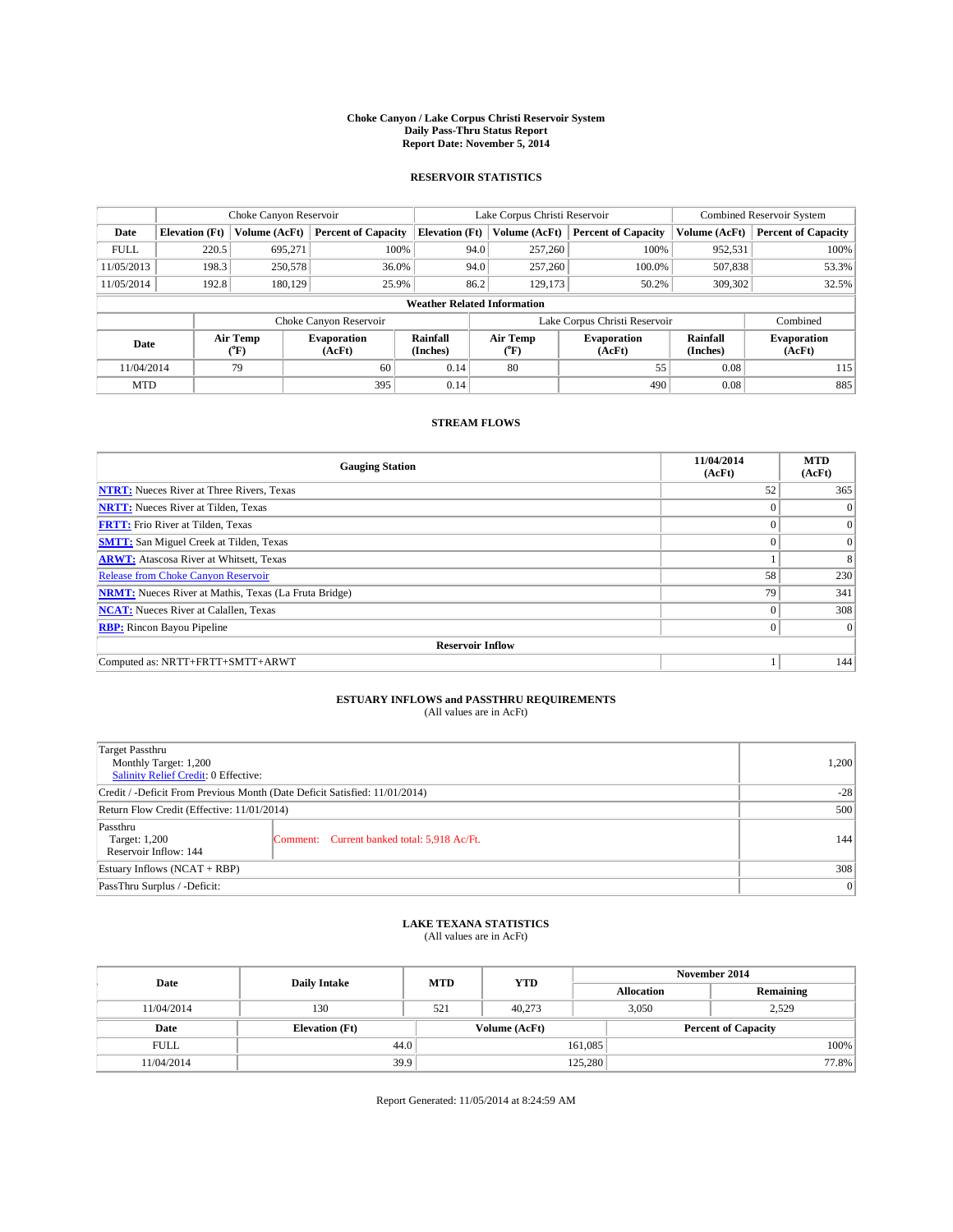#### **Choke Canyon / Lake Corpus Christi Reservoir System Daily Pass-Thru Status Report Report Date: November 6, 2014**

### **RESERVOIR STATISTICS**

|             |                       | Choke Canyon Reservoir |                              |                                    | Lake Corpus Christi Reservoir | <b>Combined Reservoir System</b> |                      |                              |
|-------------|-----------------------|------------------------|------------------------------|------------------------------------|-------------------------------|----------------------------------|----------------------|------------------------------|
| Date        | <b>Elevation</b> (Ft) | Volume (AcFt)          | <b>Percent of Capacity</b>   | <b>Elevation (Ft)</b>              | Volume (AcFt)                 | <b>Percent of Capacity</b>       | Volume (AcFt)        | <b>Percent of Capacity</b>   |
| <b>FULL</b> | 220.5                 | 695.271                | 100%                         | 94.0                               | 257,260                       | 100%                             | 952,531              | 100%                         |
| 11/06/2013  | 198.3                 | 249,867                | 35.9%                        | 94.1                               | 257,260                       | 100.0%                           | 507,127              | 53.2%                        |
| 11/06/2014  | 193.0                 | 181.628                | 26.1%                        | 86.4                               | 131.216                       | 51.0%                            | 312,844              | 32.8%                        |
|             |                       |                        |                              | <b>Weather Related Information</b> |                               |                                  |                      |                              |
|             |                       |                        | Choke Canyon Reservoir       |                                    | Lake Corpus Christi Reservoir | Combined                         |                      |                              |
| Date        |                       | Air Temp<br>(°F)       | <b>Evaporation</b><br>(AcFt) | Rainfall<br>(Inches)               | Air Temp<br>$(^{0}F)$         | <b>Evaporation</b><br>(AcFt)     | Rainfall<br>(Inches) | <b>Evaporation</b><br>(AcFt) |
| 11/05/2014  |                       | 63                     | 20                           | 1.72                               | 71                            | 135                              | 1.31                 | 155                          |
| <b>MTD</b>  | 415                   |                        | 1.86                         |                                    | 625                           | 1.39                             | 1.040                |                              |

## **STREAM FLOWS**

| <b>Gauging Station</b>                                       | 11/05/2014<br>(AcFt) | <b>MTD</b><br>(AcFt) |
|--------------------------------------------------------------|----------------------|----------------------|
| <b>NTRT:</b> Nueces River at Three Rivers, Texas             | 52                   | 417                  |
| <b>NRTT:</b> Nueces River at Tilden, Texas                   | $\theta$             | $\Omega$             |
| <b>FRTT:</b> Frio River at Tilden, Texas                     |                      | $\overline{0}$       |
| <b>SMTT:</b> San Miguel Creek at Tilden, Texas               | $\theta$             | $\overline{0}$       |
| <b>ARWT:</b> Atascosa River at Whitsett, Texas               | 8                    | 16                   |
| <b>Release from Choke Canyon Reservoir</b>                   | 58                   | 288                  |
| <b>NRMT:</b> Nueces River at Mathis, Texas (La Fruta Bridge) | 46                   | 387                  |
| <b>NCAT:</b> Nueces River at Calallen, Texas                 | $\theta$             | 308                  |
| <b>RBP:</b> Rincon Bayou Pipeline                            | $\theta$             | $\Omega$             |
| <b>Reservoir Inflow</b>                                      |                      |                      |
| Computed as: NRTT+FRTT+SMTT+ARWT                             | 8                    | 153                  |

# **ESTUARY INFLOWS and PASSTHRU REQUIREMENTS**<br>(All values are in AcFt)

| <b>Target Passthru</b><br>Monthly Target: 1,200<br>Salinity Relief Credit: 0 Effective: |                                             |     |  |  |
|-----------------------------------------------------------------------------------------|---------------------------------------------|-----|--|--|
| Credit / -Deficit From Previous Month (Date Deficit Satisfied: 11/01/2014)              |                                             |     |  |  |
| Return Flow Credit (Effective: 11/01/2014)                                              |                                             |     |  |  |
| Passthru<br>Target: 1,200<br>Reservoir Inflow: 153                                      | Comment: Current banked total: 5,918 Ac/Ft. | 153 |  |  |
| Estuary Inflows (NCAT + RBP)                                                            |                                             |     |  |  |
| PassThru Surplus / -Deficit:                                                            | 0                                           |     |  |  |

# **LAKE TEXANA STATISTICS** (All values are in AcFt)

| Date        | <b>Daily Intake</b>   | <b>MTD</b> | <b>YTD</b>    | November 2014     |                            |           |       |
|-------------|-----------------------|------------|---------------|-------------------|----------------------------|-----------|-------|
|             |                       |            |               | <b>Allocation</b> |                            | Remaining |       |
| 11/05/2014  | 120                   | 641        | 40.393        |                   | 3,050<br>2,409             |           |       |
| Date        | <b>Elevation</b> (Ft) |            | Volume (AcFt) |                   | <b>Percent of Capacity</b> |           |       |
| <b>FULL</b> | 44.0                  |            |               | 161,085           |                            |           | 100%  |
| 11/05/2014  | 40.1                  |            |               | 126,098           |                            |           | 78.3% |

Report Generated: 11/06/2014 at 8:34:04 AM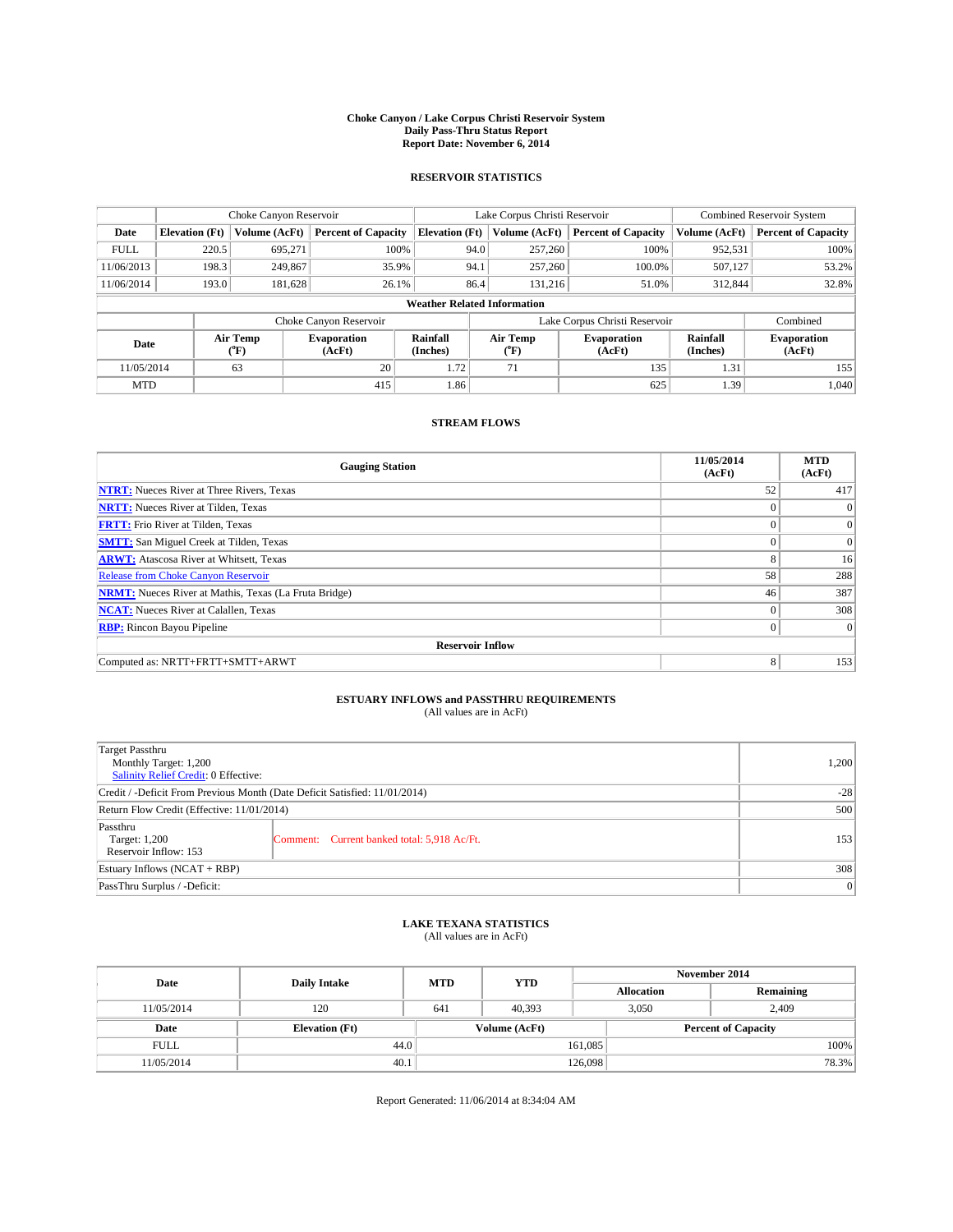#### **Choke Canyon / Lake Corpus Christi Reservoir System Daily Pass-Thru Status Report Report Date: November 7, 2014**

#### **RESERVOIR STATISTICS**

|                          | Choke Canyon Reservoir             |               |                              |                       | Lake Corpus Christi Reservoir |                               |                      | Combined Reservoir System    |  |
|--------------------------|------------------------------------|---------------|------------------------------|-----------------------|-------------------------------|-------------------------------|----------------------|------------------------------|--|
| Date                     | <b>Elevation</b> (Ft)              | Volume (AcFt) | <b>Percent of Capacity</b>   | <b>Elevation (Ft)</b> | Volume (AcFt)                 | <b>Percent of Capacity</b>    | Volume (AcFt)        | <b>Percent of Capacity</b>   |  |
| <b>FULL</b>              | 220.5                              | 695.271       | 100%                         | 94.0                  | 257,260                       | 100%                          | 952,531              | 100%                         |  |
| 11/07/2013               | 198.1                              | 247,612       | 35.6%                        | 94.0                  | 257,260                       | 100.0%                        | 504,872              | 53.0%                        |  |
| 11/07/2014               | 192.9                              | 181,513       | 26.1%                        | 86.4                  | 131.627                       | 51.2%                         | 313,140              | 32.9%                        |  |
|                          | <b>Weather Related Information</b> |               |                              |                       |                               |                               |                      |                              |  |
|                          |                                    |               | Choke Canyon Reservoir       |                       |                               | Lake Corpus Christi Reservoir |                      | Combined                     |  |
| Air Temp<br>Date<br>(°F) |                                    |               | <b>Evaporation</b><br>(AcFt) | Rainfall<br>(Inches)  | Air Temp<br>$\rm ^{(^o}\!F)$  | <b>Evaporation</b><br>(AcFt)  | Rainfall<br>(Inches) | <b>Evaporation</b><br>(AcFt) |  |
| 11/06/2014               |                                    | 60            | 27                           | 0.19                  | 62                            | 56                            | 0.68                 | 83                           |  |
| <b>MTD</b>               |                                    |               | 442                          | 2.05                  |                               | 681                           | 2.07                 | 1,123                        |  |

### **STREAM FLOWS**

| <b>Gauging Station</b>                                       | 11/06/2014<br>(AcFt) | <b>MTD</b><br>(AcFt) |  |  |  |  |
|--------------------------------------------------------------|----------------------|----------------------|--|--|--|--|
| <b>NTRT:</b> Nueces River at Three Rivers, Texas             | 117                  | 534                  |  |  |  |  |
| <b>NRTT:</b> Nueces River at Tilden, Texas                   |                      | $\theta$             |  |  |  |  |
| <b>FRTT:</b> Frio River at Tilden, Texas                     |                      |                      |  |  |  |  |
| <b>SMTT:</b> San Miguel Creek at Tilden, Texas               |                      | $\Omega$             |  |  |  |  |
| <b>ARWT:</b> Atascosa River at Whitsett, Texas               | 32                   | 48                   |  |  |  |  |
| <b>Release from Choke Canyon Reservoir</b>                   | 58                   | 345                  |  |  |  |  |
| <b>NRMT:</b> Nueces River at Mathis, Texas (La Fruta Bridge) | 48                   | 435                  |  |  |  |  |
| <b>NCAT:</b> Nueces River at Calallen, Texas                 |                      | 308                  |  |  |  |  |
| <b>RBP:</b> Rincon Bayou Pipeline                            | 0                    | $\Omega$             |  |  |  |  |
| <b>Reservoir Inflow</b>                                      |                      |                      |  |  |  |  |
| Computed as: (NTRT+FRTT+SMTT)-Release From Choke Canyon      | 62                   | 215                  |  |  |  |  |

# **ESTUARY INFLOWS and PASSTHRU REQUIREMENTS**<br>(All values are in AcFt)

| Target Passthru                                                            |                                             |       |
|----------------------------------------------------------------------------|---------------------------------------------|-------|
| Monthly Target: 1,200                                                      |                                             | 1,200 |
| Salinity Relief Credit: 0 Effective:                                       |                                             |       |
| Credit / -Deficit From Previous Month (Date Deficit Satisfied: 11/01/2014) |                                             | $-28$ |
| Return Flow Credit (Effective: 11/01/2014)                                 |                                             | 500   |
| Passthru                                                                   |                                             |       |
| Target: 1,200                                                              | Comment: Current banked total: 5,918 Ac/Ft. | 215   |
| Reservoir Inflow: 215                                                      |                                             |       |
| Estuary Inflows (NCAT + RBP)                                               |                                             | 308   |
| PassThru Surplus / -Deficit:                                               |                                             | 0     |

# **LAKE TEXANA STATISTICS** (All values are in AcFt)

| Date        | <b>Daily Intake</b>   | <b>MTD</b> | <b>YTD</b>    | November 2014     |                            |           |
|-------------|-----------------------|------------|---------------|-------------------|----------------------------|-----------|
|             |                       |            |               | <b>Allocation</b> |                            | Remaining |
| 11/06/2014  | 113                   | 754        | 40,506        | 3,050             |                            | 2,296     |
| Date        | <b>Elevation</b> (Ft) |            | Volume (AcFt) |                   | <b>Percent of Capacity</b> |           |
| <b>FULL</b> | 44.0                  |            |               | 161,085           |                            | 100%      |
| 11/06/2014  | 40.1                  |            |               | 126,098           |                            | 78.3%     |

Report Generated: 11/07/2014 at 8:19:18 AM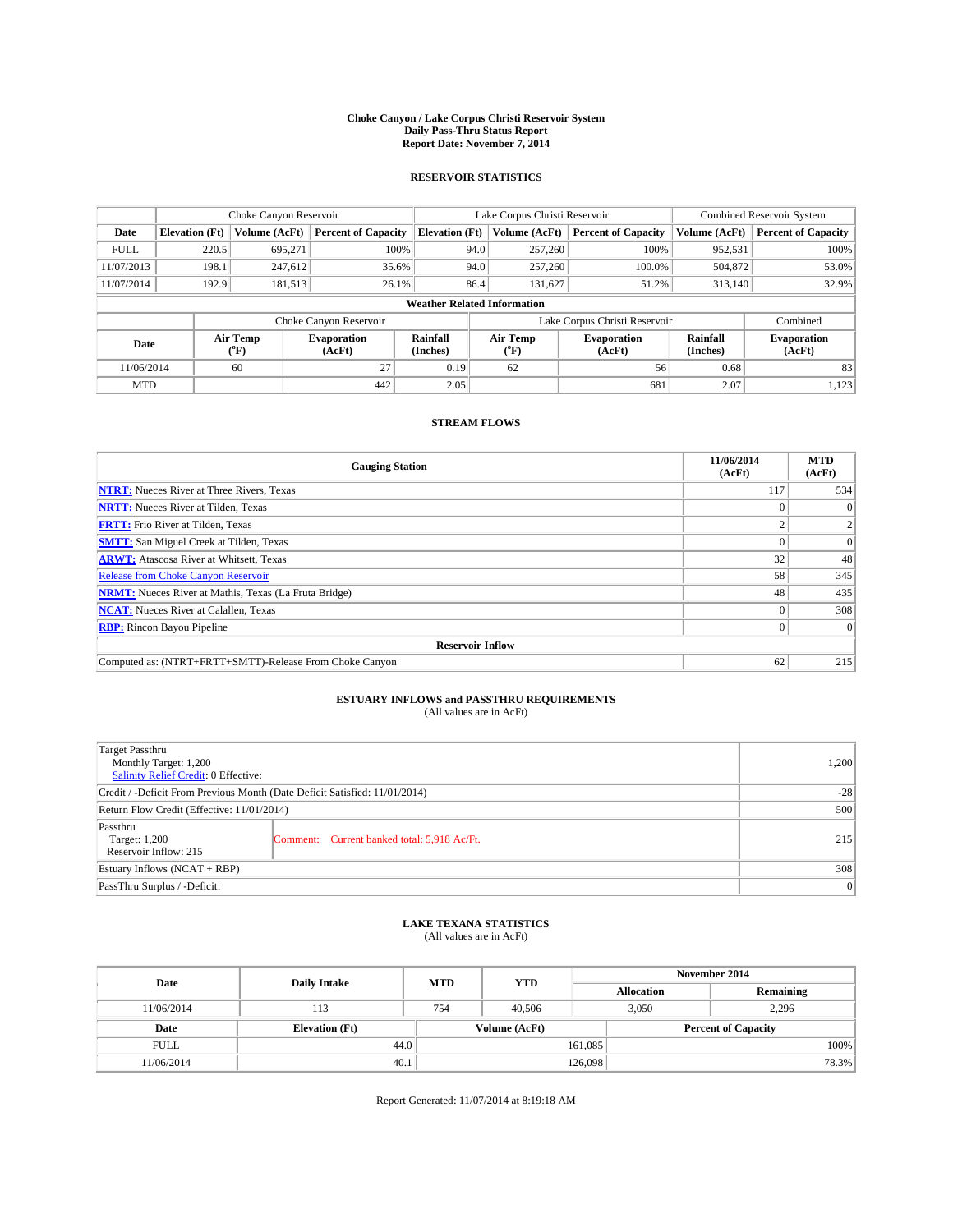#### **Choke Canyon / Lake Corpus Christi Reservoir System Daily Pass-Thru Status Report Report Date: November 8, 2014**

#### **RESERVOIR STATISTICS**

|                                                                                  | Choke Canyon Reservoir             |                              |                              |                       | Lake Corpus Christi Reservoir | Combined Reservoir System     |               |                            |  |
|----------------------------------------------------------------------------------|------------------------------------|------------------------------|------------------------------|-----------------------|-------------------------------|-------------------------------|---------------|----------------------------|--|
| Date                                                                             | <b>Elevation</b> (Ft)              | Volume (AcFt)                | <b>Percent of Capacity</b>   | <b>Elevation (Ft)</b> | Volume (AcFt)                 | <b>Percent of Capacity</b>    | Volume (AcFt) | <b>Percent of Capacity</b> |  |
| <b>FULL</b>                                                                      | 220.5                              | 695.271                      | 100%                         | 94.0                  | 257,260                       | 100%                          | 952,531       | 100%                       |  |
| 11/08/2013                                                                       | 198.1                              | 248,172                      | 35.7%                        | 94.0                  | 257,078                       | 99.9%                         | 505,250       | 53.0%                      |  |
| 11/08/2014                                                                       | 192.9                              | 181,282                      | 26.1%                        | 86.4                  | 131.490                       | 51.1%                         | 312,772       | 32.8%                      |  |
|                                                                                  | <b>Weather Related Information</b> |                              |                              |                       |                               |                               |               |                            |  |
|                                                                                  |                                    |                              | Choke Canyon Reservoir       |                       |                               | Lake Corpus Christi Reservoir |               | Combined                   |  |
| Air Temp<br>Rainfall<br><b>Evaporation</b><br>Date<br>(°F)<br>(AcFt)<br>(Inches) |                                    | Air Temp<br>$\rm ^{(^o}\!F)$ | <b>Evaporation</b><br>(AcFt) | Rainfall<br>(Inches)  | <b>Evaporation</b><br>(AcFt)  |                               |               |                            |  |
| 11/07/2014                                                                       |                                    | 62                           | 34                           | 0.07                  | 62                            | 24                            | 0.00          | 58                         |  |
| <b>MTD</b>                                                                       |                                    |                              | 476                          | 2.12                  |                               | 705                           | 2.07          | 1,181                      |  |

### **STREAM FLOWS**

| <b>Gauging Station</b>                                       | 11/07/2014<br>(AcFt) | <b>MTD</b><br>(AcFt) |  |  |  |  |
|--------------------------------------------------------------|----------------------|----------------------|--|--|--|--|
| <b>NTRT:</b> Nueces River at Three Rivers, Texas             | 131                  | 665                  |  |  |  |  |
| <b>NRTT:</b> Nueces River at Tilden, Texas                   |                      | $\Omega$             |  |  |  |  |
| <b>FRTT:</b> Frio River at Tilden, Texas                     |                      |                      |  |  |  |  |
| <b>SMTT:</b> San Miguel Creek at Tilden, Texas               |                      | $\Omega$             |  |  |  |  |
| <b>ARWT:</b> Atascosa River at Whitsett, Texas               | 135                  | 183                  |  |  |  |  |
| <b>Release from Choke Canyon Reservoir</b>                   | 58                   | 403                  |  |  |  |  |
| <b>NRMT:</b> Nueces River at Mathis, Texas (La Fruta Bridge) | 48                   | 482                  |  |  |  |  |
| <b>NCAT:</b> Nueces River at Calallen, Texas                 |                      | 311                  |  |  |  |  |
| <b>RBP:</b> Rincon Bayou Pipeline                            | $\Omega$             | $\Omega$             |  |  |  |  |
| <b>Reservoir Inflow</b>                                      |                      |                      |  |  |  |  |
| Computed as: (NTRT+FRTT+SMTT)-Release From Choke Canyon      | 74                   | 288                  |  |  |  |  |

# **ESTUARY INFLOWS and PASSTHRU REQUIREMENTS**<br>(All values are in AcFt)

| Target Passthru                                                            |       |
|----------------------------------------------------------------------------|-------|
| Monthly Target: 1,200                                                      | 1,200 |
| Salinity Relief Credit: 0 Effective:                                       |       |
| Credit / -Deficit From Previous Month (Date Deficit Satisfied: 11/01/2014) | $-28$ |
| Return Flow Credit (Effective: 11/01/2014)                                 | 500   |
| Passthru                                                                   |       |
| Target: 1,200<br>Comment: Current banked total: 5,918 Ac/Ft.               | 288   |
| Reservoir Inflow: 288                                                      |       |
| Estuary Inflows (NCAT + RBP)                                               | 311   |
| PassThru Surplus / -Deficit:                                               | 0     |

# **LAKE TEXANA STATISTICS** (All values are in AcFt)

| Date        | <b>Daily Intake</b>   | <b>MTD</b>    | <b>YTD</b> | November 2014              |                   |           |       |
|-------------|-----------------------|---------------|------------|----------------------------|-------------------|-----------|-------|
|             |                       |               |            |                            | <b>Allocation</b> | Remaining |       |
| 11/07/2014  | 113                   | 868           | 40.620     |                            | 2.182<br>3.050    |           |       |
| Date        | <b>Elevation</b> (Ft) | Volume (AcFt) |            | <b>Percent of Capacity</b> |                   |           |       |
| <b>FULL</b> | 44.0                  |               |            | 161,085                    |                   |           | 100%  |
| 11/07/2014  | 40.2                  |               |            | 127,743                    |                   |           | 79.3% |

Report Generated: 11/08/2014 at 7:36:23 AM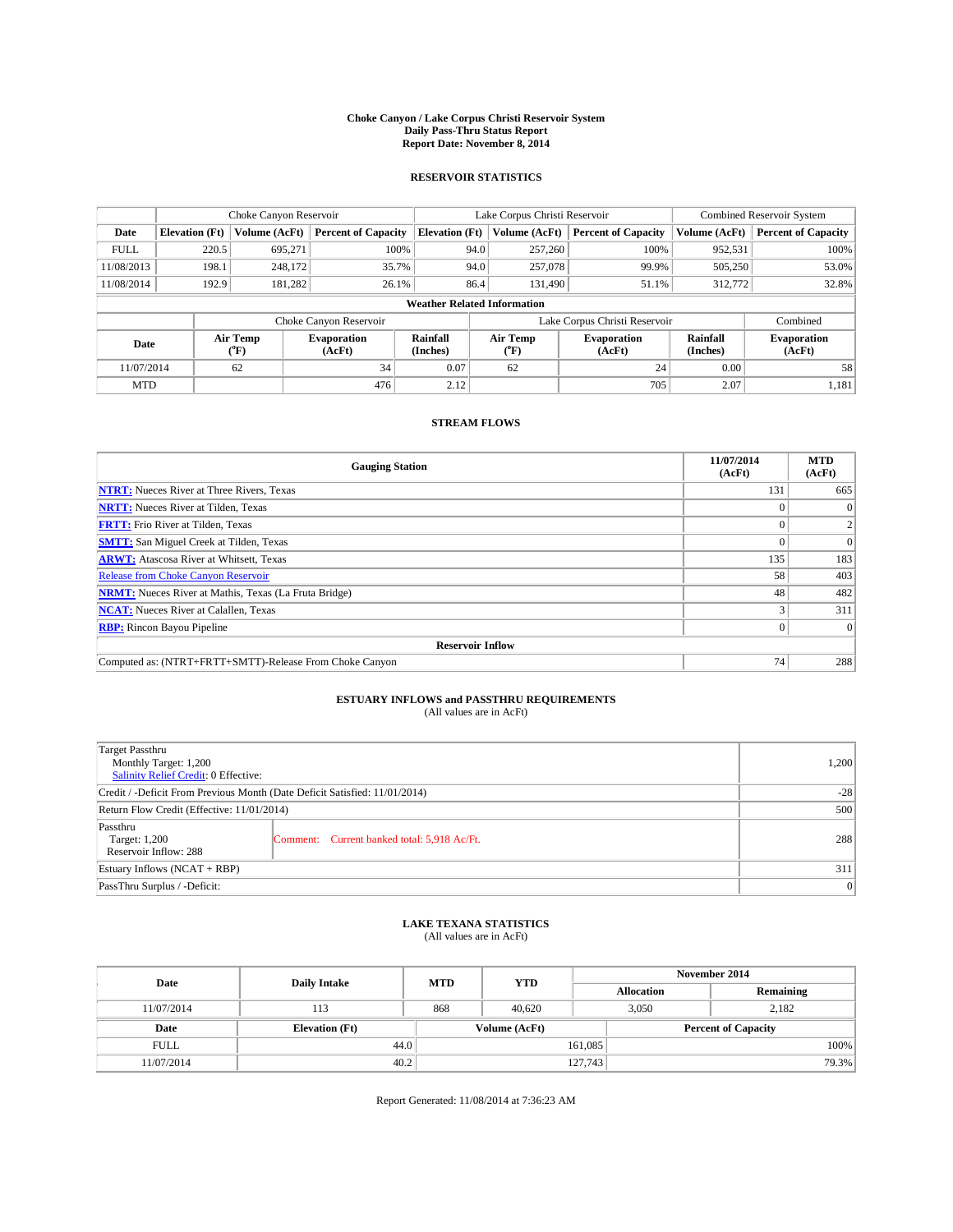#### **Choke Canyon / Lake Corpus Christi Reservoir System Daily Pass-Thru Status Report Report Date: November 9, 2014**

### **RESERVOIR STATISTICS**

|                          | Choke Canyon Reservoir             |                              |                            |                       | Lake Corpus Christi Reservoir |                               |                              | <b>Combined Reservoir System</b> |  |
|--------------------------|------------------------------------|------------------------------|----------------------------|-----------------------|-------------------------------|-------------------------------|------------------------------|----------------------------------|--|
| Date                     | <b>Elevation</b> (Ft)              | Volume (AcFt)                | <b>Percent of Capacity</b> | <b>Elevation (Ft)</b> | Volume (AcFt)                 | <b>Percent of Capacity</b>    | Volume (AcFt)                | <b>Percent of Capacity</b>       |  |
| <b>FULL</b>              | 220.5                              | 695,271                      | 100%                       | 94.0                  | 257,260                       | 100%                          | 952,531                      | 100%                             |  |
| 11/09/2013               | 198.1                              | 247,892                      | 35.7%                      | 93.9                  | 255,983                       | 99.5%                         | 503,875                      | 52.9%                            |  |
| 11/09/2014               | 192.9                              | 181,282                      | 26.1%                      | 86.4                  | 131.764                       | 51.2%                         | 313,046                      | 32.9%                            |  |
|                          | <b>Weather Related Information</b> |                              |                            |                       |                               |                               |                              |                                  |  |
|                          |                                    |                              | Choke Canyon Reservoir     |                       |                               | Lake Corpus Christi Reservoir |                              | Combined                         |  |
| Air Temp<br>Date<br>(°F) |                                    | <b>Evaporation</b><br>(AcFt) | Rainfall<br>(Inches)       | Air Temp<br>("F)      | <b>Evaporation</b><br>(AcFt)  | Rainfall<br>(Inches)          | <b>Evaporation</b><br>(AcFt) |                                  |  |
| 11/08/2014               |                                    | 73                           | 81                         | 0.00                  | 71                            | 128                           | 0.00                         | 209                              |  |
| <b>MTD</b>               |                                    |                              | 557                        | 2.12                  |                               | 833                           | 2.07                         | 1,390                            |  |

### **STREAM FLOWS**

| <b>Gauging Station</b>                                       | 11/08/2014<br>(AcFt) | <b>MTD</b><br>(AcFt) |  |  |  |  |
|--------------------------------------------------------------|----------------------|----------------------|--|--|--|--|
| <b>NTRT:</b> Nueces River at Three Rivers, Texas             | 193                  | 858                  |  |  |  |  |
| <b>NRTT:</b> Nueces River at Tilden, Texas                   | o                    | $\Omega$             |  |  |  |  |
| <b>FRTT:</b> Frio River at Tilden, Texas                     | 0                    | 2                    |  |  |  |  |
| <b>SMTT:</b> San Miguel Creek at Tilden, Texas               |                      | $\Omega$             |  |  |  |  |
| <b>ARWT:</b> Atascosa River at Whitsett, Texas               | 195                  | 377                  |  |  |  |  |
| <b>Release from Choke Canyon Reservoir</b>                   | 58                   | 461                  |  |  |  |  |
| <b>NRMT:</b> Nueces River at Mathis, Texas (La Fruta Bridge) | 48                   | 530                  |  |  |  |  |
| <b>NCAT:</b> Nueces River at Calallen, Texas                 |                      | 316                  |  |  |  |  |
| <b>RBP:</b> Rincon Bayou Pipeline                            | $\Omega$             | $\Omega$             |  |  |  |  |
| <b>Reservoir Inflow</b>                                      |                      |                      |  |  |  |  |
| Computed as: (NTRT+FRTT+SMTT)-Release From Choke Canyon      | 135                  | 423                  |  |  |  |  |

# **ESTUARY INFLOWS and PASSTHRU REQUIREMENTS**<br>(All values are in AcFt)

| Target Passthru                                                            |                                             |       |
|----------------------------------------------------------------------------|---------------------------------------------|-------|
| Monthly Target: 1,200                                                      |                                             | 1,200 |
| Salinity Relief Credit: 0 Effective:                                       |                                             |       |
| Credit / -Deficit From Previous Month (Date Deficit Satisfied: 11/01/2014) |                                             | $-28$ |
| Return Flow Credit (Effective: 11/01/2014)                                 |                                             | 500   |
| Passthru                                                                   |                                             |       |
| Target: 1,200                                                              | Comment: Current banked total: 5,918 Ac/Ft. | 423   |
| Reservoir Inflow: 423                                                      |                                             |       |
| Estuary Inflows (NCAT + RBP)                                               |                                             | 316   |
| PassThru Surplus / -Deficit:                                               |                                             | 0     |

# **LAKE TEXANA STATISTICS** (All values are in AcFt)

| Date        | <b>Daily Intake</b>   | <b>MTD</b> | <b>YTD</b>    | November 2014     |                            |  |
|-------------|-----------------------|------------|---------------|-------------------|----------------------------|--|
|             |                       |            |               | <b>Allocation</b> | Remaining                  |  |
| 11/08/2014  | 113                   | 981        | 40.733        | 3.050             | 2.069                      |  |
| Date        | <b>Elevation</b> (Ft) |            | Volume (AcFt) |                   | <b>Percent of Capacity</b> |  |
| <b>FULL</b> | 44.0                  |            |               | 161,085           | 100%                       |  |
| 11/08/2014  | 40.2                  |            |               | 127,743           | 79.3%                      |  |

Report Generated: 11/09/2014 at 8:11:02 AM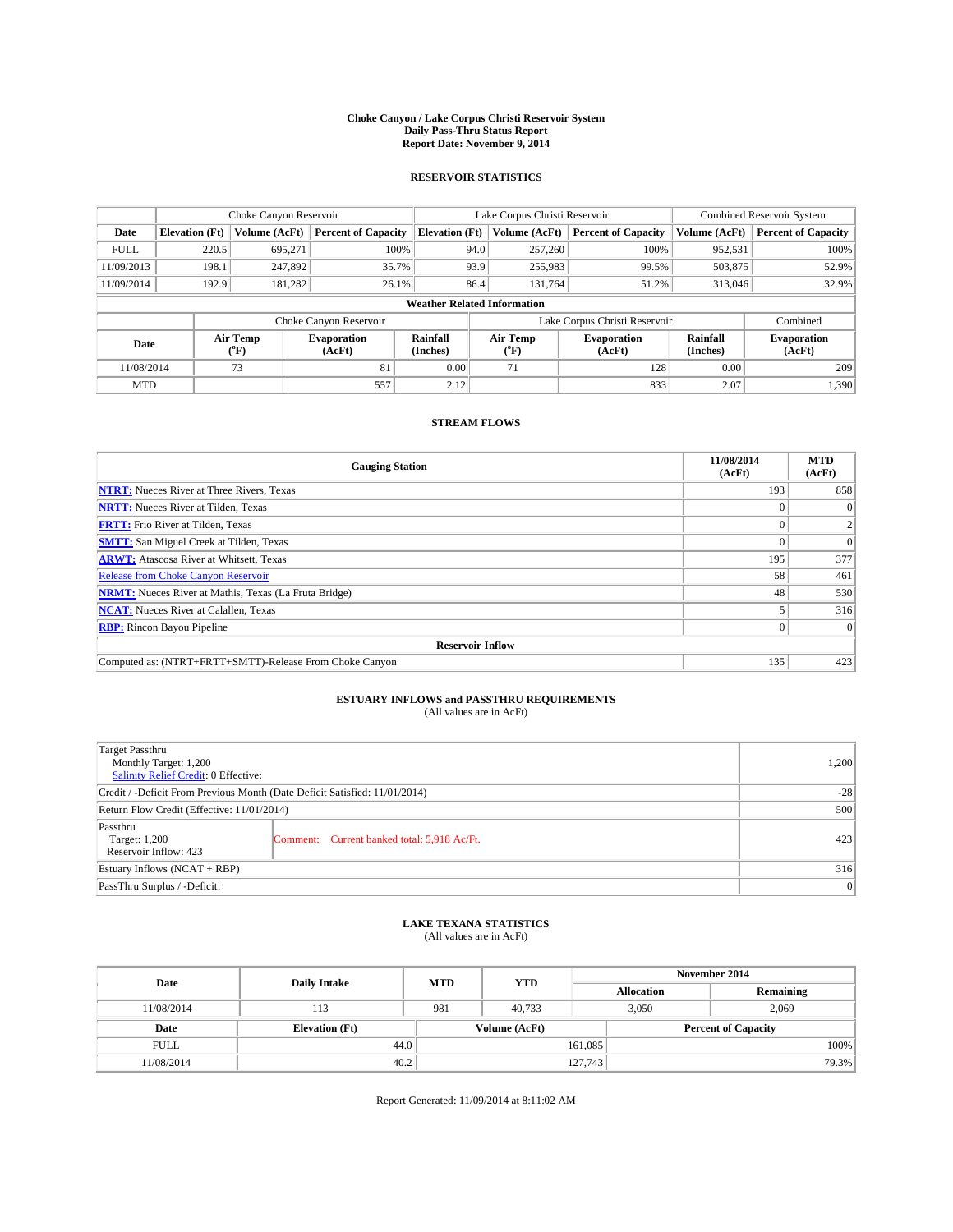#### **Choke Canyon / Lake Corpus Christi Reservoir System Daily Pass-Thru Status Report Report Date: November 10, 2014**

#### **RESERVOIR STATISTICS**

|             | Choke Canyon Reservoir |                  |                            |                                    | Lake Corpus Christi Reservoir | Combined Reservoir System     |                      |                              |
|-------------|------------------------|------------------|----------------------------|------------------------------------|-------------------------------|-------------------------------|----------------------|------------------------------|
| Date        | <b>Elevation</b> (Ft)  | Volume (AcFt)    | <b>Percent of Capacity</b> | <b>Elevation</b> (Ft)              | Volume (AcFt)                 | <b>Percent of Capacity</b>    | Volume (AcFt)        | <b>Percent of Capacity</b>   |
| <b>FULL</b> | 220.5                  | 695,271          | 100%                       | 94.0                               | 257,260                       | 100%                          | 952,531              | 100%                         |
| 11/10/2013  | 198.1                  | 247,192          | 35.6%                      | 93.9                               | 255,619                       | 99.4%                         | 502,811              | 52.8%                        |
| 11/10/2014  | 193.0                  | 181.859          | 26.2%                      | 86.3                               | 130.533                       | 50.7%                         | 312.392              | 32.8%                        |
|             |                        |                  |                            | <b>Weather Related Information</b> |                               |                               |                      |                              |
|             |                        |                  | Choke Canyon Reservoir     |                                    |                               | Lake Corpus Christi Reservoir |                      | Combined                     |
| Date        |                        | Air Temp<br>("F) | Evaporation<br>(AcFt)      | Rainfall<br>(Inches)               | Air Temp<br>("F)              | Evaporation<br>(AcFt)         | Rainfall<br>(Inches) | <b>Evaporation</b><br>(AcFt) |
| 11/09/2014  |                        | 72               | 81                         | 0.00                               | 73                            | 159                           | 0.00                 | 240                          |

### **STREAM FLOWS**

MTD  $|$  1,630  $638$  2.12 992 2.07 1,630

| <b>Gauging Station</b>                                       | 11/09/2014<br>(AcFt) | <b>MTD</b><br>(AcFt) |  |  |  |  |
|--------------------------------------------------------------|----------------------|----------------------|--|--|--|--|
| <b>NTRT:</b> Nueces River at Three Rivers, Texas             | 199                  | 1,056                |  |  |  |  |
| <b>NRTT:</b> Nueces River at Tilden, Texas                   |                      |                      |  |  |  |  |
| <b>FRTT:</b> Frio River at Tilden, Texas                     |                      |                      |  |  |  |  |
| <b>SMTT:</b> San Miguel Creek at Tilden, Texas               |                      | $\Omega$             |  |  |  |  |
| <b>ARWT:</b> Atascosa River at Whitsett, Texas               | 83                   | 461                  |  |  |  |  |
| <b>Release from Choke Canyon Reservoir</b>                   | 58                   | 518                  |  |  |  |  |
| <b>NRMT:</b> Nueces River at Mathis, Texas (La Fruta Bridge) | 87                   | 617                  |  |  |  |  |
| <b>NCAT:</b> Nueces River at Calallen, Texas                 |                      | 316                  |  |  |  |  |
| <b>RBP:</b> Rincon Bayou Pipeline                            |                      | $\Omega$             |  |  |  |  |
| <b>Reservoir Inflow</b>                                      |                      |                      |  |  |  |  |
| Computed as: (NTRT+FRTT+SMTT)-Release From Choke Canyon      | 141                  | 564                  |  |  |  |  |

# **ESTUARY INFLOWS and PASSTHRU REQUIREMENTS**<br>(All values are in AcFt)

| <b>Target Passthru</b><br>Monthly Target: 1,200<br>Salinity Relief Credit: 0 Effective: |                                             | 1,200 |
|-----------------------------------------------------------------------------------------|---------------------------------------------|-------|
| Credit / -Deficit From Previous Month (Date Deficit Satisfied: 11/01/2014)              | $-28$                                       |       |
| Return Flow Credit (Effective: 11/01/2014)                                              | 500                                         |       |
| Passthru<br>Target: 1,200<br>Reservoir Inflow: 564                                      | Comment: Current banked total: 5,918 Ac/Ft. | 564   |
| Estuary Inflows (NCAT + RBP)                                                            | 316                                         |       |
| PassThru Surplus / -Deficit:                                                            | 224                                         |       |

## **LAKE TEXANA STATISTICS** (All values are in AcFt)

| Date        | <b>Daily Intake</b>   | <b>MTD</b> | <b>YTD</b>    | November 2014     |                            |           |  |
|-------------|-----------------------|------------|---------------|-------------------|----------------------------|-----------|--|
|             |                       |            |               | <b>Allocation</b> |                            | Remaining |  |
| 11/09/2014  | 113                   | 1.094      | 40.847        |                   | 3,050<br>1.956             |           |  |
| Date        | <b>Elevation</b> (Ft) |            | Volume (AcFt) |                   | <b>Percent of Capacity</b> |           |  |
| <b>FULL</b> | 44.0                  |            |               | 161,085           |                            | 100%      |  |
| 11/09/2014  | 40.2                  |            |               | 127,743           |                            | 79.3%     |  |

Report Generated: 11/10/2014 at 8:01:28 AM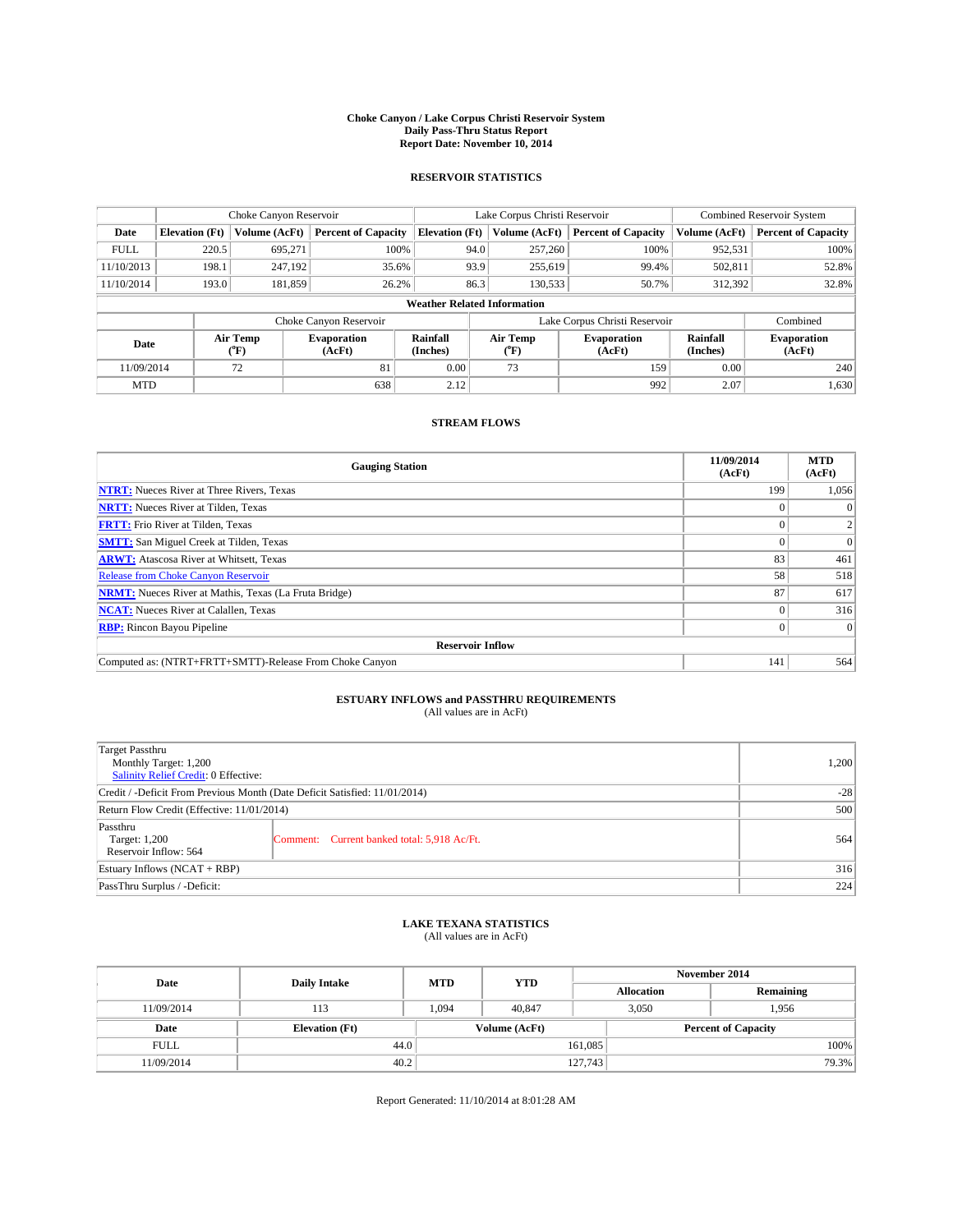#### **Choke Canyon / Lake Corpus Christi Reservoir System Daily Pass-Thru Status Report Report Date: November 11, 2014**

### **RESERVOIR STATISTICS**

|             |                                                                                                      | Choke Canyon Reservoir |                              |                                    | Lake Corpus Christi Reservoir | Combined Reservoir System     |               |                            |
|-------------|------------------------------------------------------------------------------------------------------|------------------------|------------------------------|------------------------------------|-------------------------------|-------------------------------|---------------|----------------------------|
| Date        | <b>Elevation</b> (Ft)                                                                                | Volume (AcFt)          | <b>Percent of Capacity</b>   | <b>Elevation (Ft)</b>              | Volume (AcFt)                 | <b>Percent of Capacity</b>    | Volume (AcFt) | <b>Percent of Capacity</b> |
| <b>FULL</b> | 220.5                                                                                                | 695.271                | 100%                         | 94.0                               | 257,260                       | 100%                          | 952,531       | 100%                       |
| 11/11/2013  | 198.1                                                                                                | 247,612                | 35.6%                        | 93.9                               | 255,254                       | 99.2%                         | 502,866       | 52.8%                      |
| 11/11/2014  | 192.9                                                                                                | 180,936                | 26.0%                        | 86.4                               | 131.216                       | 51.0%                         | 312,152       | 32.8%                      |
|             |                                                                                                      |                        |                              | <b>Weather Related Information</b> |                               |                               |               |                            |
|             |                                                                                                      |                        | Choke Canyon Reservoir       |                                    |                               | Lake Corpus Christi Reservoir |               | Combined                   |
|             | Rainfall<br>Air Temp<br>Air Temp<br><b>Evaporation</b><br>Date<br>(Inches)<br>(°F)<br>(AcFt)<br>(°F) |                        | <b>Evaporation</b><br>(AcFt) | Rainfall<br>(Inches)               | <b>Evaporation</b><br>(AcFt)  |                               |               |                            |
| 11/10/2014  |                                                                                                      | 80                     | 74                           | 0.00                               | 79                            | 104                           | 0.00          | 178                        |
| <b>MTD</b>  |                                                                                                      |                        | 712                          | 2.12                               |                               | 1.096                         | 2.07          | 1,808                      |

### **STREAM FLOWS**

| <b>Gauging Station</b>                                       | 11/10/2014<br>(AcFt) | <b>MTD</b><br>(AcFt) |  |  |  |  |
|--------------------------------------------------------------|----------------------|----------------------|--|--|--|--|
| <b>NTRT:</b> Nueces River at Three Rivers, Texas             | 123                  | 1,179                |  |  |  |  |
| <b>NRTT:</b> Nueces River at Tilden, Texas                   |                      |                      |  |  |  |  |
| <b>FRTT:</b> Frio River at Tilden, Texas                     |                      |                      |  |  |  |  |
| <b>SMTT:</b> San Miguel Creek at Tilden, Texas               |                      | $\overline{0}$       |  |  |  |  |
| <b>ARWT:</b> Atascosa River at Whitsett, Texas               | 48                   | 508                  |  |  |  |  |
| Release from Choke Canyon Reservoir                          | 58                   | 576                  |  |  |  |  |
| <b>NRMT:</b> Nueces River at Mathis, Texas (La Fruta Bridge) | 145                  | 762                  |  |  |  |  |
| <b>NCAT:</b> Nueces River at Calallen, Texas                 |                      | 316                  |  |  |  |  |
| <b>RBP:</b> Rincon Bayou Pipeline                            | 0                    | $\Omega$             |  |  |  |  |
| <b>Reservoir Inflow</b>                                      |                      |                      |  |  |  |  |
| Computed as: (NTRT+FRTT+SMTT)-Release From Choke Canyon      | 66                   | 630                  |  |  |  |  |

# **ESTUARY INFLOWS and PASSTHRU REQUIREMENTS**<br>(All values are in AcFt)

| Target Passthru                                                            |       |  |  |  |
|----------------------------------------------------------------------------|-------|--|--|--|
| Monthly Target: 1,200                                                      |       |  |  |  |
| Salinity Relief Credit: 0 Effective:                                       |       |  |  |  |
| Credit / -Deficit From Previous Month (Date Deficit Satisfied: 11/01/2014) | $-28$ |  |  |  |
| Return Flow Credit (Effective: 11/01/2014)                                 |       |  |  |  |
| Passthru                                                                   |       |  |  |  |
| Target: 1,200<br>Comment: Current banked total: 5,918 Ac/Ft.               | 630   |  |  |  |
| Reservoir Inflow: 630                                                      |       |  |  |  |
| Estuary Inflows (NCAT + RBP)                                               | 316   |  |  |  |
| PassThru Surplus / -Deficit:                                               | 158   |  |  |  |

# **LAKE TEXANA STATISTICS** (All values are in AcFt)

| Date        | <b>Daily Intake</b>   | <b>MTD</b> | <b>YTD</b>    | November 2014     |                            |           |  |
|-------------|-----------------------|------------|---------------|-------------------|----------------------------|-----------|--|
|             |                       |            |               | <b>Allocation</b> |                            | Remaining |  |
| 11/10/2014  | 113                   | 1,208      | 40,960        |                   | 1.842<br>3,050             |           |  |
| Date        | <b>Elevation</b> (Ft) |            | Volume (AcFt) |                   | <b>Percent of Capacity</b> |           |  |
| <b>FULL</b> | 44.0                  |            |               | 161,085           |                            | 100%      |  |
| 11/10/2014  | 40.2                  |            | 127,743       |                   |                            | 79.3%     |  |

Report Generated: 11/11/2014 at 8:06:09 AM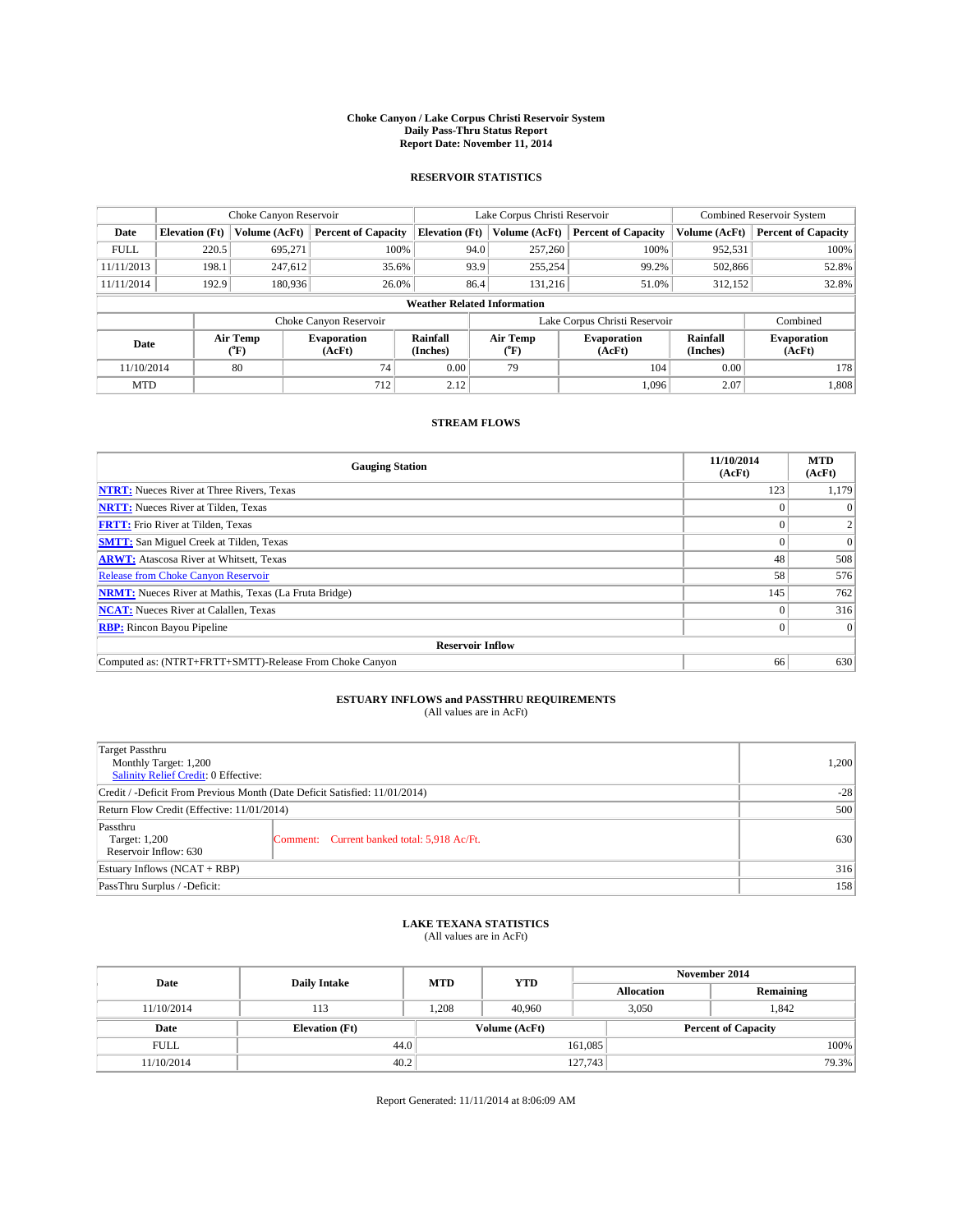#### **Choke Canyon / Lake Corpus Christi Reservoir System Daily Pass-Thru Status Report Report Date: November 12, 2014**

### **RESERVOIR STATISTICS**

|                          |                                    | Choke Canyon Reservoir       |                            |                       | Lake Corpus Christi Reservoir | <b>Combined Reservoir System</b> |                              |                            |  |
|--------------------------|------------------------------------|------------------------------|----------------------------|-----------------------|-------------------------------|----------------------------------|------------------------------|----------------------------|--|
| Date                     | <b>Elevation</b> (Ft)              | Volume (AcFt)                | <b>Percent of Capacity</b> | <b>Elevation (Ft)</b> | Volume (AcFt)                 | <b>Percent of Capacity</b>       | Volume (AcFt)                | <b>Percent of Capacity</b> |  |
| <b>FULL</b>              | 220.5                              | 695,271                      | 100%                       | 94.0                  | 257,260                       | 100%                             | 952,531                      | 100%                       |  |
| 11/12/2013               | 198.0                              | 246,352                      | 35.4%                      | 93.9                  | 255,072                       | 99.1%                            | 501,424                      | 52.6%                      |  |
| 11/12/2014               | 192.8                              | 180,475                      | 26.0%                      | 86.4                  | 131,764                       | 51.2%                            | 312,239                      | 32.8%                      |  |
|                          | <b>Weather Related Information</b> |                              |                            |                       |                               |                                  |                              |                            |  |
|                          |                                    |                              | Choke Canyon Reservoir     |                       |                               | Lake Corpus Christi Reservoir    |                              | Combined                   |  |
| Air Temp<br>Date<br>(°F) |                                    | <b>Evaporation</b><br>(AcFt) | Rainfall<br>(Inches)       | Air Temp<br>(°F)      | <b>Evaporation</b><br>(AcFt)  | Rainfall<br>(Inches)             | <b>Evaporation</b><br>(AcFt) |                            |  |
| 11/11/2014               |                                    | 71                           | 127                        | 0.00                  | 75                            | 112                              | 0.00                         | 239                        |  |
| <b>MTD</b>               |                                    |                              | 839                        | 2.12                  |                               | 1,208                            | 2.07                         | 2.047                      |  |

## **STREAM FLOWS**

| <b>Gauging Station</b>                                       | 11/11/2014<br>(AcFt) | <b>MTD</b><br>(AcFt) |  |  |  |  |
|--------------------------------------------------------------|----------------------|----------------------|--|--|--|--|
| <b>NTRT:</b> Nueces River at Three Rivers, Texas             | 93                   | 1,272                |  |  |  |  |
| <b>NRTT:</b> Nueces River at Tilden, Texas                   |                      |                      |  |  |  |  |
| <b>FRTT:</b> Frio River at Tilden, Texas                     |                      |                      |  |  |  |  |
| <b>SMTT:</b> San Miguel Creek at Tilden, Texas               |                      | $\Omega$             |  |  |  |  |
| <b>ARWT:</b> Atascosa River at Whitsett, Texas               | 34                   | 542                  |  |  |  |  |
| <b>Release from Choke Canyon Reservoir</b>                   | 58                   | 633                  |  |  |  |  |
| <b>NRMT:</b> Nueces River at Mathis, Texas (La Fruta Bridge) | 183                  | 945                  |  |  |  |  |
| <b>NCAT:</b> Nueces River at Calallen, Texas                 |                      | 316                  |  |  |  |  |
| <b>RBP:</b> Rincon Bayou Pipeline                            | 0                    | $\Omega$             |  |  |  |  |
| <b>Reservoir Inflow</b>                                      |                      |                      |  |  |  |  |
| Computed as: (NTRT+FRTT+SMTT)-Release From Choke Canyon      | 36                   | 666                  |  |  |  |  |

# **ESTUARY INFLOWS and PASSTHRU REQUIREMENTS**<br>(All values are in AcFt)

| <b>Target Passthru</b><br>Monthly Target: 1,200<br>Salinity Relief Credit: 0 Effective: |                                             | 1,200 |
|-----------------------------------------------------------------------------------------|---------------------------------------------|-------|
| Credit / -Deficit From Previous Month (Date Deficit Satisfied: 11/01/2014)              | $-28$                                       |       |
| Return Flow Credit (Effective: 11/01/2014)                                              | 500                                         |       |
| Passthru<br>Target: 1,200<br>Reservoir Inflow: 666                                      | Comment: Current banked total: 5,918 Ac/Ft. | 666   |
| Estuary Inflows (NCAT + RBP)                                                            | 316                                         |       |
| PassThru Surplus / -Deficit:                                                            | 123                                         |       |

## **LAKE TEXANA STATISTICS** (All values are in AcFt)

| Date        | <b>Daily Intake</b>   | <b>MTD</b> | <b>YTD</b>    | November 2014     |                            |           |  |
|-------------|-----------------------|------------|---------------|-------------------|----------------------------|-----------|--|
|             |                       |            |               | <b>Allocation</b> |                            | Remaining |  |
| 11/11/2014  | 114                   | 1,322      | 41,074        |                   | 1,728<br>3,050             |           |  |
| Date        | <b>Elevation</b> (Ft) |            | Volume (AcFt) |                   | <b>Percent of Capacity</b> |           |  |
| <b>FULL</b> | 44.0                  |            |               | 161,085           |                            | 100%      |  |
| 11/11/2014  | 40.2                  |            |               | 127,743           |                            | 79.3%     |  |

Report Generated: 11/12/2014 at 8:28:19 AM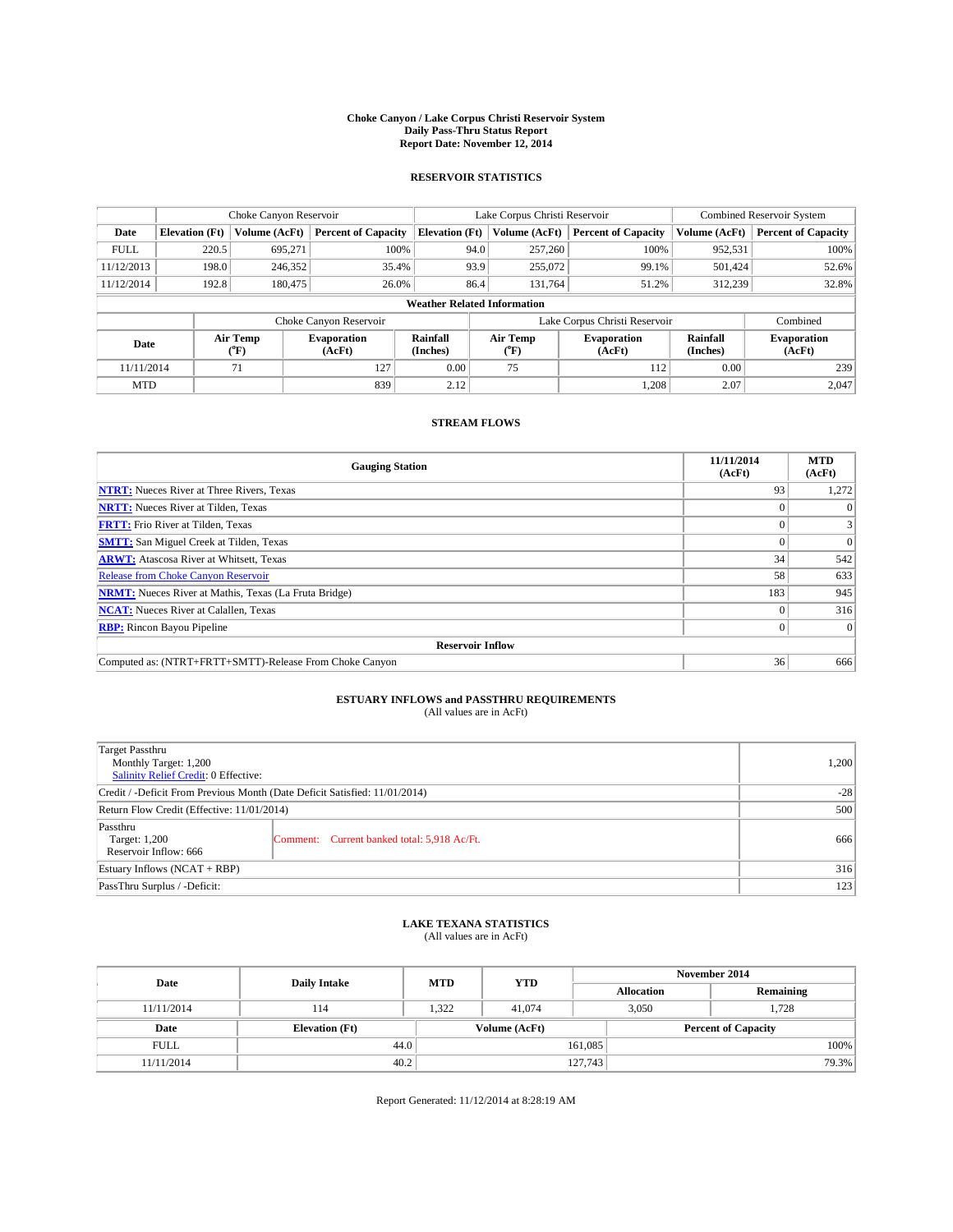#### **Choke Canyon / Lake Corpus Christi Reservoir System Daily Pass-Thru Status Report Report Date: November 13, 2014**

### **RESERVOIR STATISTICS**

|             |                                                                                                                       | Choke Canyon Reservoir |                            |                                    | Lake Corpus Christi Reservoir | <b>Combined Reservoir System</b> |               |                            |
|-------------|-----------------------------------------------------------------------------------------------------------------------|------------------------|----------------------------|------------------------------------|-------------------------------|----------------------------------|---------------|----------------------------|
| Date        | <b>Elevation</b> (Ft)                                                                                                 | Volume (AcFt)          | <b>Percent of Capacity</b> | <b>Elevation (Ft)</b>              | Volume (AcFt)                 | <b>Percent of Capacity</b>       | Volume (AcFt) | <b>Percent of Capacity</b> |
| <b>FULL</b> | 220.5                                                                                                                 | 695.271                | 100%                       | 94.0                               | 257,260                       | 100%                             | 952,531       | 100%                       |
| 11/13/2013  | 198.0                                                                                                                 | 246,212                | 35.4%                      | 93.9                               | 254,526                       | 98.9%                            | 500,738       | 52.6%                      |
| 11/13/2014  | 192.8                                                                                                                 | 179,785                | 25.9%                      | 86.4                               | 131,353                       | 51.1%                            | 311,138       | 32.7%                      |
|             |                                                                                                                       |                        |                            | <b>Weather Related Information</b> |                               |                                  |               |                            |
|             |                                                                                                                       |                        | Choke Canyon Reservoir     |                                    | Lake Corpus Christi Reservoir |                                  | Combined      |                            |
| Date        | Air Temp<br>Rainfall<br>Air Temp<br>Evaporation<br><b>Evaporation</b><br>(°F)<br>(AcFt)<br>(Inches)<br>(AcFt)<br>("F) |                        |                            | Rainfall<br>(Inches)               | <b>Evaporation</b><br>(AcFt)  |                                  |               |                            |
| 11/12/2014  |                                                                                                                       | 52                     | 107                        | 0.07                               | 52                            | 120                              | 0.00          | 227                        |

### **STREAM FLOWS**

MTD  $|$  946 2.19 1,328 2.07 2,274

| <b>Gauging Station</b>                                       | 11/12/2014<br>(AcFt) | <b>MTD</b><br>(AcFt) |  |  |  |  |
|--------------------------------------------------------------|----------------------|----------------------|--|--|--|--|
| <b>NTRT:</b> Nueces River at Three Rivers, Texas             | 77                   | 1,350                |  |  |  |  |
| <b>NRTT:</b> Nueces River at Tilden, Texas                   |                      | $\Omega$             |  |  |  |  |
| <b>FRTT:</b> Frio River at Tilden, Texas                     | 0                    | $\vert 3 \vert$      |  |  |  |  |
| <b>SMTT:</b> San Miguel Creek at Tilden, Texas               |                      | $\Omega$             |  |  |  |  |
| <b>ARWT:</b> Atascosa River at Whitsett, Texas               | 26                   | 568                  |  |  |  |  |
| <b>Release from Choke Canyon Reservoir</b>                   | 58                   | 691                  |  |  |  |  |
| <b>NRMT:</b> Nueces River at Mathis, Texas (La Fruta Bridge) | 197                  | 1,141                |  |  |  |  |
| <b>NCAT:</b> Nueces River at Calallen, Texas                 |                      | 316                  |  |  |  |  |
| <b>RBP:</b> Rincon Bayou Pipeline                            | $\Omega$             | $\Omega$             |  |  |  |  |
| <b>Reservoir Inflow</b>                                      |                      |                      |  |  |  |  |
| Computed as: (NTRT+FRTT+SMTT)-Release From Choke Canyon      | 20                   | 685                  |  |  |  |  |

# **ESTUARY INFLOWS and PASSTHRU REQUIREMENTS**<br>(All values are in AcFt)

| Target Passthru                                                            |                                             | 1,200 |  |
|----------------------------------------------------------------------------|---------------------------------------------|-------|--|
| Monthly Target: 1,200<br>Salinity Relief Credit: 0 Effective:              |                                             |       |  |
| Credit / -Deficit From Previous Month (Date Deficit Satisfied: 11/01/2014) | $-28$                                       |       |  |
| Return Flow Credit (Effective: 11/01/2014)                                 | 500                                         |       |  |
| Passthru<br>Target: 1,200<br>Reservoir Inflow: 685                         | Comment: Current banked total: 5,918 Ac/Ft. | 685   |  |
| Estuary Inflows (NCAT + RBP)                                               | 316                                         |       |  |
| PassThru Surplus / -Deficit:                                               |                                             |       |  |

# **LAKE TEXANA STATISTICS** (All values are in AcFt)

| Date        | <b>Daily Intake</b>   | <b>MTD</b>    | <b>YTD</b> | November 2014              |                |           |  |
|-------------|-----------------------|---------------|------------|----------------------------|----------------|-----------|--|
|             |                       |               |            | <b>Allocation</b>          |                | Remaining |  |
| 11/12/2014  | 114                   | 1.436         | 41.188     |                            | 3,050<br>1.614 |           |  |
| Date        | <b>Elevation</b> (Ft) | Volume (AcFt) |            | <b>Percent of Capacity</b> |                |           |  |
| <b>FULL</b> | 44.0                  |               |            | 161,085                    |                | 100%      |  |
| 11/12/2014  | 40.2                  |               |            | 127,743                    |                | 79.3%     |  |

Report Generated: 11/13/2014 at 8:03:59 AM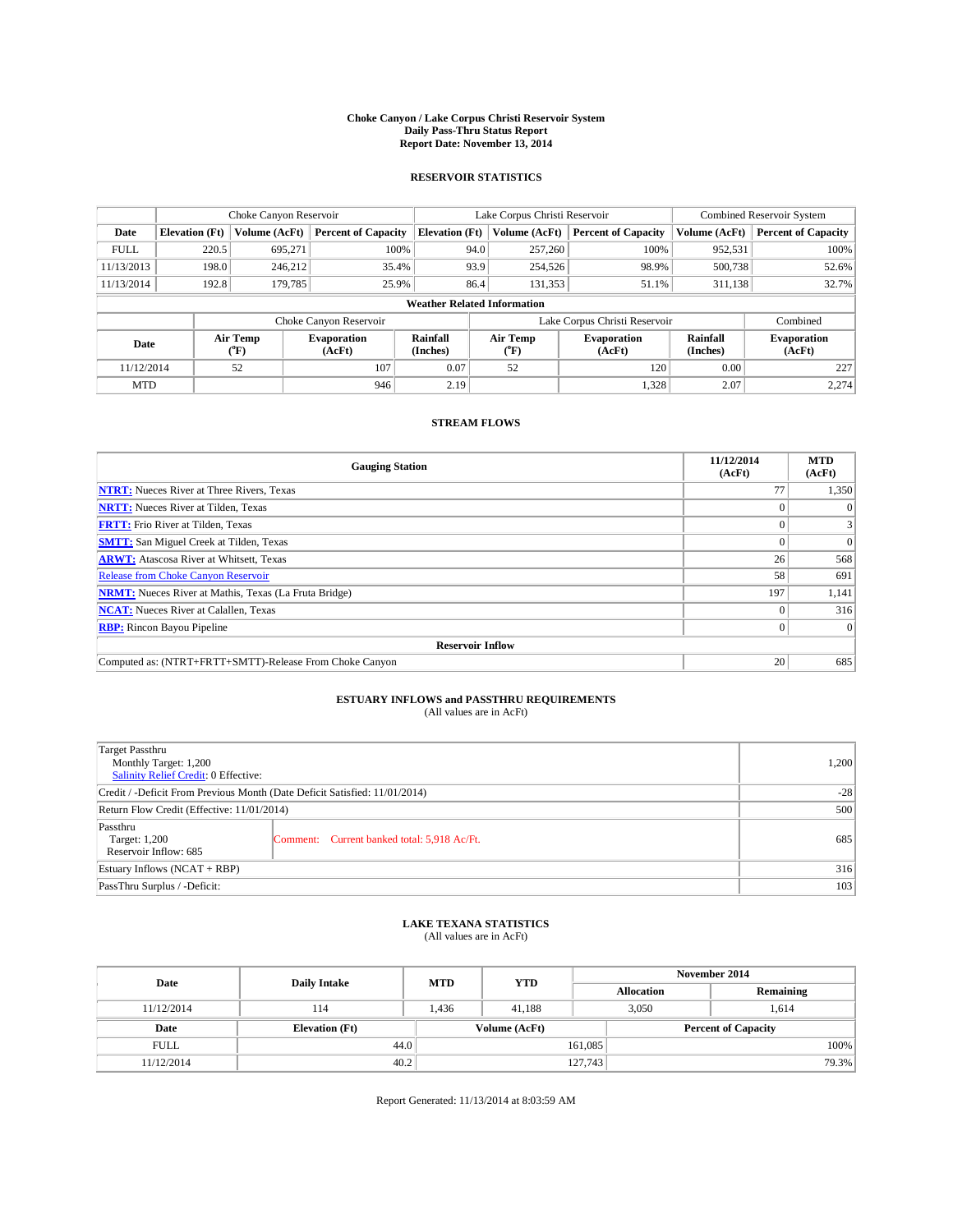#### **Choke Canyon / Lake Corpus Christi Reservoir System Daily Pass-Thru Status Report Report Date: November 14, 2014**

### **RESERVOIR STATISTICS**

|             |                       | Choke Canyon Reservoir |                              |                                    | Lake Corpus Christi Reservoir             | Combined Reservoir System    |                      |                              |  |
|-------------|-----------------------|------------------------|------------------------------|------------------------------------|-------------------------------------------|------------------------------|----------------------|------------------------------|--|
| Date        | <b>Elevation</b> (Ft) | Volume (AcFt)          | <b>Percent of Capacity</b>   | <b>Elevation (Ft)</b>              | Volume (AcFt)                             | <b>Percent of Capacity</b>   | Volume (AcFt)        | <b>Percent of Capacity</b>   |  |
| <b>FULL</b> | 220.5                 | 695.271                | 100%                         | 94.0                               | 257,260                                   | 100%                         | 952,531              | 100%                         |  |
| 11/14/2013  | 198.1                 | 246,912                | 35.5%                        | 93.8                               | 252,708                                   | 98.2%                        | 499,620              | 52.5%                        |  |
| 11/14/2014  | 192.8                 | 179,556                | 25.8%                        | 86.3                               | 130,261                                   | 50.6%                        | 309,817              | 32.5%                        |  |
|             |                       |                        |                              | <b>Weather Related Information</b> |                                           |                              |                      |                              |  |
|             |                       |                        | Choke Canyon Reservoir       |                                    | Lake Corpus Christi Reservoir<br>Combined |                              |                      |                              |  |
| Date        |                       | Air Temp<br>(°F)       | <b>Evaporation</b><br>(AcFt) | Rainfall<br>(Inches)               | Air Temp<br>$\rm ^{(^o}\!F)$              | <b>Evaporation</b><br>(AcFt) | Rainfall<br>(Inches) | <b>Evaporation</b><br>(AcFt) |  |
| 11/13/2014  |                       | 45<br>93               |                              | 0.00                               | 45                                        | 183                          | 0.05                 | 276                          |  |
| <b>MTD</b>  |                       |                        | 1.039                        | 2.19                               |                                           | 1,511                        | 2.12                 | 2,550                        |  |

### **STREAM FLOWS**

| <b>Gauging Station</b>                                       | 11/13/2014<br>(AcFt) | <b>MTD</b><br>(AcFt) |  |  |  |  |  |
|--------------------------------------------------------------|----------------------|----------------------|--|--|--|--|--|
| <b>NTRT:</b> Nueces River at Three Rivers, Texas             | 67                   | 1,417                |  |  |  |  |  |
| <b>NRTT:</b> Nueces River at Tilden, Texas                   | o                    | $\Omega$             |  |  |  |  |  |
| <b>FRTT:</b> Frio River at Tilden, Texas                     |                      | $\frac{3}{2}$        |  |  |  |  |  |
| <b>SMTT:</b> San Miguel Creek at Tilden, Texas               |                      | $\overline{0}$       |  |  |  |  |  |
| <b>ARWT:</b> Atascosa River at Whitsett, Texas               | 19                   | 587                  |  |  |  |  |  |
| <b>Release from Choke Canyon Reservoir</b>                   | 58                   | 748                  |  |  |  |  |  |
| <b>NRMT:</b> Nueces River at Mathis, Texas (La Fruta Bridge) | 197                  | 1,338                |  |  |  |  |  |
| <b>NCAT:</b> Nueces River at Calallen, Texas                 | 0                    | 316                  |  |  |  |  |  |
| <b>RBP:</b> Rincon Bayou Pipeline                            | 0                    | $\Omega$             |  |  |  |  |  |
| <b>Reservoir Inflow</b>                                      |                      |                      |  |  |  |  |  |
| Computed as: (NTRT+FRTT+SMTT)-Release From Choke Canyon      | 10                   | 695                  |  |  |  |  |  |

# **ESTUARY INFLOWS and PASSTHRU REQUIREMENTS**<br>(All values are in AcFt)

| <b>Target Passthru</b><br>Monthly Target: 1,200<br>Salinity Relief Credit: 0 Effective: |                                             | 1,200 |  |  |
|-----------------------------------------------------------------------------------------|---------------------------------------------|-------|--|--|
| Credit / -Deficit From Previous Month (Date Deficit Satisfied: 11/01/2014)              |                                             |       |  |  |
| Return Flow Credit (Effective: 11/01/2014)                                              | 500                                         |       |  |  |
| Passthru<br>Target: 1,200<br>Reservoir Inflow: 695                                      | Comment: Current banked total: 5,918 Ac/Ft. | 695   |  |  |
| Estuary Inflows (NCAT + RBP)                                                            | 316                                         |       |  |  |
| PassThru Surplus / -Deficit:                                                            | 93                                          |       |  |  |

# **LAKE TEXANA STATISTICS** (All values are in AcFt)

| Date        | <b>Daily Intake</b>   | <b>MTD</b>    | <b>YTD</b> | November 2014              |                |           |  |
|-------------|-----------------------|---------------|------------|----------------------------|----------------|-----------|--|
|             |                       |               |            | <b>Allocation</b>          |                | Remaining |  |
| 11/13/2014  | 114                   | 1,549         | 41.301     |                            | 3,050<br>1,501 |           |  |
| Date        | <b>Elevation</b> (Ft) | Volume (AcFt) |            | <b>Percent of Capacity</b> |                |           |  |
| <b>FULL</b> | 44.0                  |               |            | 161.085                    |                | 100%      |  |
| 11/13/2014  | 40.1                  |               |            | 126,098                    |                | 78.3%     |  |

Report Generated: 11/14/2014 at 8:07:47 AM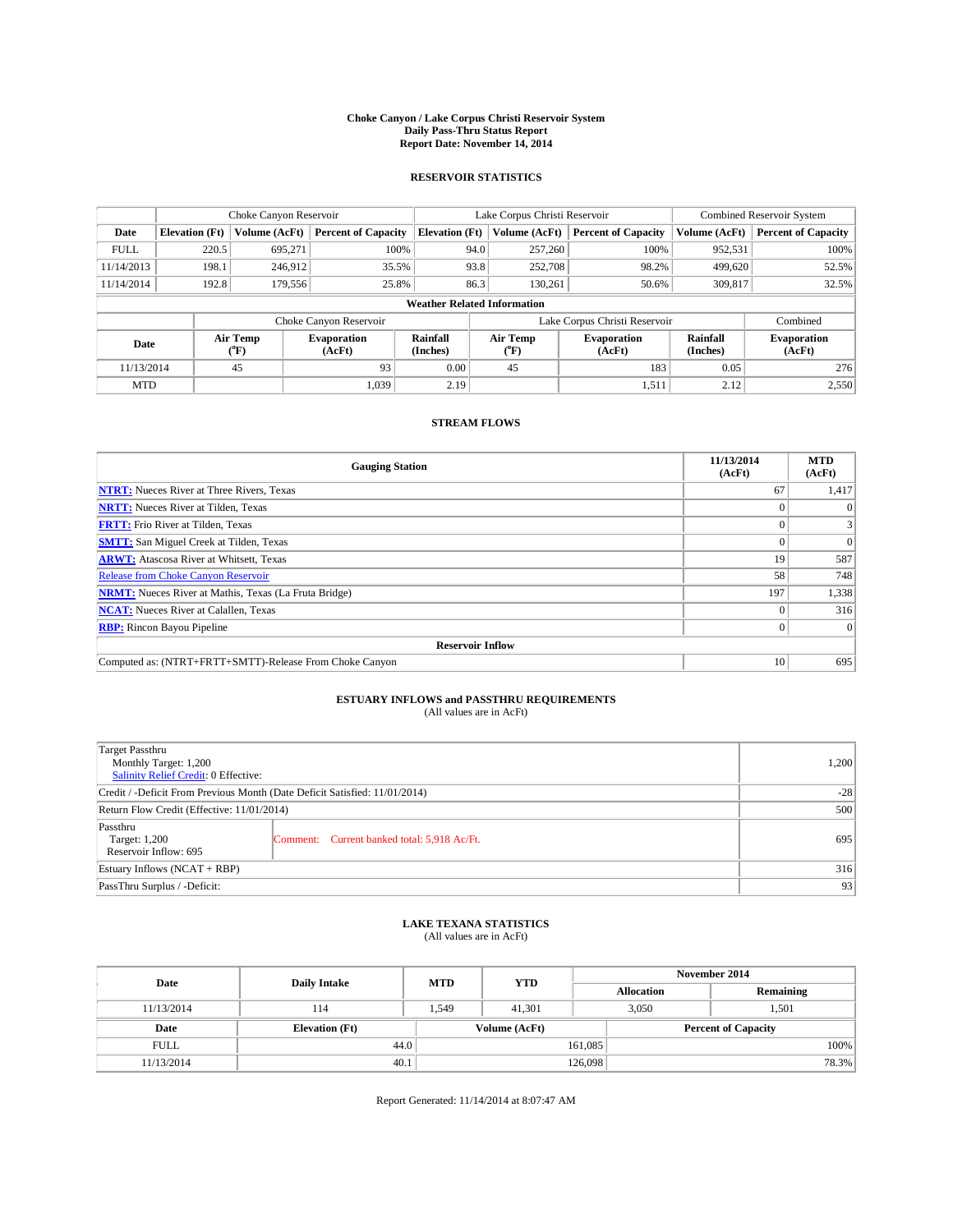#### **Choke Canyon / Lake Corpus Christi Reservoir System Daily Pass-Thru Status Report Report Date: November 15, 2014**

### **RESERVOIR STATISTICS**

|             |                       | Choke Canyon Reservoir             |                              |                                    | Lake Corpus Christi Reservoir | Combined Reservoir System     |                      |                              |
|-------------|-----------------------|------------------------------------|------------------------------|------------------------------------|-------------------------------|-------------------------------|----------------------|------------------------------|
| Date        | <b>Elevation</b> (Ft) | Volume (AcFt)                      | <b>Percent of Capacity</b>   | <b>Elevation</b> (Ft)              | Volume (AcFt)                 | <b>Percent of Capacity</b>    | Volume (AcFt)        | <b>Percent of Capacity</b>   |
| <b>FULL</b> | 220.5                 | 695,271                            | 100%                         | 94.0                               | 257,260                       | 100%                          | 952,531              | 100%                         |
| 11/15/2013  | 198.0                 | 246,772                            | 35.5%                        | 93.7                               | 252,345                       | 98.1%                         | 499,117              | 52.4%                        |
| 11/15/2014  | 192.8                 | 179,441                            | 25.8%                        | 86.3                               | 130,397                       | 50.7%                         | 309,838              | 32.5%                        |
|             |                       |                                    |                              | <b>Weather Related Information</b> |                               |                               |                      |                              |
|             |                       |                                    | Choke Canyon Reservoir       |                                    |                               | Lake Corpus Christi Reservoir |                      | Combined                     |
| Date        |                       | Air Temp<br>${}^{\prime\prime}$ F) | <b>Evaporation</b><br>(AcFt) | Rainfall<br>(Inches)               | Air Temp<br>("F)              | <b>Evaporation</b><br>(AcFt)  | Rainfall<br>(Inches) | <b>Evaporation</b><br>(AcFt) |
| 11/14/2014  |                       | 50                                 | 60                           | 0.03                               | 48                            | 71                            | 0.00                 | 131                          |

### **STREAM FLOWS**

MTD  $|$  1,099 2.22 1,099 2.22 1,582 2.12 2,681

| <b>Gauging Station</b>                                       | 11/14/2014<br>(AcFt) | <b>MTD</b><br>(AcFt) |  |  |  |  |  |
|--------------------------------------------------------------|----------------------|----------------------|--|--|--|--|--|
| <b>NTRT:</b> Nueces River at Three Rivers, Texas             | 66                   | 1,483                |  |  |  |  |  |
| <b>NRTT:</b> Nueces River at Tilden, Texas                   |                      |                      |  |  |  |  |  |
| <b>FRTT:</b> Frio River at Tilden, Texas                     |                      |                      |  |  |  |  |  |
| <b>SMTT:</b> San Miguel Creek at Tilden, Texas               |                      | $\Omega$             |  |  |  |  |  |
| <b>ARWT:</b> Atascosa River at Whitsett, Texas               | 13                   | 600                  |  |  |  |  |  |
| <b>Release from Choke Canyon Reservoir</b>                   | 58                   | 806                  |  |  |  |  |  |
| <b>NRMT:</b> Nueces River at Mathis, Texas (La Fruta Bridge) | 191                  | 1,528                |  |  |  |  |  |
| <b>NCAT:</b> Nueces River at Calallen, Texas                 |                      | 316                  |  |  |  |  |  |
| <b>RBP:</b> Rincon Bayou Pipeline                            |                      | $\Omega$             |  |  |  |  |  |
| <b>Reservoir Inflow</b>                                      |                      |                      |  |  |  |  |  |
| Computed as: (NTRT+FRTT+SMTT)-Release From Choke Canyon      | 8                    | 703                  |  |  |  |  |  |

# **ESTUARY INFLOWS and PASSTHRU REQUIREMENTS**<br>(All values are in AcFt)

| <b>Target Passthru</b><br>Monthly Target: 1,200<br>Salinity Relief Credit: 0 Effective: |                                             | 1,200 |
|-----------------------------------------------------------------------------------------|---------------------------------------------|-------|
| Credit / -Deficit From Previous Month (Date Deficit Satisfied: 11/01/2014)              | $-28$                                       |       |
| Return Flow Credit (Effective: 11/01/2014)                                              | 500                                         |       |
| Passthru<br>Target: 1,200<br>Reservoir Inflow: 703                                      | Comment: Current banked total: 5,918 Ac/Ft. | 703   |
| Estuary Inflows (NCAT + RBP)                                                            | 316                                         |       |
| PassThru Surplus / -Deficit:                                                            | 85                                          |       |

## **LAKE TEXANA STATISTICS** (All values are in AcFt)

| Date        | <b>Daily Intake</b>   | <b>MTD</b> | <b>YTD</b>    | November 2014     |                |                            |       |  |
|-------------|-----------------------|------------|---------------|-------------------|----------------|----------------------------|-------|--|
|             |                       |            |               | <b>Allocation</b> |                | Remaining                  |       |  |
| 11/14/2014  | 113                   | 1.663      | 41.415        |                   | 1,387<br>3.050 |                            |       |  |
| Date        | <b>Elevation</b> (Ft) |            | Volume (AcFt) |                   |                | <b>Percent of Capacity</b> |       |  |
| <b>FULL</b> | 44.0                  |            |               | 161,085           |                |                            | 100%  |  |
| 11/14/2014  | 40.0                  |            |               | 126,098           |                |                            | 78.3% |  |

Report Generated: 11/15/2014 at 8:43:08 AM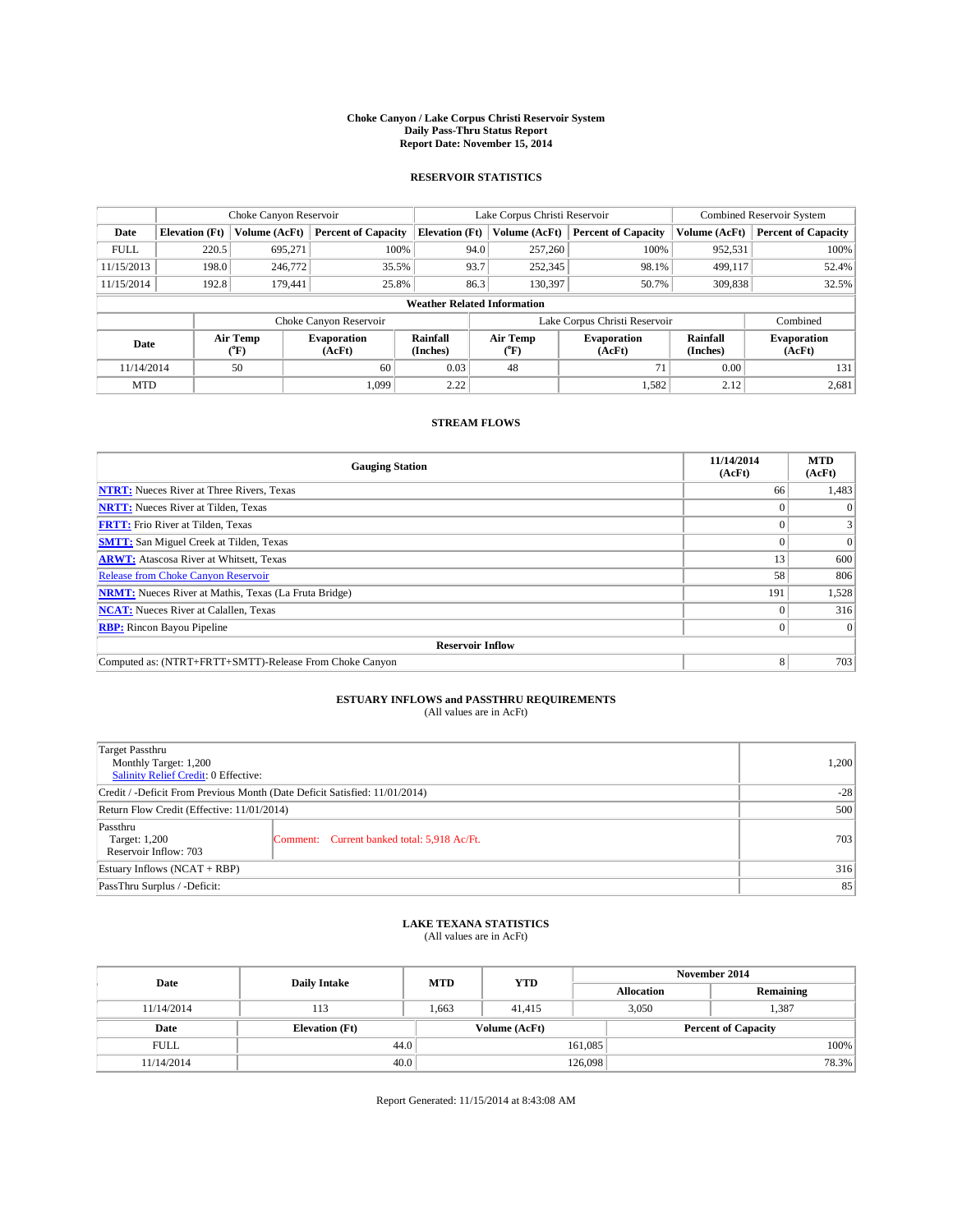#### **Choke Canyon / Lake Corpus Christi Reservoir System Daily Pass-Thru Status Report Report Date: November 16, 2014**

#### **RESERVOIR STATISTICS**

| Choke Canyon Reservoir |                    |                            |                                                         |                                    | <b>Combined Reservoir System</b>                                            |                                                                      |                                                                |
|------------------------|--------------------|----------------------------|---------------------------------------------------------|------------------------------------|-----------------------------------------------------------------------------|----------------------------------------------------------------------|----------------------------------------------------------------|
| <b>Elevation</b> (Ft)  | Volume (AcFt)      | <b>Percent of Capacity</b> |                                                         |                                    | <b>Percent of Capacity</b>                                                  | Volume (AcFt)                                                        | <b>Percent of Capacity</b>                                     |
|                        | 695,271            |                            | 257,260<br>94.0                                         |                                    | 100%                                                                        | 952,531                                                              | 100%                                                           |
|                        | 246,352            |                            |                                                         |                                    |                                                                             | 498,334                                                              | 52.3%                                                          |
| 192.7                  |                    |                            |                                                         |                                    | 50.4%                                                                       | 309,042                                                              | 32.4%                                                          |
|                        |                    |                            |                                                         |                                    |                                                                             |                                                                      |                                                                |
|                        |                    |                            |                                                         |                                    | Combined                                                                    |                                                                      |                                                                |
|                        | (°F)               | (AcFt)                     | (Inches)                                                | Air Temp<br>("F)                   | Evaporation<br>(AcFt)                                                       |                                                                      | <b>Evaporation</b><br>(AcFt)                                   |
|                        | 49                 |                            | 0.05                                                    | 51                                 |                                                                             | 0.06                                                                 |                                                                |
|                        | Date<br>11/15/2014 | 220.5<br>198.0<br>Air Temp | 179.326<br>Choke Canyon Reservoir<br><b>Evaporation</b> | 100%<br>35.4%<br>25.8%<br>Rainfall | <b>Elevation (Ft)</b><br>93.7<br>86.3<br><b>Weather Related Information</b> | Lake Corpus Christi Reservoir<br>Volume (AcFt)<br>251,982<br>129,716 | 97.9%<br>Lake Corpus Christi Reservoir<br>Rainfall<br>(Inches) |

### **STREAM FLOWS**

MTD  $|$  1,106 2.27 1,105 1,582 2.18 2,688

| <b>Gauging Station</b>                                       | 11/15/2014<br>(AcFt) | <b>MTD</b><br>(AcFt) |  |  |  |  |
|--------------------------------------------------------------|----------------------|----------------------|--|--|--|--|
| <b>NTRT:</b> Nueces River at Three Rivers, Texas             | 62                   | 1,544                |  |  |  |  |
| <b>NRTT:</b> Nueces River at Tilden, Texas                   |                      | $\Omega$             |  |  |  |  |
| <b>FRTT:</b> Frio River at Tilden, Texas                     |                      | 3                    |  |  |  |  |
| <b>SMTT:</b> San Miguel Creek at Tilden, Texas               |                      | $\Omega$             |  |  |  |  |
| <b>ARWT:</b> Atascosa River at Whitsett, Texas               | Q                    | 609                  |  |  |  |  |
| <b>Release from Choke Canyon Reservoir</b>                   | 58                   | 863                  |  |  |  |  |
| <b>NRMT:</b> Nueces River at Mathis, Texas (La Fruta Bridge) | 185                  | 1,713                |  |  |  |  |
| <b>NCAT:</b> Nueces River at Calallen, Texas                 |                      | 316                  |  |  |  |  |
| <b>RBP:</b> Rincon Bayou Pipeline                            | 0 <sup>1</sup>       | $\Omega$             |  |  |  |  |
| <b>Reservoir Inflow</b>                                      |                      |                      |  |  |  |  |
| Computed as: (NTRT+FRTT+SMTT)-Release From Choke Canyon      | 4                    | 707                  |  |  |  |  |

# **ESTUARY INFLOWS and PASSTHRU REQUIREMENTS**<br>(All values are in AcFt)

| <b>Target Passthru</b><br>Monthly Target: 1,200<br>Salinity Relief Credit: 0 Effective: |                                             | 1,200 |
|-----------------------------------------------------------------------------------------|---------------------------------------------|-------|
| Credit / -Deficit From Previous Month (Date Deficit Satisfied: 11/01/2014)              | $-28$                                       |       |
| Return Flow Credit (Effective: 11/01/2014)                                              | 500                                         |       |
| Passthru<br>Target: 1,200<br>Reservoir Inflow: 707                                      | Comment: Current banked total: 5,918 Ac/Ft. | 707   |
| Estuary Inflows (NCAT + RBP)                                                            | 316                                         |       |
| PassThru Surplus / -Deficit:                                                            | 81                                          |       |

# **LAKE TEXANA STATISTICS** (All values are in AcFt)

| Date        | <b>Daily Intake</b>   | <b>MTD</b> | <b>YTD</b>    | November 2014     |                            |           |       |
|-------------|-----------------------|------------|---------------|-------------------|----------------------------|-----------|-------|
|             |                       |            |               | <b>Allocation</b> |                            | Remaining |       |
| 11/15/2014  | 113                   | 1.776      | 41.528        |                   | 3.050                      | 1,274     |       |
| Date        | <b>Elevation</b> (Ft) |            | Volume (AcFt) |                   | <b>Percent of Capacity</b> |           |       |
| <b>FULL</b> | 44.0                  |            |               | 161,085           |                            |           | 100%  |
| 11/15/2014  | 40.0                  |            |               | 126,098           |                            |           | 78.3% |

Report Generated: 11/16/2014 at 9:18:26 AM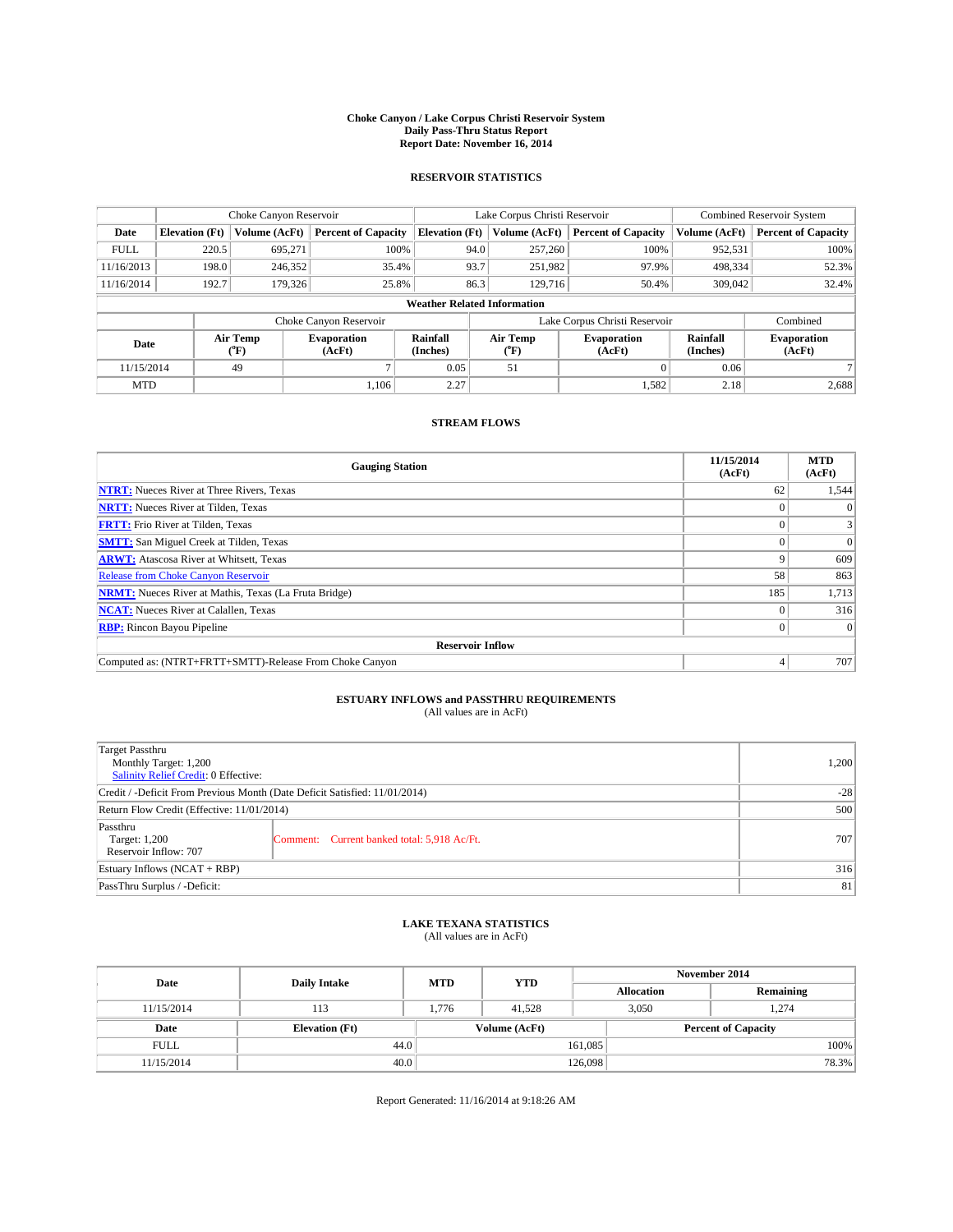#### **Choke Canyon / Lake Corpus Christi Reservoir System Daily Pass-Thru Status Report Report Date: November 17, 2014**

### **RESERVOIR STATISTICS**

| Choke Canyon Reservoir |                       |                  |                            | Lake Corpus Christi Reservoir      | Combined Reservoir System     |                            |                      |                              |
|------------------------|-----------------------|------------------|----------------------------|------------------------------------|-------------------------------|----------------------------|----------------------|------------------------------|
| Date                   | <b>Elevation</b> (Ft) | Volume (AcFt)    | <b>Percent of Capacity</b> | <b>Elevation</b> (Ft)              | Volume (AcFt)                 | <b>Percent of Capacity</b> | Volume (AcFt)        | <b>Percent of Capacity</b>   |
| <b>FULL</b>            | 220.5                 | 695,271          | 100%                       | 94.0                               | 257,260                       | 100%                       | 952,531              | 100%                         |
| 11/17/2013             | 198.0                 | 246,212          | 35.4%                      | 93.7                               | 251,619                       | 97.8%                      | 497,831              | 52.3%                        |
| 11/17/2014             | 192.7                 | 179.326          | 25.8%                      | 86.3                               | 130,533                       | 50.7%                      | 309,859              | 32.5%                        |
|                        |                       |                  |                            | <b>Weather Related Information</b> |                               |                            |                      |                              |
|                        |                       |                  | Choke Canyon Reservoir     |                                    | Lake Corpus Christi Reservoir |                            |                      | Combined                     |
| Date                   |                       | Air Temp<br>("F) | Evaporation<br>(AcFt)      | Rainfall<br>(Inches)               | Air Temp<br>("F)              | Evaporation<br>(AcFt)      | Rainfall<br>(Inches) | <b>Evaporation</b><br>(AcFt) |
| 11/16/2014             |                       | 55               | 33                         | 0.02                               | 56                            | 32                         | 0.00                 | 65                           |

### **STREAM FLOWS**

MTD  $|$  1,139 2.29 1,614 2.18 2.753

| <b>Gauging Station</b>                                       | 11/16/2014<br>(AcFt) | <b>MTD</b><br>(AcFt) |  |  |  |  |
|--------------------------------------------------------------|----------------------|----------------------|--|--|--|--|
| <b>NTRT:</b> Nueces River at Three Rivers, Texas             | 60                   | 1,604                |  |  |  |  |
| <b>NRTT:</b> Nueces River at Tilden, Texas                   |                      | $\Omega$             |  |  |  |  |
| <b>FRTT:</b> Frio River at Tilden, Texas                     |                      |                      |  |  |  |  |
| <b>SMTT:</b> San Miguel Creek at Tilden, Texas               |                      | $\Omega$             |  |  |  |  |
| <b>ARWT:</b> Atascosa River at Whitsett, Texas               |                      | 615                  |  |  |  |  |
| <b>Release from Choke Canyon Reservoir</b>                   | 58                   | 921                  |  |  |  |  |
| <b>NRMT:</b> Nueces River at Mathis, Texas (La Fruta Bridge) | 179                  | 1,892                |  |  |  |  |
| <b>NCAT:</b> Nueces River at Calallen, Texas                 | Q                    | 326                  |  |  |  |  |
| <b>RBP:</b> Rincon Bayou Pipeline                            | 0 <sup>1</sup>       | $\Omega$             |  |  |  |  |
| <b>Reservoir Inflow</b>                                      |                      |                      |  |  |  |  |
| Computed as: (NTRT+FRTT+SMTT)-Release From Choke Canyon      |                      | 709                  |  |  |  |  |

# **ESTUARY INFLOWS and PASSTHRU REQUIREMENTS**<br>(All values are in AcFt)

| <b>Target Passthru</b><br>Monthly Target: 1,200<br>Salinity Relief Credit: 0 Effective: |                                             | 1,200 |
|-----------------------------------------------------------------------------------------|---------------------------------------------|-------|
| Credit / -Deficit From Previous Month (Date Deficit Satisfied: 11/01/2014)              | $-28$                                       |       |
| Return Flow Credit (Effective: 11/01/2014)                                              | 500                                         |       |
| Passthru<br>Target: 1,200<br>Reservoir Inflow: 709                                      | Comment: Current banked total: 5,918 Ac/Ft. | 709   |
| Estuary Inflows (NCAT + RBP)                                                            | 326                                         |       |
| PassThru Surplus / -Deficit:                                                            | 88                                          |       |

# **LAKE TEXANA STATISTICS** (All values are in AcFt)

| Date        | <b>Daily Intake</b>   | <b>MTD</b> | <b>YTD</b>    | November 2014     |                            |           |      |
|-------------|-----------------------|------------|---------------|-------------------|----------------------------|-----------|------|
|             |                       |            |               | <b>Allocation</b> |                            | Remaining |      |
| 11/16/2014  | 113                   | 1,890      | 41.642        |                   | 3,050<br>1,160             |           |      |
| Date        | <b>Elevation</b> (Ft) |            | Volume (AcFt) |                   | <b>Percent of Capacity</b> |           |      |
| <b>FULL</b> | 44.0                  |            |               | 161,085           |                            |           | 100% |
| 11/16/2014  | 40.0                  |            |               | 126,098           |                            | 78.3%     |      |

Report Generated: 11/17/2014 at 8:17:05 AM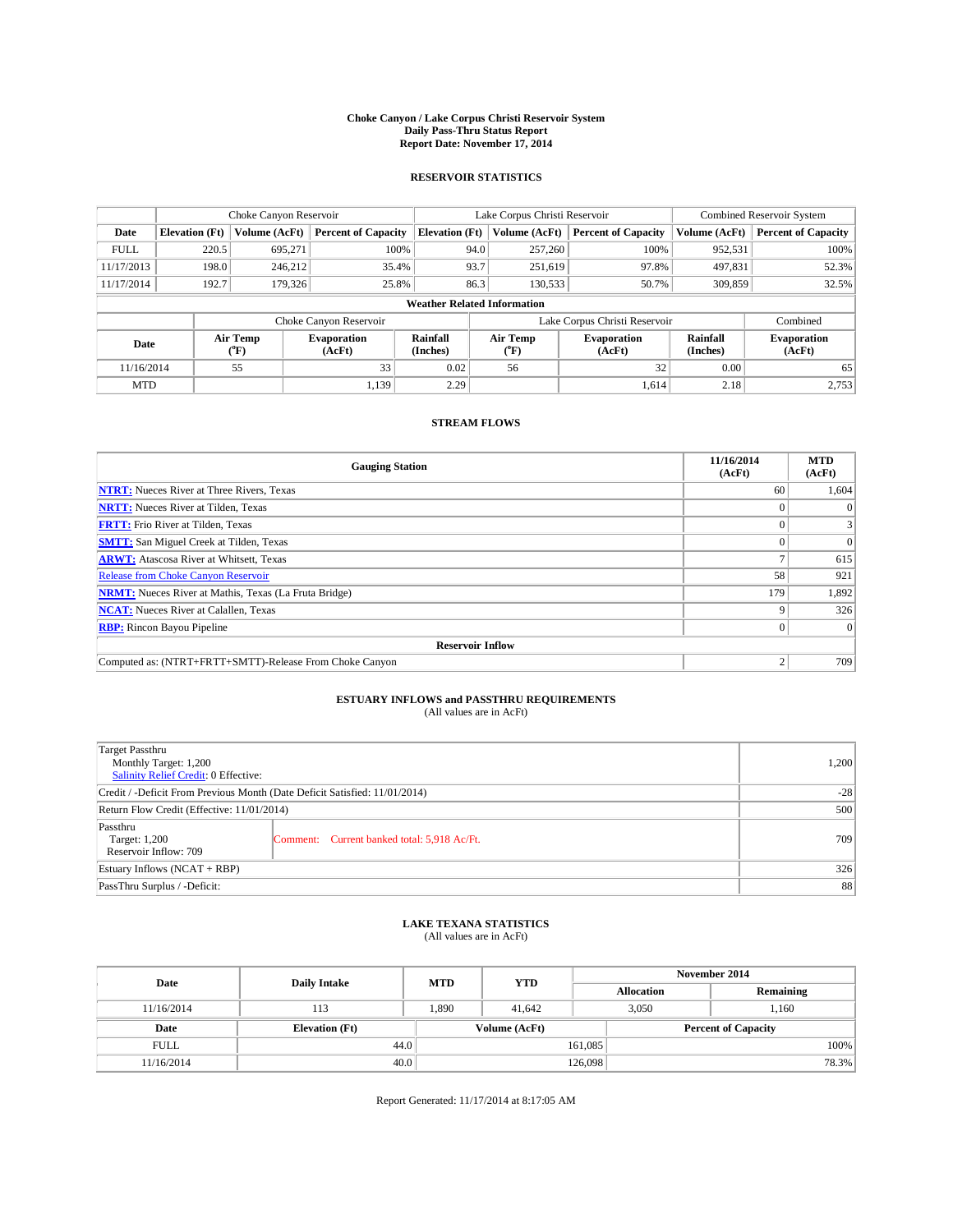#### **Choke Canyon / Lake Corpus Christi Reservoir System Daily Pass-Thru Status Report Report Date: November 18, 2014**

### **RESERVOIR STATISTICS**

| Choke Canyon Reservoir |                       |                  |                              | Lake Corpus Christi Reservoir      | <b>Combined Reservoir System</b> |                               |                      |                              |
|------------------------|-----------------------|------------------|------------------------------|------------------------------------|----------------------------------|-------------------------------|----------------------|------------------------------|
| Date                   | <b>Elevation</b> (Ft) | Volume (AcFt)    | <b>Percent of Capacity</b>   | <b>Elevation (Ft)</b>              | Volume (AcFt)                    | <b>Percent of Capacity</b>    | Volume (AcFt)        | <b>Percent of Capacity</b>   |
| <b>FULL</b>            | 220.5                 | 695.271          | 100%                         | 94.0                               | 257,260                          | 100%                          | 952,531              | 100%                         |
| 11/18/2013             | 197.9                 | 244,952          | 35.2%                        | 93.7                               | 251,619                          | 97.8%                         | 496,571              | 52.1%                        |
| 11/18/2014             | 192.8                 | 179,441          | 25.8%                        | 86.2                               | 129,038                          | 50.2%                         | 308,479              | 32.4%                        |
|                        |                       |                  |                              | <b>Weather Related Information</b> |                                  |                               |                      |                              |
|                        |                       |                  | Choke Canyon Reservoir       |                                    |                                  | Lake Corpus Christi Reservoir |                      | Combined                     |
| Date                   |                       | Air Temp<br>(°F) | <b>Evaporation</b><br>(AcFt) | Rainfall<br>(Inches)               | Air Temp<br>$\rm ^{(^o}\!F)$     | <b>Evaporation</b><br>(AcFt)  | Rainfall<br>(Inches) | <b>Evaporation</b><br>(AcFt) |
| 11/17/2014             |                       | 52               | 73                           | 0.00                               | 50                               | 182                           | 0.00                 | 255                          |
| <b>MTD</b>             |                       |                  | 1,212                        | 2.29                               |                                  | 1,796                         | 2.18                 | 3,008                        |

### **STREAM FLOWS**

| <b>Gauging Station</b>                                       | 11/17/2014<br>(AcFt) | <b>MTD</b><br>(AcFt) |  |  |  |  |
|--------------------------------------------------------------|----------------------|----------------------|--|--|--|--|
| <b>NTRT:</b> Nueces River at Three Rivers, Texas             | 56                   | 1,659                |  |  |  |  |
| <b>NRTT:</b> Nueces River at Tilden, Texas                   | $\theta$             | $\theta$             |  |  |  |  |
| <b>FRTT:</b> Frio River at Tilden, Texas                     |                      |                      |  |  |  |  |
| <b>SMTT:</b> San Miguel Creek at Tilden, Texas               | $\theta$             | $\overline{0}$       |  |  |  |  |
| <b>ARWT:</b> Atascosa River at Whitsett, Texas               |                      | 620                  |  |  |  |  |
| <b>Release from Choke Canyon Reservoir</b>                   | 58                   | 979                  |  |  |  |  |
| <b>NRMT:</b> Nueces River at Mathis, Texas (La Fruta Bridge) | 173                  | 2,064                |  |  |  |  |
| <b>NCAT:</b> Nueces River at Calallen, Texas                 | 24                   | 349                  |  |  |  |  |
| <b>RBP:</b> Rincon Bayou Pipeline                            | $\Omega$             | $\Omega$             |  |  |  |  |
| <b>Reservoir Inflow</b>                                      |                      |                      |  |  |  |  |
| Computed as: NRTT+FRTT+SMTT+ARWT                             | 5                    | 714                  |  |  |  |  |

# **ESTUARY INFLOWS and PASSTHRU REQUIREMENTS**<br>(All values are in AcFt)

| <b>Target Passthru</b><br>Monthly Target: 1,200<br>Salinity Relief Credit: 0 Effective: |                                             | 1,200 |
|-----------------------------------------------------------------------------------------|---------------------------------------------|-------|
| Credit / -Deficit From Previous Month (Date Deficit Satisfied: 11/01/2014)              | $-28$                                       |       |
| Return Flow Credit (Effective: 11/01/2014)                                              | 500                                         |       |
| Passthru<br>Target: 1,200<br>Reservoir Inflow: 714                                      | Comment: Current banked total: 5,918 Ac/Ft. | 714   |
| Estuary Inflows (NCAT + RBP)                                                            | 349                                         |       |
| PassThru Surplus / -Deficit:                                                            | 107                                         |       |

## **LAKE TEXANA STATISTICS** (All values are in AcFt)

| Date        | <b>Daily Intake</b>   | <b>MTD</b> | <b>YTD</b>    | November 2014     |                            |           |  |
|-------------|-----------------------|------------|---------------|-------------------|----------------------------|-----------|--|
|             |                       |            |               | <b>Allocation</b> |                            | Remaining |  |
| 11/17/2014  | 113                   | 2.003      | 41.755        |                   | 3,050                      | 1.047     |  |
| Date        | <b>Elevation</b> (Ft) |            | Volume (AcFt) |                   | <b>Percent of Capacity</b> |           |  |
| <b>FULL</b> | 44.0                  |            |               | 161,085           |                            | 100%      |  |
| 11/17/2014  | 40.0                  |            |               | 126,098           |                            | 78.3%     |  |

Report Generated: 11/18/2014 at 8:11:31 AM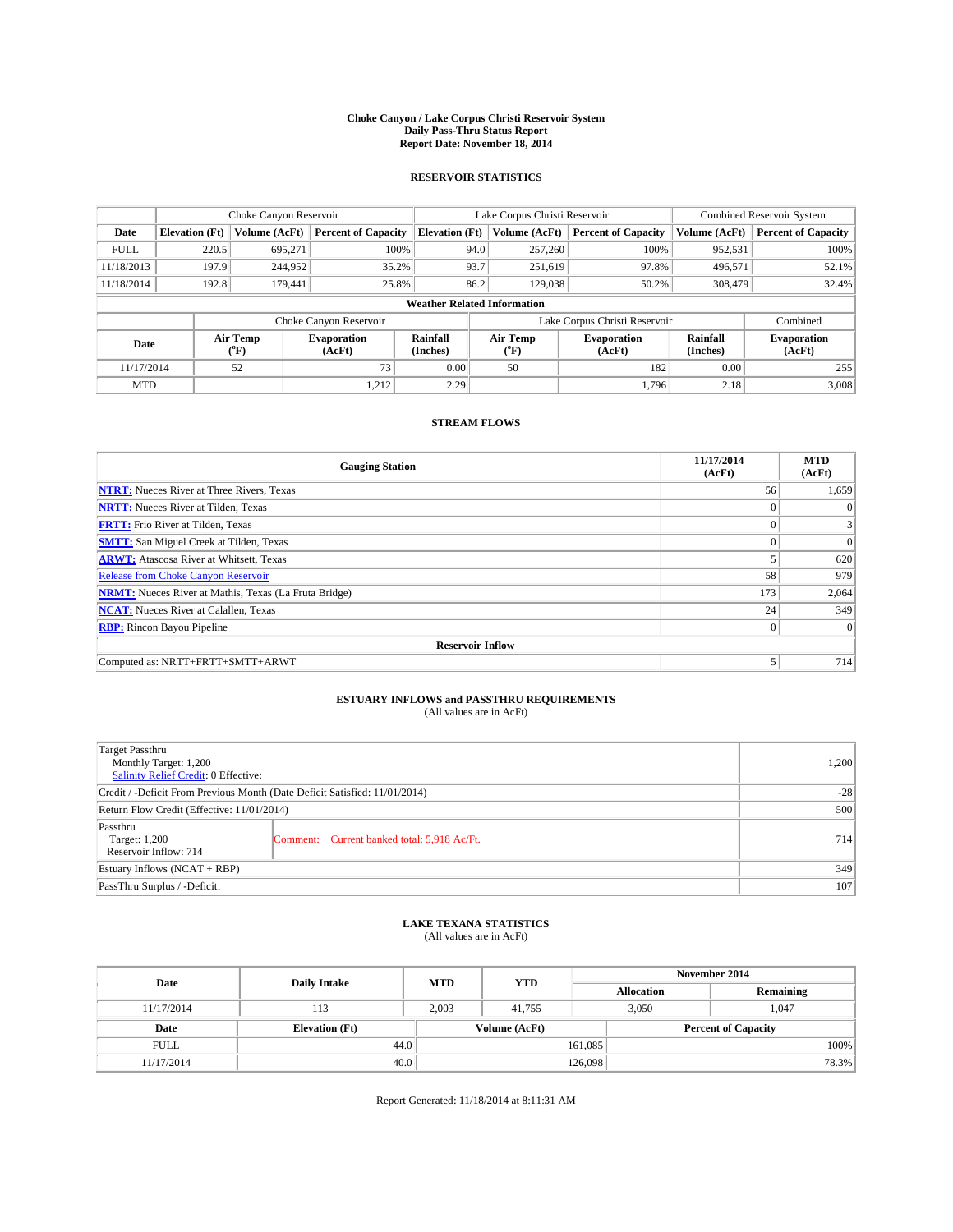#### **Choke Canyon / Lake Corpus Christi Reservoir System Daily Pass-Thru Status Report Report Date: November 19, 2014**

#### **RESERVOIR STATISTICS**

|             |                                    | Choke Canyon Reservoir |                              |                                                    | Lake Corpus Christi Reservoir | <b>Combined Reservoir System</b> |                      |                              |  |
|-------------|------------------------------------|------------------------|------------------------------|----------------------------------------------------|-------------------------------|----------------------------------|----------------------|------------------------------|--|
| Date        | <b>Elevation</b> (Ft)              | Volume (AcFt)          | <b>Percent of Capacity</b>   | <b>Elevation (Ft)</b>                              | Volume (AcFt)                 | <b>Percent of Capacity</b>       | Volume (AcFt)        | <b>Percent of Capacity</b>   |  |
| <b>FULL</b> | 220.5                              | 695,271                | 100%                         | 94.0                                               | 257,260                       | 100%                             | 952,531              | 100%                         |  |
| 11/19/2013  | 198.0                              | 245,652                | 35.3%                        | 93.7                                               | 251,075                       | 97.6%                            | 496,727              | 52.1%                        |  |
| 11/19/2014  | 192.7                              | 178,526                | 25.7%                        | 86.2                                               | 128,902                       | 50.1%                            | 307,428              | 32.3%                        |  |
|             | <b>Weather Related Information</b> |                        |                              |                                                    |                               |                                  |                      |                              |  |
|             |                                    |                        | Choke Canyon Reservoir       |                                                    |                               | Lake Corpus Christi Reservoir    |                      | Combined                     |  |
| Date        |                                    | Air Temp<br>(°F)       | <b>Evaporation</b><br>(AcFt) | Air Temp<br>Rainfall<br>(Inches)<br>(AcFt)<br>(°F) |                               | <b>Evaporation</b>               | Rainfall<br>(Inches) | <b>Evaporation</b><br>(AcFt) |  |
| 11/18/2014  | 57<br>93                           |                        | 0.00                         | 56                                                 | 174                           | 0.00                             | 267                  |                              |  |
| <b>MTD</b>  |                                    |                        | 1,305                        | 2.29                                               |                               | 1.970                            | 2.18                 | 3,275                        |  |

### **STREAM FLOWS**

| <b>Gauging Station</b>                                       | 11/18/2014<br>(AcFt) | <b>MTD</b><br>(AcFt) |  |  |  |  |  |
|--------------------------------------------------------------|----------------------|----------------------|--|--|--|--|--|
| <b>NTRT:</b> Nueces River at Three Rivers, Texas             | 54                   | 1,713                |  |  |  |  |  |
| <b>NRTT:</b> Nueces River at Tilden, Texas                   | $\theta$             | $\theta$             |  |  |  |  |  |
| <b>FRTT:</b> Frio River at Tilden, Texas                     | $\theta$             |                      |  |  |  |  |  |
| <b>SMTT:</b> San Miguel Creek at Tilden, Texas               | $\theta$             | $\overline{0}$       |  |  |  |  |  |
| <b>ARWT:</b> Atascosa River at Whitsett, Texas               | 4                    | 624                  |  |  |  |  |  |
| <b>Release from Choke Canyon Reservoir</b>                   | 58                   | 1,036                |  |  |  |  |  |
| <b>NRMT:</b> Nueces River at Mathis, Texas (La Fruta Bridge) | 169                  | 2,233                |  |  |  |  |  |
| <b>NCAT:</b> Nueces River at Calallen, Texas                 | 17                   | 366                  |  |  |  |  |  |
| <b>RBP:</b> Rincon Bayou Pipeline                            | $\Omega$             | $\Omega$             |  |  |  |  |  |
| <b>Reservoir Inflow</b>                                      |                      |                      |  |  |  |  |  |
| Computed as: NRTT+FRTT+SMTT+ARWT                             | 4                    | 719                  |  |  |  |  |  |

## **ESTUARY INFLOWS and PASSTHRU REQUIREMENTS**<br>(All values are in AcFt)

| Target Passthru<br>Monthly Target: 1,200<br>Salinity Relief Credit: 0 Effective: |                                             | 1.200 |  |  |
|----------------------------------------------------------------------------------|---------------------------------------------|-------|--|--|
| Credit / -Deficit From Previous Month (Date Deficit Satisfied: 11/01/2014)       |                                             |       |  |  |
| Return Flow Credit (Effective: 11/01/2014)                                       |                                             |       |  |  |
| Passthru<br>Target: 1,200<br>Reservoir Inflow: 719                               | Comment: Current banked total: 5,918 Ac/Ft. | 719   |  |  |
| Estuary Inflows (NCAT + RBP)                                                     |                                             |       |  |  |
| PassThru Surplus / -Deficit:                                                     | 120                                         |       |  |  |

## **LAKE TEXANA STATISTICS** (All values are in AcFt)

| Date        | <b>Daily Intake</b>   | <b>MTD</b> | <b>YTD</b>    | November 2014              |              |           |       |
|-------------|-----------------------|------------|---------------|----------------------------|--------------|-----------|-------|
|             |                       |            |               | <b>Allocation</b>          |              | Remaining |       |
| 11/18/2014  | 113                   | 2.116      | 41,868        |                            | 3.050<br>934 |           |       |
| Date        | <b>Elevation</b> (Ft) |            | Volume (AcFt) | <b>Percent of Capacity</b> |              |           |       |
| <b>FULL</b> | 44.0                  |            |               | 161,085                    |              |           | 100%  |
| 11/18/2014  | 39.9                  |            |               | 125,280                    |              |           | 77.8% |

Report Generated: 11/19/2014 at 9:10:14 AM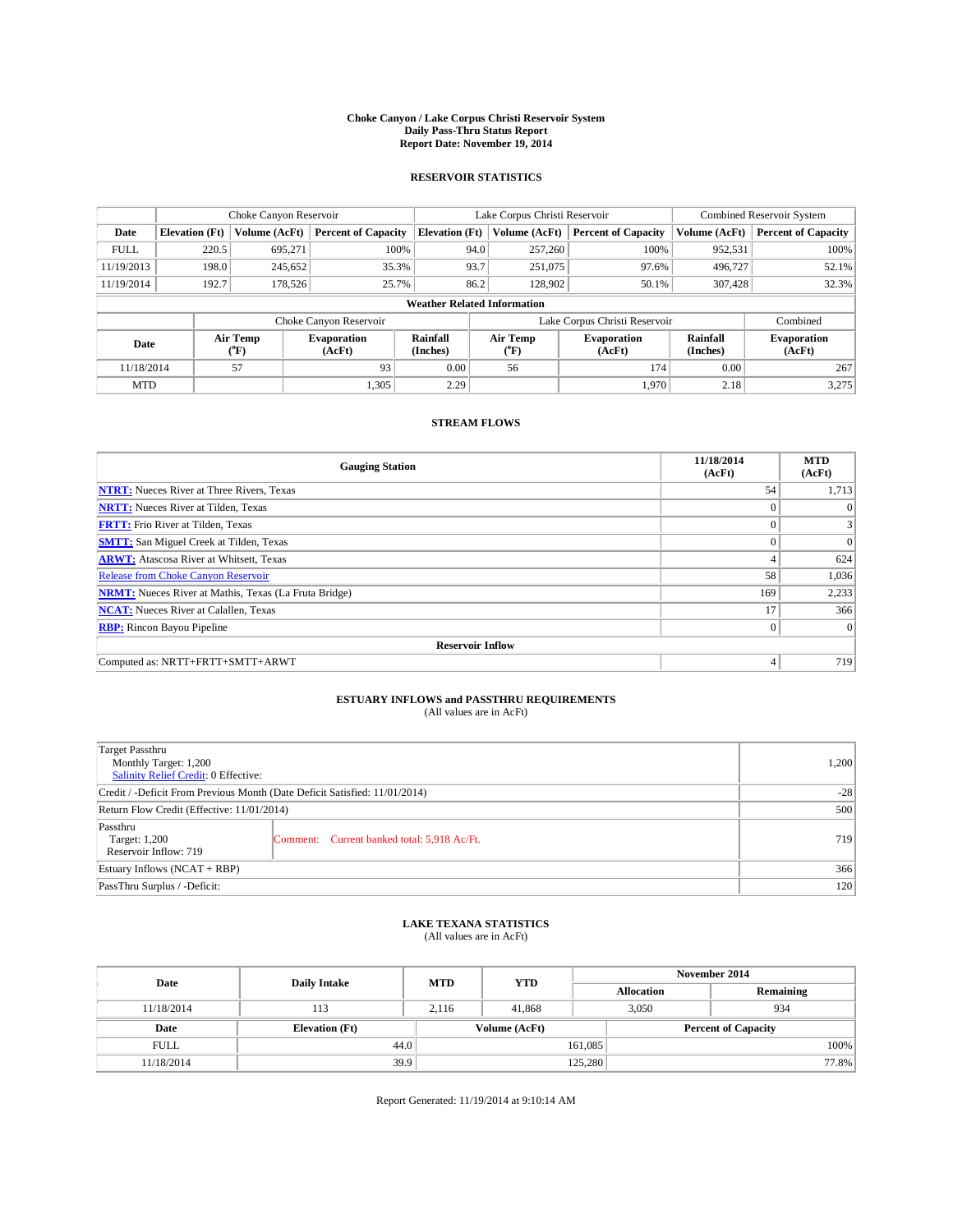#### **Choke Canyon / Lake Corpus Christi Reservoir System Daily Pass-Thru Status Report Report Date: November 20, 2014**

#### **RESERVOIR STATISTICS**

|             |                                    | Choke Canyon Reservoir |                              |                       | Lake Corpus Christi Reservoir                    | Combined Reservoir System     |                      |                              |  |
|-------------|------------------------------------|------------------------|------------------------------|-----------------------|--------------------------------------------------|-------------------------------|----------------------|------------------------------|--|
| Date        | <b>Elevation</b> (Ft)              | Volume (AcFt)          | <b>Percent of Capacity</b>   | <b>Elevation (Ft)</b> | Volume (AcFt)                                    | <b>Percent of Capacity</b>    | Volume (AcFt)        | <b>Percent of Capacity</b>   |  |
| <b>FULL</b> | 220.5                              | 695,271                | 100%                         | 94.0                  | 257,260                                          | 100%                          | 952,531              | 100%                         |  |
| 11/20/2013  | 198.0                              | 245,652                | 35.3%                        | 93.6                  | 250,713                                          | 97.5%                         | 496,365              | 52.1%                        |  |
| 11/20/2014  | 192.7                              | 179,212                | 25.8%                        | 86.2                  | 128,631                                          | 50.0%                         | 307,843              | 32.3%                        |  |
|             | <b>Weather Related Information</b> |                        |                              |                       |                                                  |                               |                      |                              |  |
|             |                                    |                        | Choke Canyon Reservoir       |                       |                                                  | Lake Corpus Christi Reservoir |                      | Combined                     |  |
| Date        |                                    | Air Temp<br>(°F)       | <b>Evaporation</b><br>(AcFt) | Rainfall<br>(Inches)  | Air Temp<br><b>Evaporation</b><br>(AcFt)<br>(°F) |                               | Rainfall<br>(Inches) | <b>Evaporation</b><br>(AcFt) |  |
| 11/19/2014  | 27<br>70                           |                        | 0.00                         | 70                    | 71                                               | 0.00                          | 98                   |                              |  |
| <b>MTD</b>  |                                    |                        | 1,332                        | 2.29                  |                                                  | 2,041                         | 2.18                 | 3,373                        |  |

### **STREAM FLOWS**

| <b>Gauging Station</b>                                       | 11/19/2014<br>(AcFt) | <b>MTD</b><br>(AcFt) |  |  |  |  |
|--------------------------------------------------------------|----------------------|----------------------|--|--|--|--|
| <b>NTRT:</b> Nueces River at Three Rivers, Texas             | 52                   | 1,765                |  |  |  |  |
| <b>NRTT:</b> Nueces River at Tilden, Texas                   | $\theta$             | $\theta$             |  |  |  |  |
| <b>FRTT:</b> Frio River at Tilden, Texas                     |                      | 3                    |  |  |  |  |
| <b>SMTT:</b> San Miguel Creek at Tilden, Texas               | $\theta$             | $\Omega$             |  |  |  |  |
| <b>ARWT:</b> Atascosa River at Whitsett, Texas               |                      | 629                  |  |  |  |  |
| <b>Release from Choke Canyon Reservoir</b>                   | 58                   | 1,094                |  |  |  |  |
| <b>NRMT:</b> Nueces River at Mathis, Texas (La Fruta Bridge) | 157                  | 2,390                |  |  |  |  |
| <b>NCAT:</b> Nueces River at Calallen, Texas                 | 30                   | 396                  |  |  |  |  |
| <b>RBP:</b> Rincon Bayou Pipeline                            | $\mathbf{0}$         | $\Omega$             |  |  |  |  |
| <b>Reservoir Inflow</b>                                      |                      |                      |  |  |  |  |
| Computed as: NRTT+FRTT+SMTT+ARWT                             |                      | 724                  |  |  |  |  |

## **ESTUARY INFLOWS and PASSTHRU REQUIREMENTS**<br>(All values are in AcFt)

| Target Passthru<br>Monthly Target: 1,200<br>Salinity Relief Credit: 0 Effective: | 1,200                                       |     |
|----------------------------------------------------------------------------------|---------------------------------------------|-----|
| Credit / -Deficit From Previous Month (Date Deficit Satisfied: 11/01/2014)       | $-28$                                       |     |
| Return Flow Credit (Effective: 11/01/2014)                                       | 500                                         |     |
| Passthru<br>Target: 1,200<br>Reservoir Inflow: 724                               | Comment: Current banked total: 5,918 Ac/Ft. | 724 |
| Estuary Inflows (NCAT + RBP)                                                     | 396                                         |     |
| PassThru Surplus / -Deficit:                                                     | 144                                         |     |

## **LAKE TEXANA STATISTICS** (All values are in AcFt)

| Date        | <b>Daily Intake</b>   | <b>MTD</b> | <b>YTD</b>    | November 2014     |                            |           |  |
|-------------|-----------------------|------------|---------------|-------------------|----------------------------|-----------|--|
|             |                       |            |               | <b>Allocation</b> |                            | Remaining |  |
| 11/19/2014  | 113                   | 2,229      | 41.981        |                   | 3,050<br>821               |           |  |
| Date        | <b>Elevation</b> (Ft) |            | Volume (AcFt) |                   | <b>Percent of Capacity</b> |           |  |
| <b>FULL</b> | 44.0                  |            |               | 161,085           |                            | 100%      |  |
| 11/19/2014  | 39.8                  |            |               | 124,467           |                            | 77.3%     |  |

Report Generated: 11/20/2014 at 8:20:33 AM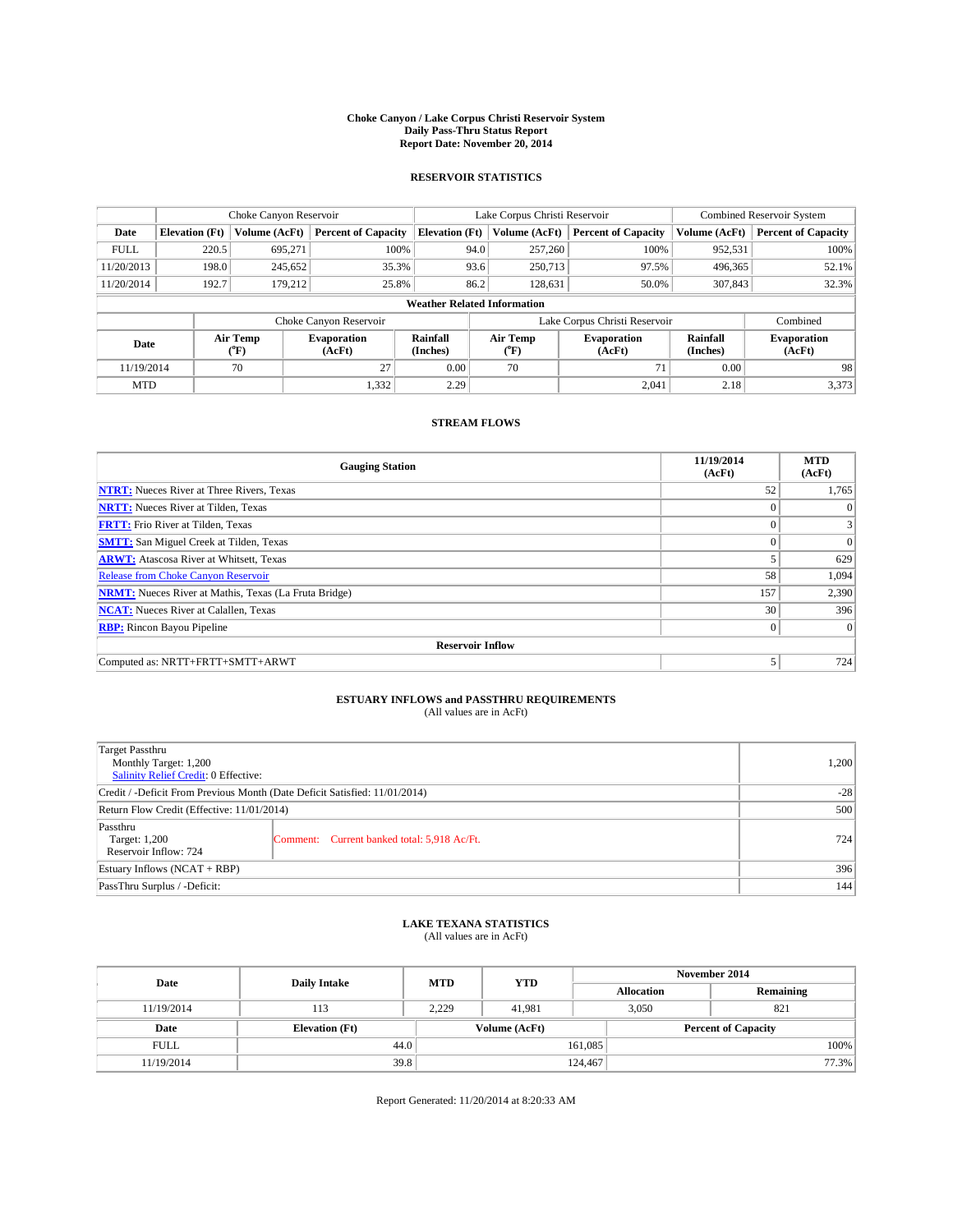#### **Choke Canyon / Lake Corpus Christi Reservoir System Daily Pass-Thru Status Report Report Date: November 21, 2014**

### **RESERVOIR STATISTICS**

|                                                                                          |                                    | Choke Canyon Reservoir |                              |                       | Lake Corpus Christi Reservoir | <b>Combined Reservoir System</b> |               |                            |  |
|------------------------------------------------------------------------------------------|------------------------------------|------------------------|------------------------------|-----------------------|-------------------------------|----------------------------------|---------------|----------------------------|--|
| Date                                                                                     | <b>Elevation</b> (Ft)              | Volume (AcFt)          | <b>Percent of Capacity</b>   | <b>Elevation (Ft)</b> | Volume (AcFt)                 | <b>Percent of Capacity</b>       | Volume (AcFt) | <b>Percent of Capacity</b> |  |
| <b>FULL</b>                                                                              | 220.5                              | 695,271                | 100%                         | 94.0                  | 257,260                       | 100%                             | 952,531       | 100%                       |  |
| 11/21/2013                                                                               | 197.9                              | 245,372                | 35.3%                        | 93.6                  | 249,807                       | 97.1%                            | 495,179       | 52.0%                      |  |
| 11/21/2014                                                                               | 192.7                              | 178,298                | 25.6%                        | 86.2                  | 128,496                       | 49.9%                            | 306,794       | 32.2%                      |  |
|                                                                                          | <b>Weather Related Information</b> |                        |                              |                       |                               |                                  |               |                            |  |
|                                                                                          |                                    |                        | Choke Canyon Reservoir       |                       |                               | Lake Corpus Christi Reservoir    |               | Combined                   |  |
| Air Temp<br>Rainfall<br><b>Evaporation</b><br>Date<br>(Inches)<br>(AcFt)<br>(°F)<br>(°F) |                                    | Air Temp               | <b>Evaporation</b><br>(AcFt) | Rainfall<br>(Inches)  | <b>Evaporation</b><br>(AcFt)  |                                  |               |                            |  |
| 11/20/2014                                                                               |                                    | 71                     |                              | 0.02                  | 70                            | 39                               | 0.05          | 46                         |  |
| <b>MTD</b>                                                                               |                                    |                        | 1,339                        | 2.31                  |                               | 2,080                            | 2.23          | 3,419                      |  |

### **STREAM FLOWS**

| <b>Gauging Station</b>                                       | 11/20/2014<br>(AcFt) | <b>MTD</b><br>(AcFt) |  |  |  |  |
|--------------------------------------------------------------|----------------------|----------------------|--|--|--|--|
| <b>NTRT:</b> Nueces River at Three Rivers, Texas             | 52                   | 1,816                |  |  |  |  |
| <b>NRTT:</b> Nueces River at Tilden, Texas                   |                      | $\Omega$             |  |  |  |  |
| <b>FRTT:</b> Frio River at Tilden, Texas                     |                      | 3                    |  |  |  |  |
| <b>SMTT:</b> San Miguel Creek at Tilden, Texas               |                      | $\Omega$             |  |  |  |  |
| <b>ARWT:</b> Atascosa River at Whitsett, Texas               |                      | 635                  |  |  |  |  |
| Release from Choke Canyon Reservoir                          | 58                   | 1,151                |  |  |  |  |
| <b>NRMT:</b> Nueces River at Mathis, Texas (La Fruta Bridge) | 137                  | 2,527                |  |  |  |  |
| <b>NCAT:</b> Nueces River at Calallen, Texas                 | 14                   | 410                  |  |  |  |  |
| <b>RBP:</b> Rincon Bayou Pipeline                            | $\mathbf{0}$         | $\Omega$             |  |  |  |  |
| <b>Reservoir Inflow</b>                                      |                      |                      |  |  |  |  |
| Computed as: NRTT+FRTT+SMTT+ARWT                             | 5                    | 729                  |  |  |  |  |

## **ESTUARY INFLOWS and PASSTHRU REQUIREMENTS**<br>(All values are in AcFt)

| Target Passthru<br>Monthly Target: 1,200<br>Salinity Relief Credit: 0 Effective: |                                             | 1,200 |
|----------------------------------------------------------------------------------|---------------------------------------------|-------|
| Credit / -Deficit From Previous Month (Date Deficit Satisfied: 11/01/2014)       | $-28$                                       |       |
| Return Flow Credit (Effective: 11/01/2014)                                       | 500                                         |       |
| Passthru<br>Target: 1,200<br>Reservoir Inflow: 729                               | Comment: Current banked total: 5,918 Ac/Ft. | 729   |
| Estuary Inflows (NCAT + RBP)                                                     | 410                                         |       |
| PassThru Surplus / -Deficit:                                                     | 153                                         |       |

## **LAKE TEXANA STATISTICS** (All values are in AcFt)

| Date        | <b>Daily Intake</b>   | <b>MTD</b> | <b>YTD</b>    | November 2014     |                            |           |  |
|-------------|-----------------------|------------|---------------|-------------------|----------------------------|-----------|--|
|             |                       |            |               | <b>Allocation</b> |                            | Remaining |  |
| 11/20/2014  | 113                   | 2,343      | 42,095        |                   | 707<br>3.050               |           |  |
| Date        | <b>Elevation</b> (Ft) |            | Volume (AcFt) |                   | <b>Percent of Capacity</b> |           |  |
| <b>FULL</b> | 44.0                  |            |               | 161,085           |                            | 100%      |  |
| 11/20/2014  | 39.8                  |            |               | 124,467           |                            | 77.3%     |  |

Report Generated: 11/21/2014 at 8:05:55 AM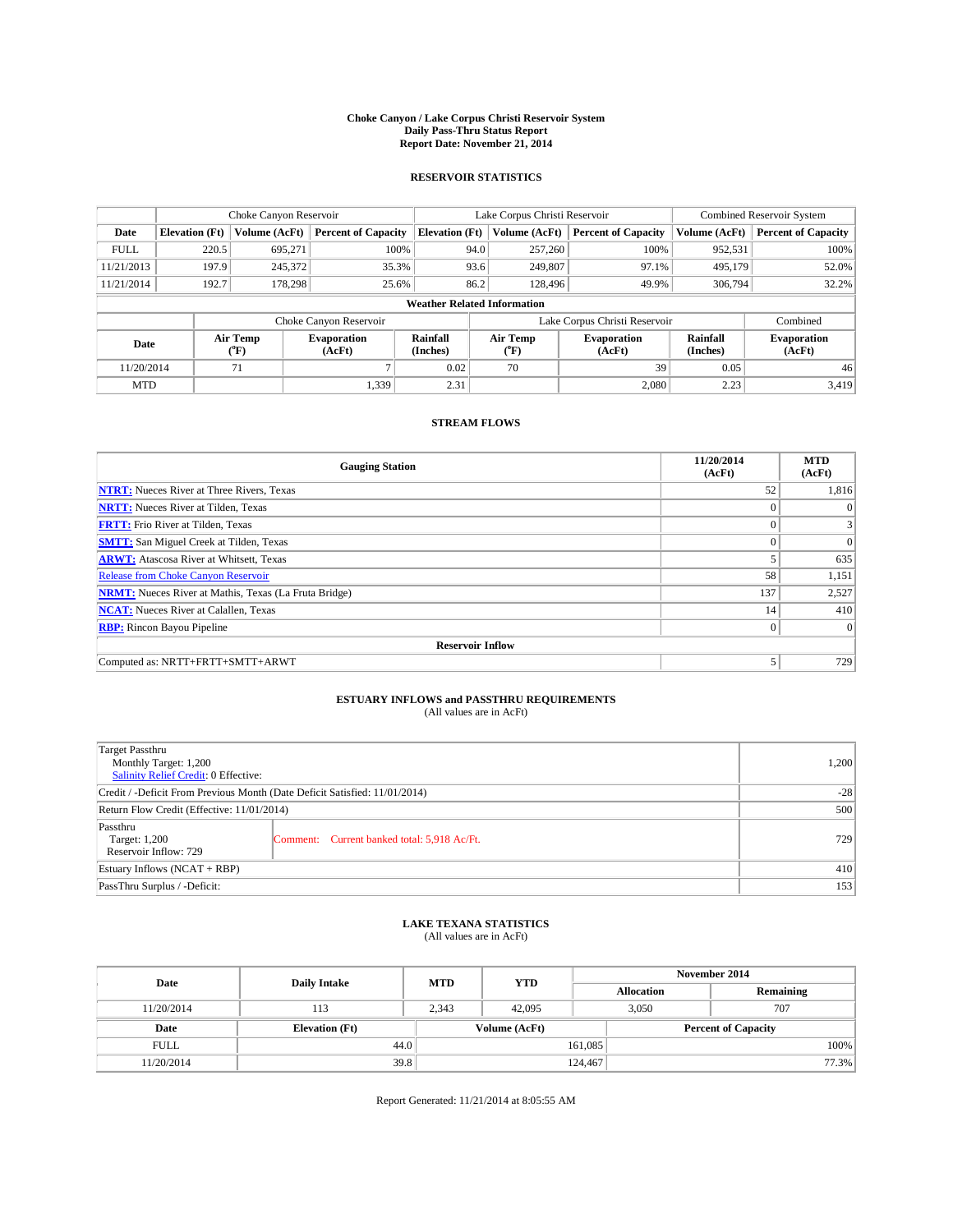#### **Choke Canyon / Lake Corpus Christi Reservoir System Daily Pass-Thru Status Report Report Date: November 22, 2014**

### **RESERVOIR STATISTICS**

|             |                       | Choke Canyon Reservoir |                              |                                    | Lake Corpus Christi Reservoir | <b>Combined Reservoir System</b> |                      |                              |
|-------------|-----------------------|------------------------|------------------------------|------------------------------------|-------------------------------|----------------------------------|----------------------|------------------------------|
| Date        | <b>Elevation</b> (Ft) | Volume (AcFt)          | <b>Percent of Capacity</b>   | <b>Elevation (Ft)</b>              | Volume (AcFt)                 | <b>Percent of Capacity</b>       | Volume (AcFt)        | <b>Percent of Capacity</b>   |
| <b>FULL</b> | 220.5                 | 695,271                | 100%                         | 94.0                               | 257,260                       | 100%                             | 952,531              | 100%                         |
| 11/22/2013  | 198.0                 | 245,512                | 35.3%                        | 93.6                               | 249,988                       | 97.2%                            | 495,500              | 52.0%                        |
| 11/22/2014  | 192.6                 | 178,183                | 25.6%                        | 86.2                               | 128,361                       | 49.9%                            | 306.544              | 32.2%                        |
|             |                       |                        |                              | <b>Weather Related Information</b> |                               |                                  |                      |                              |
|             |                       |                        | Choke Canyon Reservoir       |                                    | Lake Corpus Christi Reservoir |                                  | Combined             |                              |
| Date        |                       | Air Temp<br>(°F)       | <b>Evaporation</b><br>(AcFt) | Rainfall<br>(Inches)               | Air Temp<br>(°F)              | <b>Evaporation</b><br>(AcFt)     | Rainfall<br>(Inches) | <b>Evaporation</b><br>(AcFt) |
| 11/21/2014  |                       | 75                     | 33                           | 0.31                               | 77                            | 142                              | 0.18                 | 175                          |
| <b>MTD</b>  |                       |                        | 1,372                        | 2.62                               |                               | 2,222                            | 2.41                 | 3,594                        |

### **STREAM FLOWS**

| <b>Gauging Station</b>                                       | 11/21/2014<br>(AcFt) | <b>MTD</b><br>(AcFt) |  |  |  |  |  |
|--------------------------------------------------------------|----------------------|----------------------|--|--|--|--|--|
| <b>NTRT:</b> Nueces River at Three Rivers, Texas             | 54                   | 1,870                |  |  |  |  |  |
| <b>NRTT:</b> Nueces River at Tilden, Texas                   | $\theta$             | $\theta$             |  |  |  |  |  |
| <b>FRTT:</b> Frio River at Tilden, Texas                     |                      | 3                    |  |  |  |  |  |
| <b>SMTT:</b> San Miguel Creek at Tilden, Texas               | $\theta$             | $\Omega$             |  |  |  |  |  |
| <b>ARWT:</b> Atascosa River at Whitsett, Texas               |                      | 641                  |  |  |  |  |  |
| <b>Release from Choke Canyon Reservoir</b>                   | 58                   | 1,209                |  |  |  |  |  |
| <b>NRMT:</b> Nueces River at Mathis, Texas (La Fruta Bridge) | 97                   | 2,624                |  |  |  |  |  |
| <b>NCAT:</b> Nueces River at Calallen, Texas                 | 22                   | 432                  |  |  |  |  |  |
| <b>RBP:</b> Rincon Bayou Pipeline                            | $\mathbf{0}$         | $\Omega$             |  |  |  |  |  |
| <b>Reservoir Inflow</b>                                      |                      |                      |  |  |  |  |  |
| Computed as: NRTT+FRTT+SMTT+ARWT                             | Ξ                    | 736                  |  |  |  |  |  |

## **ESTUARY INFLOWS and PASSTHRU REQUIREMENTS**<br>(All values are in AcFt)

| Target Passthru<br>Monthly Target: 1,200<br>Salinity Relief Credit: 0 Effective: | 1,200                                       |     |  |  |
|----------------------------------------------------------------------------------|---------------------------------------------|-----|--|--|
| Credit / -Deficit From Previous Month (Date Deficit Satisfied: 11/01/2014)       |                                             |     |  |  |
| Return Flow Credit (Effective: 11/01/2014)                                       | 500                                         |     |  |  |
| Passthru<br>Target: 1,200<br>Reservoir Inflow: 736                               | Comment: Current banked total: 5,918 Ac/Ft. | 736 |  |  |
| Estuary Inflows (NCAT + RBP)                                                     | 432                                         |     |  |  |
| PassThru Surplus / -Deficit:                                                     | 168                                         |     |  |  |

## **LAKE TEXANA STATISTICS** (All values are in AcFt)

| Date        | <b>Daily Intake</b>   | <b>MTD</b> | <b>YTD</b>    | November 2014     |                            |           |  |
|-------------|-----------------------|------------|---------------|-------------------|----------------------------|-----------|--|
|             |                       |            |               | <b>Allocation</b> |                            | Remaining |  |
| 11/21/2014  | 113                   | 2.456      | 42,208        | 3.050             |                            | 594       |  |
| Date        | <b>Elevation</b> (Ft) |            | Volume (AcFt) |                   | <b>Percent of Capacity</b> |           |  |
| <b>FULL</b> | 44.0                  |            |               | 161,085           |                            | 100%      |  |
| 11/21/2014  | 39.7                  |            |               | 123,656           |                            | 76.8%     |  |

Report Generated: 11/22/2014 at 8:03:54 AM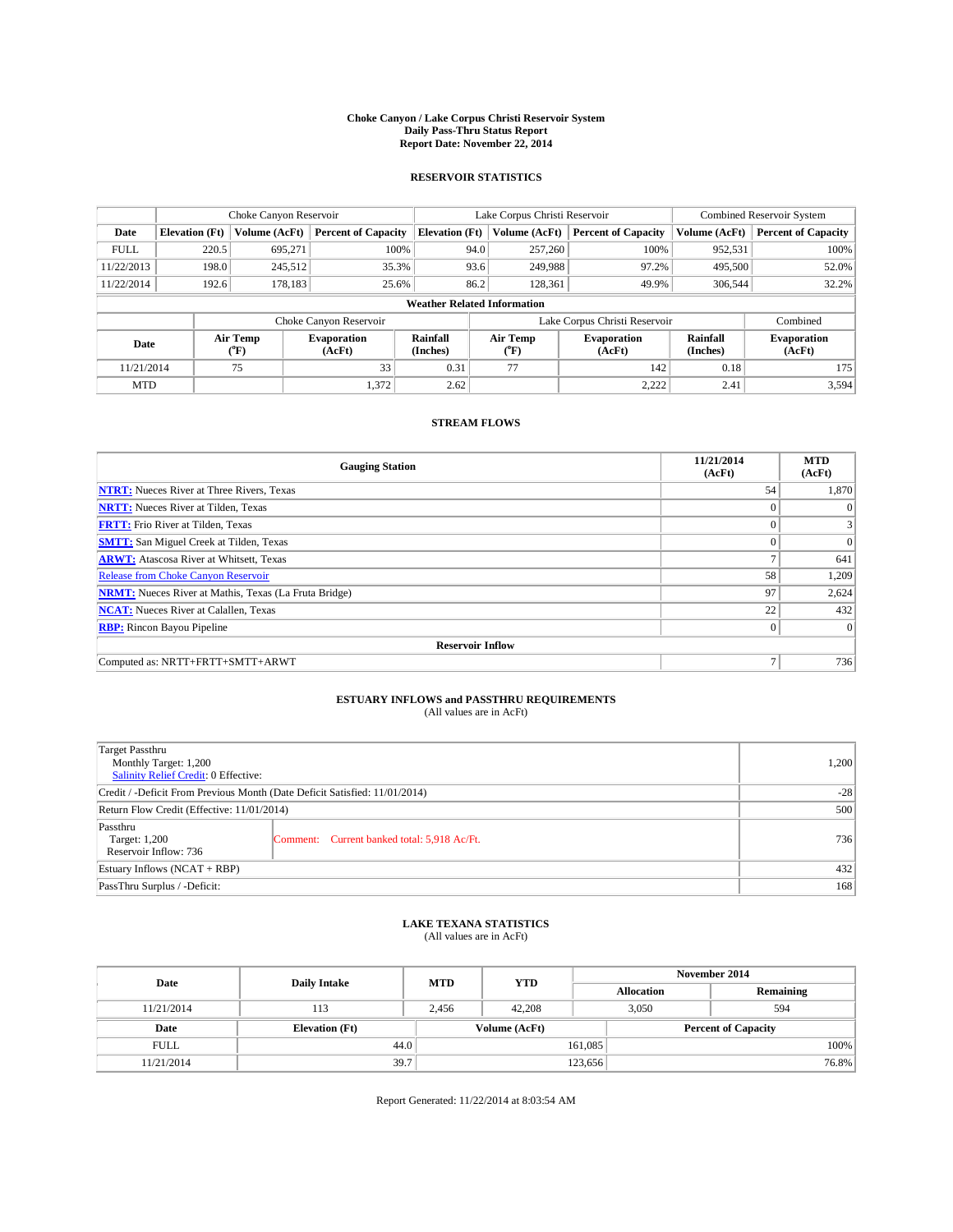#### **Choke Canyon / Lake Corpus Christi Reservoir System Daily Pass-Thru Status Report Report Date: November 23, 2014**

### **RESERVOIR STATISTICS**

|             |                       | Choke Canyon Reservoir   |                              |                                    | Lake Corpus Christi Reservoir | <b>Combined Reservoir System</b> |                      |                              |
|-------------|-----------------------|--------------------------|------------------------------|------------------------------------|-------------------------------|----------------------------------|----------------------|------------------------------|
| Date        | <b>Elevation</b> (Ft) | Volume (AcFt)            | <b>Percent of Capacity</b>   | <b>Elevation (Ft)</b>              | Volume (AcFt)                 | <b>Percent of Capacity</b>       | Volume (AcFt)        | <b>Percent of Capacity</b>   |
| <b>FULL</b> | 220.5                 | 695.271                  | 100%                         | 94.0                               | 257,260                       | 100%                             | 952,531              | 100%                         |
| 11/23/2013  | 197.9                 | 244,252                  | 35.1%                        | 93.7                               | 251,982                       | 97.9%                            | 496,234              | 52.1%                        |
| 11/23/2014  | 192.7                 | 178,640                  | 25.7%                        | 86.2                               | 128,767                       | 50.1%                            | 307,407              | 32.3%                        |
|             |                       |                          |                              | <b>Weather Related Information</b> |                               |                                  |                      |                              |
|             |                       |                          | Choke Canyon Reservoir       |                                    | Lake Corpus Christi Reservoir |                                  |                      |                              |
| Date        |                       | Air Temp<br>$\rm ^{o}F)$ | <b>Evaporation</b><br>(AcFt) | Rainfall<br>(Inches)               | Air Temp<br>("F)              | <b>Evaporation</b><br>(AcFt)     | Rainfall<br>(Inches) | <b>Evaporation</b><br>(AcFt) |
| 11/22/2014  |                       | 78                       | 40                           | 0.24                               | 77                            | 110                              | 0.27                 | 150                          |

### **STREAM FLOWS**

MTD  $|$  1,412 2.86 2.332 2.68 3,744

| <b>Gauging Station</b>                                       | 11/22/2014<br>(AcFt) | <b>MTD</b><br>(AcFt) |
|--------------------------------------------------------------|----------------------|----------------------|
| <b>NTRT:</b> Nueces River at Three Rivers, Texas             | 58                   | 1,927                |
| <b>NRTT:</b> Nueces River at Tilden, Texas                   |                      |                      |
| <b>FRTT:</b> Frio River at Tilden, Texas                     |                      |                      |
| <b>SMTT:</b> San Miguel Creek at Tilden, Texas               |                      | $\Omega$             |
| <b>ARWT:</b> Atascosa River at Whitsett, Texas               | 8                    | 650                  |
| <b>Release from Choke Canyon Reservoir</b>                   | 58                   | 1,266                |
| <b>NRMT:</b> Nueces River at Mathis, Texas (La Fruta Bridge) | 79                   | 2,704                |
| <b>NCAT:</b> Nueces River at Calallen, Texas                 |                      | 432                  |
| <b>RBP:</b> Rincon Bayou Pipeline                            |                      | $\Omega$             |
| <b>Reservoir Inflow</b>                                      |                      |                      |
| Computed as: (NTRT+FRTT+SMTT)-Release From Choke Canyon      | 0                    | 736                  |

# **ESTUARY INFLOWS and PASSTHRU REQUIREMENTS**<br>(All values are in AcFt)

| <b>Target Passthru</b><br>Monthly Target: 1,200<br>Salinity Relief Credit: 0 Effective: |                                             | 1,200 |
|-----------------------------------------------------------------------------------------|---------------------------------------------|-------|
| Credit / -Deficit From Previous Month (Date Deficit Satisfied: 11/01/2014)              | $-28$                                       |       |
| Return Flow Credit (Effective: 11/01/2014)                                              | 500                                         |       |
| Passthru<br>Target: 1,200<br>Reservoir Inflow: 736                                      | Comment: Current banked total: 5,918 Ac/Ft. | 736   |
| Estuary Inflows (NCAT + RBP)                                                            | 432                                         |       |
| PassThru Surplus / -Deficit:                                                            | 169                                         |       |

## **LAKE TEXANA STATISTICS** (All values are in AcFt)

| Date        | <b>Daily Intake</b>   | <b>MTD</b> | <b>YTD</b>    | November 2014     |                            |           |  |
|-------------|-----------------------|------------|---------------|-------------------|----------------------------|-----------|--|
|             |                       |            |               | <b>Allocation</b> |                            | Remaining |  |
| 11/22/2014  | 113                   | 2,569      | 42.321        |                   | 3,050<br>481               |           |  |
| Date        | <b>Elevation</b> (Ft) |            | Volume (AcFt) |                   | <b>Percent of Capacity</b> |           |  |
| <b>FULL</b> | 44.0                  |            |               | 161,085           |                            | 100%      |  |
| 11/22/2014  | 39.9                  |            |               | 125,280           |                            | 77.8%     |  |

Report Generated: 11/23/2014 at 8:25:38 AM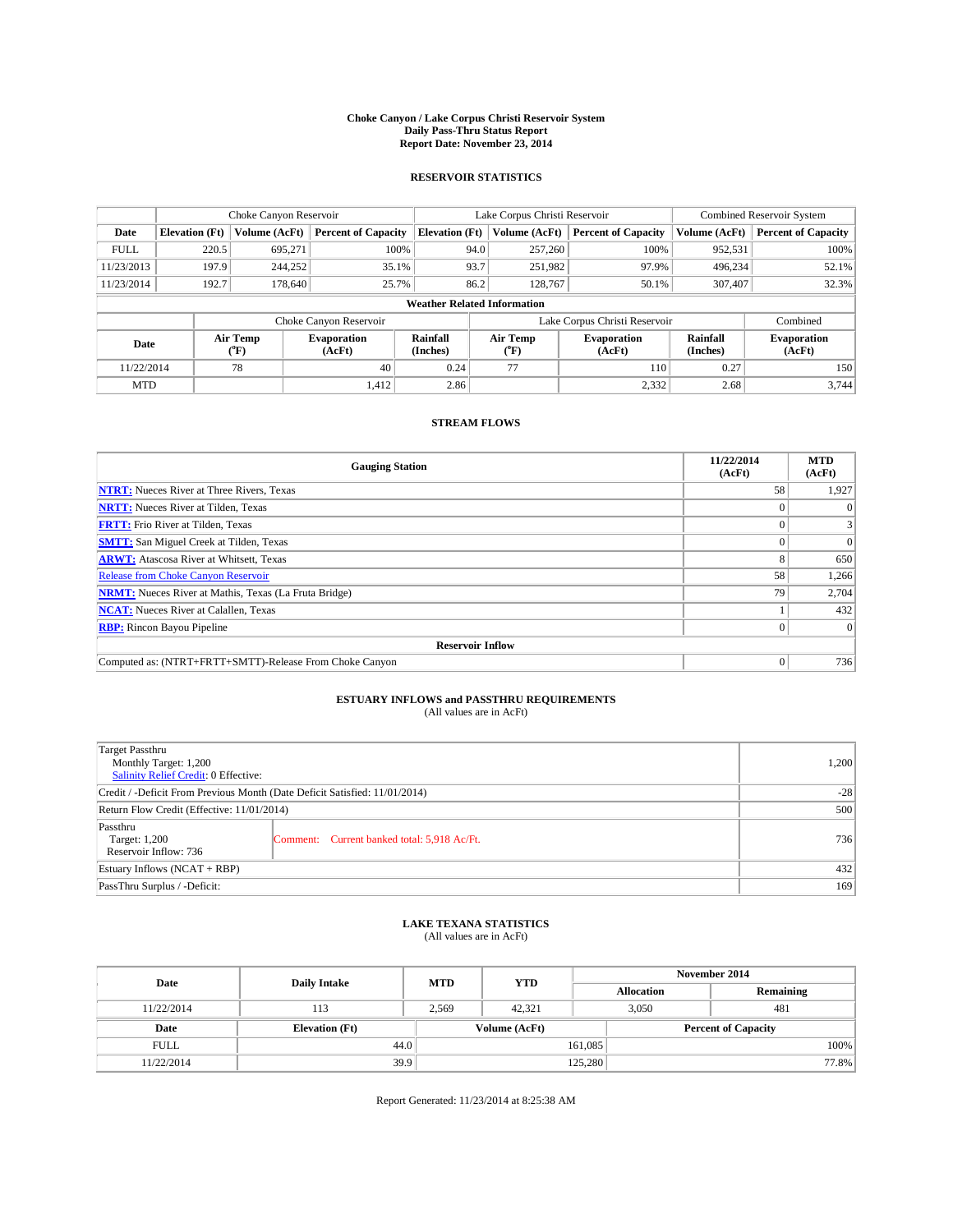#### **Choke Canyon / Lake Corpus Christi Reservoir System Daily Pass-Thru Status Report Report Date: November 24, 2014**

### **RESERVOIR STATISTICS**

|             |                                    | Choke Canyon Reservoir |                              |                       | Lake Corpus Christi Reservoir | <b>Combined Reservoir System</b> |                      |                              |  |  |
|-------------|------------------------------------|------------------------|------------------------------|-----------------------|-------------------------------|----------------------------------|----------------------|------------------------------|--|--|
| Date        | <b>Elevation</b> (Ft)              | Volume (AcFt)          | <b>Percent of Capacity</b>   | <b>Elevation (Ft)</b> | Volume (AcFt)                 | <b>Percent of Capacity</b>       | Volume (AcFt)        | <b>Percent of Capacity</b>   |  |  |
| <b>FULL</b> | 220.5                              | 695,271                | 100%                         | 94.0                  | 257,260                       | 100%                             | 952,531              | 100%                         |  |  |
| 11/24/2013  | 197.8                              | 243,971                | 35.1%                        | 93.6                  | 249,988                       | 97.2%                            | 493,959              | 51.9%                        |  |  |
| 11/24/2014  | 192.6                              | 178,183                | 25.6%                        | 86.2                  | 129,580                       | 50.4%                            | 307,763              | 32.3%                        |  |  |
|             | <b>Weather Related Information</b> |                        |                              |                       |                               |                                  |                      |                              |  |  |
|             |                                    |                        | Choke Canyon Reservoir       |                       | Lake Corpus Christi Reservoir |                                  | Combined             |                              |  |  |
| Date        |                                    | Air Temp<br>(°F)       | <b>Evaporation</b><br>(AcFt) | Rainfall<br>(Inches)  | Air Temp<br>(°F)              | <b>Evaporation</b><br>(AcFt)     | Rainfall<br>(Inches) | <b>Evaporation</b><br>(AcFt) |  |  |
| 11/23/2014  |                                    | 83                     | 100                          | 0.00                  | 83                            | 214                              | 0.00                 | 314                          |  |  |
| <b>MTD</b>  |                                    |                        | 1,512                        | 2.86                  |                               | 2,546                            | 2.68                 | 4,058                        |  |  |

### **STREAM FLOWS**

| <b>Gauging Station</b>                                       | 11/23/2014<br>(AcFt) | <b>MTD</b><br>(AcFt) |
|--------------------------------------------------------------|----------------------|----------------------|
| <b>NTRT:</b> Nueces River at Three Rivers, Texas             | 60                   | 1,987                |
| <b>NRTT:</b> Nueces River at Tilden, Texas                   |                      |                      |
| <b>FRTT:</b> Frio River at Tilden, Texas                     |                      |                      |
| <b>SMTT:</b> San Miguel Creek at Tilden, Texas               |                      | $\Omega$             |
| <b>ARWT:</b> Atascosa River at Whitsett, Texas               | 10                   | 659                  |
| <b>Release from Choke Canyon Reservoir</b>                   | 58                   | 1,324                |
| <b>NRMT:</b> Nueces River at Mathis, Texas (La Fruta Bridge) | 81                   | 2,785                |
| <b>NCAT:</b> Nueces River at Calallen, Texas                 |                      | 432                  |
| <b>RBP:</b> Rincon Bayou Pipeline                            |                      | $\Omega$             |
| <b>Reservoir Inflow</b>                                      |                      |                      |
| Computed as: (NTRT+FRTT+SMTT)-Release From Choke Canyon      | σ                    | 738                  |

# **ESTUARY INFLOWS and PASSTHRU REQUIREMENTS**<br>(All values are in AcFt)

| <b>Target Passthru</b><br>Monthly Target: 1,200<br>Salinity Relief Credit: 0 Effective: |                                             | 1,200 |
|-----------------------------------------------------------------------------------------|---------------------------------------------|-------|
| Credit / -Deficit From Previous Month (Date Deficit Satisfied: 11/01/2014)              | $-28$                                       |       |
| Return Flow Credit (Effective: 11/01/2014)                                              | 500                                         |       |
| Passthru<br>Target: 1,200<br>Reservoir Inflow: 738                                      | Comment: Current banked total: 5,918 Ac/Ft. | 738   |
| Estuary Inflows (NCAT + RBP)                                                            | 432                                         |       |
| PassThru Surplus / -Deficit:                                                            | 167                                         |       |

## **LAKE TEXANA STATISTICS** (All values are in AcFt)

| Date        |                       | <b>MTD</b> | <b>YTD</b>    | November 2014     |                            |           |       |
|-------------|-----------------------|------------|---------------|-------------------|----------------------------|-----------|-------|
|             | <b>Daily Intake</b>   |            |               | <b>Allocation</b> |                            | Remaining |       |
| 11/23/2014  | 113                   | 2.682      | 42,434        |                   | 368<br>3.050               |           |       |
| Date        | <b>Elevation</b> (Ft) |            | Volume (AcFt) |                   | <b>Percent of Capacity</b> |           |       |
| <b>FULL</b> | 44.0                  |            |               | 161,085           |                            |           | 100%  |
| 11/23/2014  | 39.9                  |            |               | 125,280           |                            |           | 77.8% |

Report Generated: 11/24/2014 at 8:19:58 AM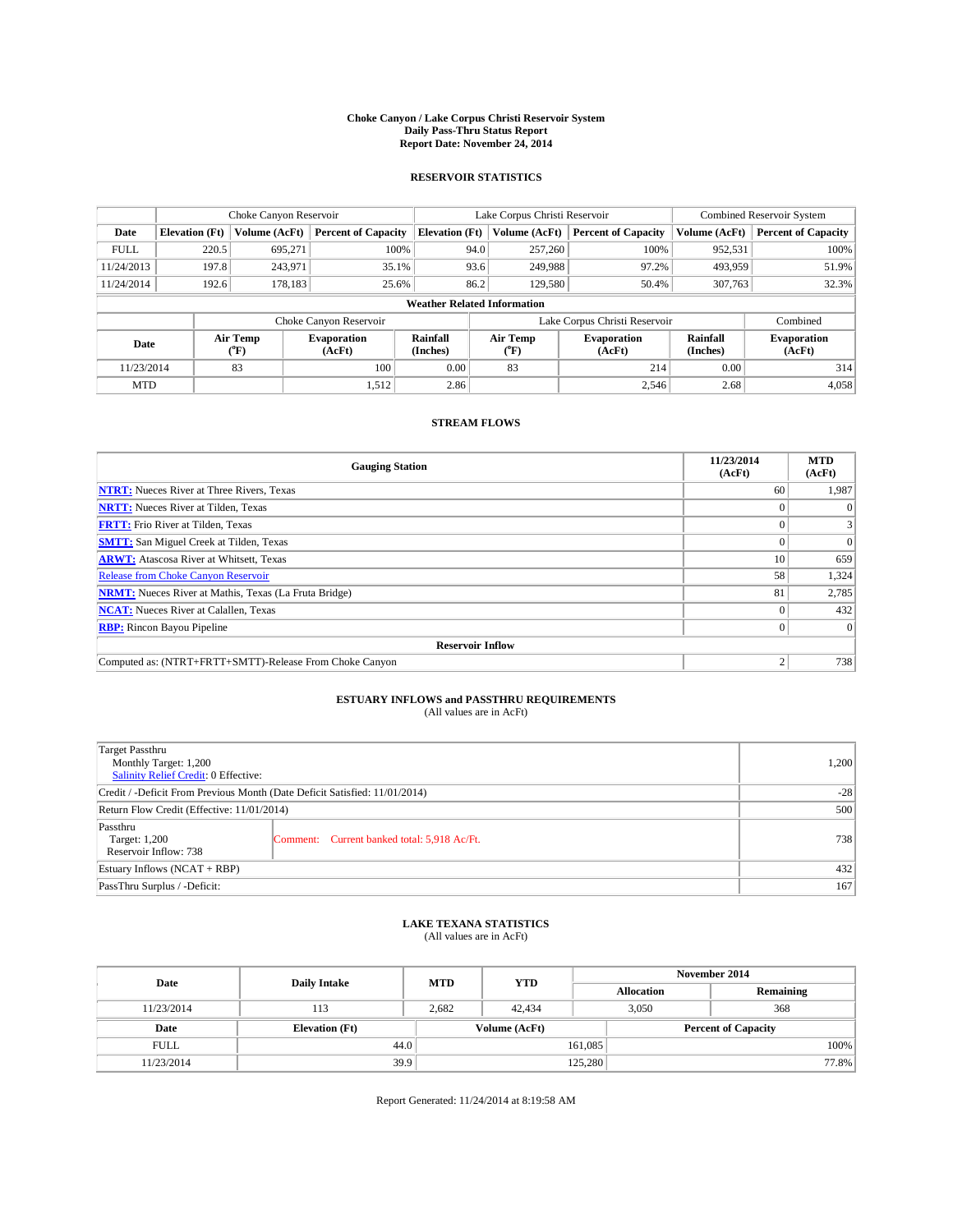#### **Choke Canyon / Lake Corpus Christi Reservoir System Daily Pass-Thru Status Report Report Date: November 25, 2014**

### **RESERVOIR STATISTICS**

|             |                       | Choke Canyon Reservoir |                            |                                    | Lake Corpus Christi Reservoir | <b>Combined Reservoir System</b> |                      |                              |
|-------------|-----------------------|------------------------|----------------------------|------------------------------------|-------------------------------|----------------------------------|----------------------|------------------------------|
| Date        | <b>Elevation</b> (Ft) | Volume (AcFt)          | <b>Percent of Capacity</b> | <b>Elevation (Ft)</b>              | Volume (AcFt)                 | <b>Percent of Capacity</b>       | Volume (AcFt)        | <b>Percent of Capacity</b>   |
| <b>FULL</b> | 220.5                 | 695.271                | 100%                       | 94.0                               | 257,260                       | 100%                             | 952,531              | 100%                         |
| 11/25/2013  | 197.9                 | 244,392                | 35.2%                      |                                    | 93.6<br>250,531               | 97.4%                            | 494,923              | 52.0%                        |
| 11/25/2014  | 192.6                 | 178.183                | 25.6%                      |                                    | 86.2<br>128,767               | 50.1%                            | 306,950              | 32.2%                        |
|             |                       |                        |                            | <b>Weather Related Information</b> |                               |                                  |                      |                              |
|             |                       |                        | Choke Canyon Reservoir     |                                    |                               | Lake Corpus Christi Reservoir    |                      | Combined                     |
| Date        |                       | Air Temp<br>(°F)       | Evaporation<br>(AcFt)      | Rainfall<br>(Inches)               | Air Temp<br>("F)              | <b>Evaporation</b><br>(AcFt)     | Rainfall<br>(Inches) | <b>Evaporation</b><br>(AcFt) |
| 11/24/2014  |                       | 65                     | 93                         | 0.00                               | 64                            | 158                              | 0.00                 | 251                          |

### **STREAM FLOWS**

MTD  $|$  1,605 2.86 2.86 2.704 2.68 4,309

| <b>Gauging Station</b>                                       | 11/24/2014<br>(AcFt) | <b>MTD</b><br>(AcFt) |  |  |  |  |
|--------------------------------------------------------------|----------------------|----------------------|--|--|--|--|
| <b>NTRT:</b> Nueces River at Three Rivers, Texas             | 60                   | 2,047                |  |  |  |  |
| <b>NRTT:</b> Nueces River at Tilden, Texas                   |                      | $\Omega$             |  |  |  |  |
| <b>FRTT:</b> Frio River at Tilden, Texas                     |                      | 3                    |  |  |  |  |
| <b>SMTT:</b> San Miguel Creek at Tilden, Texas               |                      | $\Omega$             |  |  |  |  |
| <b>ARWT:</b> Atascosa River at Whitsett, Texas               | 54                   | 713                  |  |  |  |  |
| <b>Release from Choke Canyon Reservoir</b>                   | 58                   | 1,382                |  |  |  |  |
| <b>NRMT:</b> Nueces River at Mathis, Texas (La Fruta Bridge) | 101                  | 2,886                |  |  |  |  |
| <b>NCAT:</b> Nueces River at Calallen, Texas                 |                      | 432                  |  |  |  |  |
| <b>RBP:</b> Rincon Bayou Pipeline                            | 0 <sup>1</sup>       | $\Omega$             |  |  |  |  |
| <b>Reservoir Inflow</b>                                      |                      |                      |  |  |  |  |
| Computed as: (NTRT+FRTT+SMTT)-Release From Choke Canyon      |                      | 740                  |  |  |  |  |

# **ESTUARY INFLOWS and PASSTHRU REQUIREMENTS**<br>(All values are in AcFt)

| <b>Target Passthru</b><br>Monthly Target: 1,200<br>Salinity Relief Credit: 0 Effective: | 1,200                                       |     |
|-----------------------------------------------------------------------------------------|---------------------------------------------|-----|
| Credit / -Deficit From Previous Month (Date Deficit Satisfied: 11/01/2014)              | $-28$                                       |     |
| Return Flow Credit (Effective: 11/01/2014)                                              | 500                                         |     |
| Passthru<br>Target: 1,200<br>Reservoir Inflow: 740                                      | Comment: Current banked total: 5,918 Ac/Ft. | 740 |
| Estuary Inflows (NCAT + RBP)                                                            | 432                                         |     |
| PassThru Surplus / -Deficit:                                                            | 165                                         |     |

## **LAKE TEXANA STATISTICS** (All values are in AcFt)

| Date        | <b>Daily Intake</b>   | <b>MTD</b> | <b>YTD</b>    | November 2014     |                            |           |  |
|-------------|-----------------------|------------|---------------|-------------------|----------------------------|-----------|--|
|             |                       |            |               | <b>Allocation</b> |                            | Remaining |  |
| 11/24/2014  | 113                   | 2,796      | 42.548        |                   | 3.050<br>254               |           |  |
| Date        | <b>Elevation</b> (Ft) |            | Volume (AcFt) |                   | <b>Percent of Capacity</b> |           |  |
| <b>FULL</b> | 44.0                  |            |               | 161,085           |                            | 100%      |  |
| 11/24/2014  | 39.9                  |            |               | 125,280           |                            | 77.8%     |  |

Report Generated: 11/25/2014 at 8:10:57 AM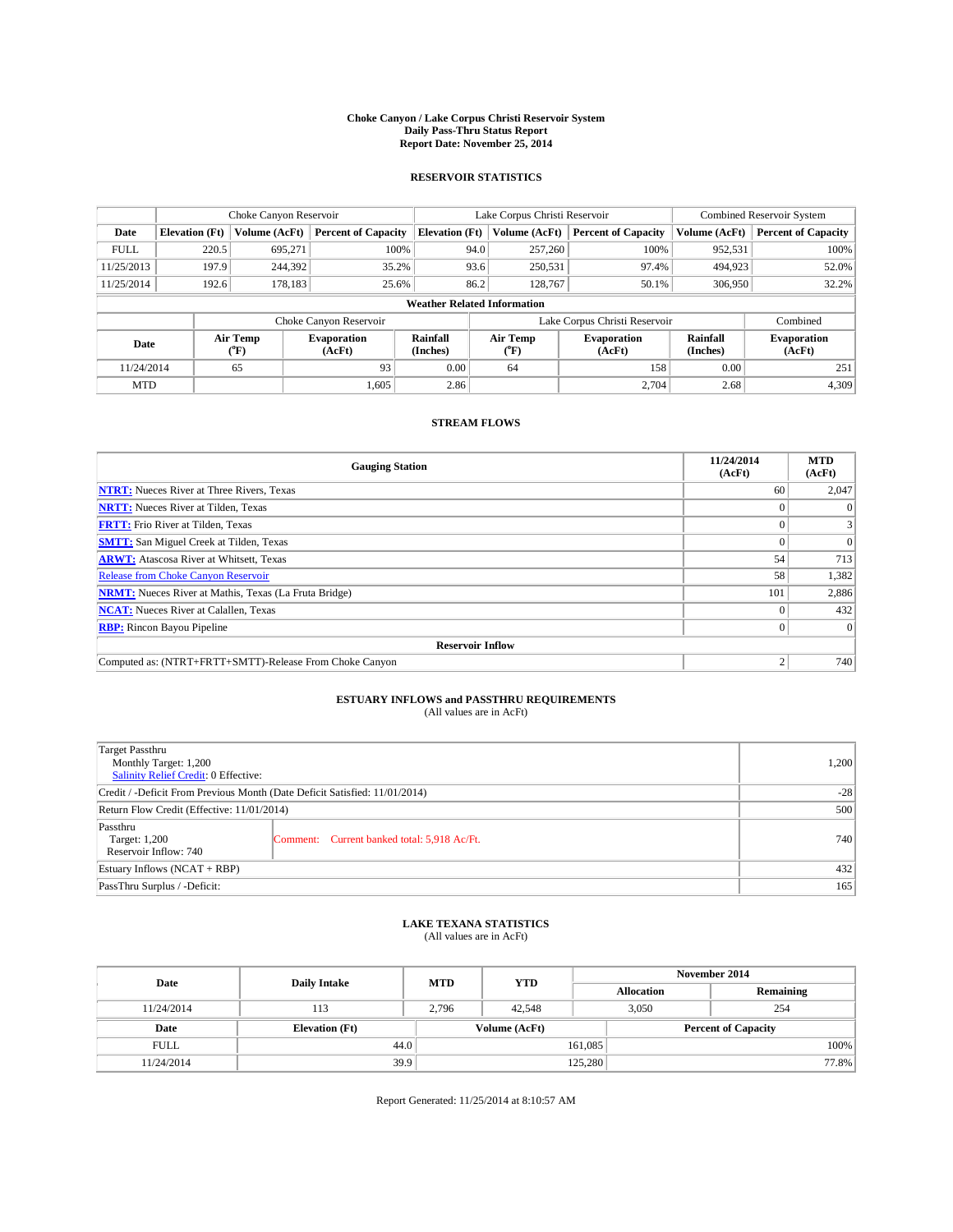#### **Choke Canyon / Lake Corpus Christi Reservoir System Daily Pass-Thru Status Report Report Date: November 26, 2014**

### **RESERVOIR STATISTICS**

|             |                                    |                                          | Lake Corpus Christi Reservoir |                       |      |                                                  | Combined Reservoir System     |                      |                              |
|-------------|------------------------------------|------------------------------------------|-------------------------------|-----------------------|------|--------------------------------------------------|-------------------------------|----------------------|------------------------------|
| Date        | <b>Elevation</b> (Ft)              | Volume (AcFt)                            | <b>Percent of Capacity</b>    | <b>Elevation (Ft)</b> |      | Volume (AcFt)                                    | <b>Percent of Capacity</b>    | Volume (AcFt)        | <b>Percent of Capacity</b>   |
| <b>FULL</b> | 220.5                              | 695,271                                  | 100%                          |                       | 94.0 | 257,260                                          | 100%                          | 952,531              | 100%                         |
| 11/26/2013  | 197.9                              | 244,392                                  | 35.2%                         |                       | 93.6 | 249,988                                          | 97.2%                         | 494,380              | 51.9%                        |
| 11/26/2014  | 192.7                              | 178,298                                  | 25.6%                         |                       | 86.1 | 128,091                                          | 49.8%                         | 306,389              | 32.2%                        |
|             | <b>Weather Related Information</b> |                                          |                               |                       |      |                                                  |                               |                      |                              |
|             |                                    |                                          | Choke Canyon Reservoir        |                       |      |                                                  | Lake Corpus Christi Reservoir |                      | Combined                     |
| Date        |                                    | Air Temp<br>${}^{\prime\prime} \text{F}$ | <b>Evaporation</b><br>(AcFt)  | Rainfall<br>(Inches)  |      | Air Temp<br><b>Evaporation</b><br>(AcFt)<br>("F) |                               | Rainfall<br>(Inches) | <b>Evaporation</b><br>(AcFt) |
| 11/25/2014  |                                    | 66                                       | 80                            | 0.00                  |      | 66                                               | 86                            | 0.00                 | 166                          |

### **STREAM FLOWS**

MTD  $|$  1,685 2.86 2.86 2.90 2.95 2.68 4,475

| <b>Gauging Station</b>                                       | 11/25/2014<br>(AcFt) | <b>MTD</b><br>(AcFt) |  |  |  |  |  |
|--------------------------------------------------------------|----------------------|----------------------|--|--|--|--|--|
| <b>NTRT:</b> Nueces River at Three Rivers, Texas             | 85                   | 2,132                |  |  |  |  |  |
| <b>NRTT:</b> Nueces River at Tilden, Texas                   |                      | $\Omega$             |  |  |  |  |  |
| <b>FRTT:</b> Frio River at Tilden, Texas                     |                      | 3                    |  |  |  |  |  |
| <b>SMTT:</b> San Miguel Creek at Tilden, Texas               |                      | $\Omega$             |  |  |  |  |  |
| <b>ARWT:</b> Atascosa River at Whitsett, Texas               | 75                   | 788                  |  |  |  |  |  |
| <b>Release from Choke Canyon Reservoir</b>                   | 58                   | 1,439                |  |  |  |  |  |
| <b>NRMT:</b> Nueces River at Mathis, Texas (La Fruta Bridge) | 137                  | 3,023                |  |  |  |  |  |
| <b>NCAT:</b> Nueces River at Calallen, Texas                 |                      | 432                  |  |  |  |  |  |
| <b>RBP:</b> Rincon Bayou Pipeline                            | 0 <sup>1</sup>       | $\Omega$             |  |  |  |  |  |
| <b>Reservoir Inflow</b>                                      |                      |                      |  |  |  |  |  |
| Computed as: (NTRT+FRTT+SMTT)-Release From Choke Canyon      | 28                   | 768                  |  |  |  |  |  |

## **ESTUARY INFLOWS and PASSTHRU REQUIREMENTS**<br>(All values are in AcFt)

| <b>Target Passthru</b><br>Monthly Target: 1,200<br>Salinity Relief Credit: 0 Effective: | 1,200                                       |     |
|-----------------------------------------------------------------------------------------|---------------------------------------------|-----|
| Credit / -Deficit From Previous Month (Date Deficit Satisfied: 11/01/2014)              | $-28$                                       |     |
| Return Flow Credit (Effective: 11/01/2014)                                              | 500                                         |     |
| Passthru<br>Target: 1,200<br>Reservoir Inflow: 768                                      | Comment: Current banked total: 5,918 Ac/Ft. | 768 |
| Estuary Inflows (NCAT + RBP)                                                            | 432                                         |     |
| PassThru Surplus / -Deficit:                                                            | 137                                         |     |

## **LAKE TEXANA STATISTICS** (All values are in AcFt)

| Date        | <b>Daily Intake</b>   | <b>MTD</b> | <b>YTD</b>    | November 2014     |                            |           |  |
|-------------|-----------------------|------------|---------------|-------------------|----------------------------|-----------|--|
|             |                       |            |               | <b>Allocation</b> |                            | Remaining |  |
| 11/25/2014  | 113                   | 2,909      | 42.661        |                   | 3.050<br>141               |           |  |
| Date        | <b>Elevation</b> (Ft) |            | Volume (AcFt) |                   | <b>Percent of Capacity</b> |           |  |
| <b>FULL</b> | 44.0                  |            |               | 161,085           |                            | 100%      |  |
| 11/25/2014  | 39.9                  |            |               | 125,280           |                            | 77.8%     |  |

Report Generated: 11/26/2014 at 8:08:48 AM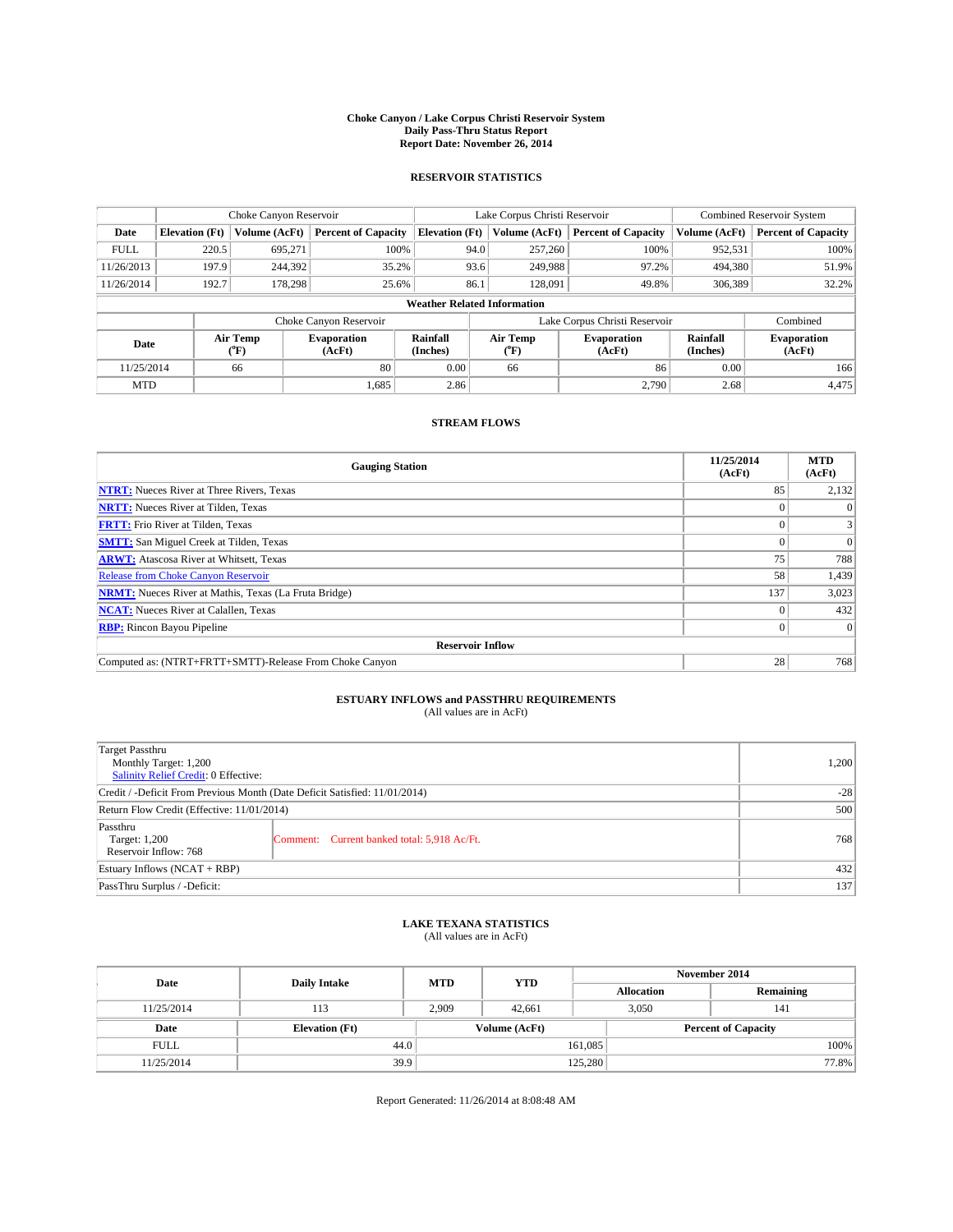#### **Choke Canyon / Lake Corpus Christi Reservoir System Daily Pass-Thru Status Report Report Date: November 27, 2014**

### **RESERVOIR STATISTICS**

|             | Choke Canyon Reservoir |                  |                              |                                    | Lake Corpus Christi Reservoir | <b>Combined Reservoir System</b> |                      |                              |
|-------------|------------------------|------------------|------------------------------|------------------------------------|-------------------------------|----------------------------------|----------------------|------------------------------|
| Date        | <b>Elevation</b> (Ft)  | Volume (AcFt)    | <b>Percent of Capacity</b>   | <b>Elevation (Ft)</b>              | Volume (AcFt)                 | <b>Percent of Capacity</b>       | Volume (AcFt)        | <b>Percent of Capacity</b>   |
| <b>FULL</b> | 220.5                  | 695,271          | 100%                         | 94.0                               | 257,260                       | 100%                             | 952,531              | 100%                         |
| 11/27/2013  | 197.8                  | 243,691          | 35.0%                        | 93.5                               | 248,722                       | 96.7%                            | 492,413              | 51.7%                        |
| 11/27/2014  | 192.6                  | 178,069          | 25.6%                        | 86.1                               | 128,091                       | 49.8%                            | 306,160              | 32.1%                        |
|             |                        |                  |                              | <b>Weather Related Information</b> |                               |                                  |                      |                              |
|             |                        |                  | Choke Canyon Reservoir       |                                    | Lake Corpus Christi Reservoir |                                  | Combined             |                              |
| Date        |                        | Air Temp<br>(°F) | <b>Evaporation</b><br>(AcFt) | Rainfall<br>(Inches)               | Air Temp<br>(°F)              | <b>Evaporation</b><br>(AcFt)     | Rainfall<br>(Inches) | <b>Evaporation</b><br>(AcFt) |
| 11/26/2014  |                        | 74               | 73                           | 0.00                               | 74                            | 142                              | 0.00                 | 215                          |
| <b>MTD</b>  | 1.758                  |                  | 2.86                         |                                    | 2,932                         | 2.68                             | 4,690                |                              |

### **STREAM FLOWS**

| <b>Gauging Station</b>                                       | 11/26/2014<br>(AcFt) | <b>MTD</b><br>(AcFt) |
|--------------------------------------------------------------|----------------------|----------------------|
| <b>NTRT:</b> Nueces River at Three Rivers, Texas             | 113                  | 2,245                |
| <b>NRTT:</b> Nueces River at Tilden, Texas                   |                      | $\theta$             |
| <b>FRTT:</b> Frio River at Tilden, Texas                     |                      |                      |
| <b>SMTT:</b> San Miguel Creek at Tilden, Texas               |                      | $\Omega$             |
| <b>ARWT:</b> Atascosa River at Whitsett, Texas               | 38                   | 826                  |
| <b>Release from Choke Canyon Reservoir</b>                   | 58                   | 1,497                |
| <b>NRMT:</b> Nueces River at Mathis, Texas (La Fruta Bridge) | 187                  | 3,210                |
| <b>NCAT:</b> Nueces River at Calallen, Texas                 |                      | 432                  |
| <b>RBP:</b> Rincon Bayou Pipeline                            | $\Omega$             | $\Omega$             |
| <b>Reservoir Inflow</b>                                      |                      |                      |
| Computed as: (NTRT+FRTT+SMTT)-Release From Choke Canyon      | 56                   | 823                  |

# **ESTUARY INFLOWS and PASSTHRU REQUIREMENTS**<br>(All values are in AcFt)

| Target Passthru                                                            |     |       |  |  |  |
|----------------------------------------------------------------------------|-----|-------|--|--|--|
| Monthly Target: 1,200                                                      |     | 1,200 |  |  |  |
| Salinity Relief Credit: 0 Effective:                                       |     |       |  |  |  |
| Credit / -Deficit From Previous Month (Date Deficit Satisfied: 11/01/2014) |     |       |  |  |  |
| Return Flow Credit (Effective: 11/01/2014)                                 | 500 |       |  |  |  |
| Passthru                                                                   |     |       |  |  |  |
| Target: 1,200<br>Comment: Current banked total: 5,918 Ac/Ft.               |     | 823   |  |  |  |
| Reservoir Inflow: 823                                                      |     |       |  |  |  |
| Estuary Inflows (NCAT + RBP)                                               | 432 |       |  |  |  |
| PassThru Surplus / -Deficit:                                               | 81  |       |  |  |  |

## **LAKE TEXANA STATISTICS** (All values are in AcFt)

| Date        | <b>Daily Intake</b>   | <b>MTD</b> | <b>YTD</b>    | November 2014     |                            |           |       |
|-------------|-----------------------|------------|---------------|-------------------|----------------------------|-----------|-------|
|             |                       |            |               | <b>Allocation</b> |                            | Remaining |       |
| 11/26/2014  | 113                   | 3.022      | 42,774        |                   | 3.050<br>28                |           |       |
| Date        | <b>Elevation</b> (Ft) |            | Volume (AcFt) |                   | <b>Percent of Capacity</b> |           |       |
| <b>FULL</b> | 44.0                  |            |               | 161,085           |                            |           | 100%  |
| 11/26/2014  | 39.9                  |            |               | 125,280           |                            |           | 77.8% |

Report Generated: 11/27/2014 at 7:28:59 AM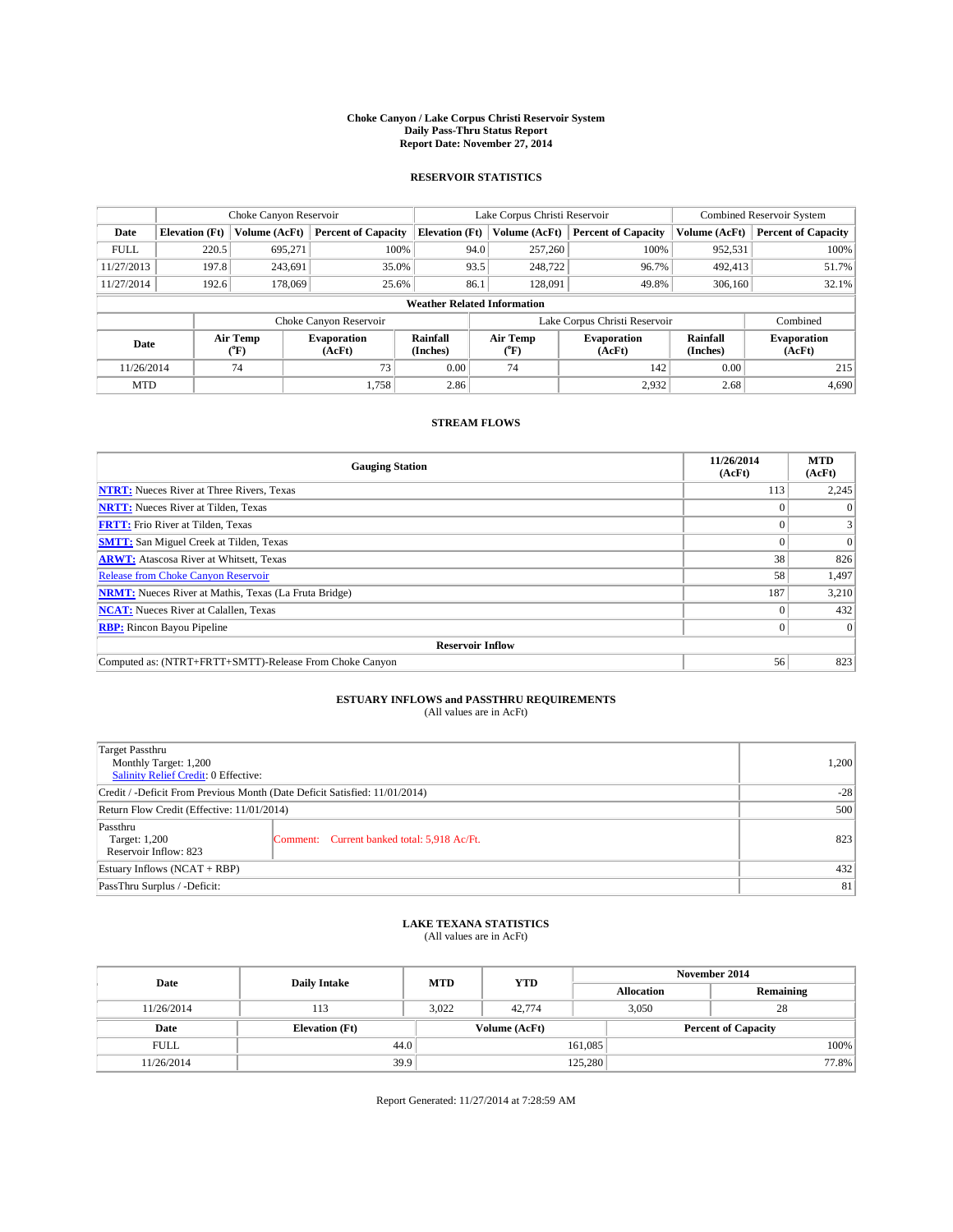#### **Choke Canyon / Lake Corpus Christi Reservoir System Daily Pass-Thru Status Report Report Date: November 28, 2014**

### **RESERVOIR STATISTICS**

|             |                                    | Choke Canyon Reservoir |                            |                       | Lake Corpus Christi Reservoir | <b>Combined Reservoir System</b> |                      |                              |  |
|-------------|------------------------------------|------------------------|----------------------------|-----------------------|-------------------------------|----------------------------------|----------------------|------------------------------|--|
| Date        | <b>Elevation</b> (Ft)              | Volume (AcFt)          | <b>Percent of Capacity</b> | <b>Elevation</b> (Ft) | Volume (AcFt)                 | <b>Percent of Capacity</b>       | Volume (AcFt)        | <b>Percent of Capacity</b>   |  |
| <b>FULL</b> | 220.5                              | 695,271                | 100%                       | 94.0                  | 257,260                       | 100%                             | 952,531              | 100%                         |  |
| 11/28/2013  | 197.9                              | 244,952                | 35.2%                      | 93.5                  | 247,457                       | 96.2%                            | 492,409              | 51.7%                        |  |
| 11/28/2014  | 192.7                              | 178,640                | 25.7%                      | 86.1                  | 127,686                       | 49.6%                            | 306,326              | 32.2%                        |  |
|             | <b>Weather Related Information</b> |                        |                            |                       |                               |                                  |                      |                              |  |
|             |                                    |                        | Choke Canyon Reservoir     |                       | Lake Corpus Christi Reservoir |                                  |                      |                              |  |
| Date        |                                    | Air Temp<br>("F)       | Evaporation<br>(AcFt)      | Rainfall<br>(Inches)  | Air Temp<br>$\rm ^{op}$       | <b>Evaporation</b><br>(AcFt)     | Rainfall<br>(Inches) | <b>Evaporation</b><br>(AcFt) |  |
| 11/27/2014  |                                    | 69                     | 87                         | 0.00                  | 69                            | 157                              | 0.00                 | 244                          |  |

### **STREAM FLOWS**

MTD  $|$  1,845  $|$  2.86  $|$  3,089 2.68 4,934

| <b>Gauging Station</b>                                       | 11/27/2014<br>(AcFt) | <b>MTD</b><br>(AcFt) |
|--------------------------------------------------------------|----------------------|----------------------|
| <b>NTRT:</b> Nueces River at Three Rivers, Texas             | 83                   | 2,328                |
| <b>NRTT:</b> Nueces River at Tilden, Texas                   |                      |                      |
| <b>FRTT:</b> Frio River at Tilden, Texas                     |                      |                      |
| <b>SMTT:</b> San Miguel Creek at Tilden, Texas               |                      | $\Omega$             |
| <b>ARWT:</b> Atascosa River at Whitsett, Texas               | 24                   | 850                  |
| <b>Release from Choke Canyon Reservoir</b>                   | 58                   | 1,554                |
| <b>NRMT:</b> Nueces River at Mathis, Texas (La Fruta Bridge) | 185                  | 3,394                |
| <b>NCAT:</b> Nueces River at Calallen, Texas                 |                      | 432                  |
| <b>RBP:</b> Rincon Bayou Pipeline                            |                      | $\Omega$             |
| <b>Reservoir Inflow</b>                                      |                      |                      |
| Computed as: (NTRT+FRTT+SMTT)-Release From Choke Canyon      | 26                   | 849                  |

# **ESTUARY INFLOWS and PASSTHRU REQUIREMENTS**<br>(All values are in AcFt)

| <b>Target Passthru</b><br>Monthly Target: 1,200<br>Salinity Relief Credit: 0 Effective: |                                             | 1,200 |  |  |
|-----------------------------------------------------------------------------------------|---------------------------------------------|-------|--|--|
| Credit / -Deficit From Previous Month (Date Deficit Satisfied: 11/01/2014)              |                                             |       |  |  |
| Return Flow Credit (Effective: 11/01/2014)                                              |                                             |       |  |  |
| Passthru<br>Target: 1,200<br>Reservoir Inflow: 849                                      | Comment: Current banked total: 5,918 Ac/Ft. | 849   |  |  |
| Estuary Inflows (NCAT + RBP)                                                            |                                             |       |  |  |
| PassThru Surplus / -Deficit:                                                            | 55                                          |       |  |  |

## **LAKE TEXANA STATISTICS** (All values are in AcFt)

| Date        | <b>Daily Intake</b>   | <b>MTD</b> | <b>YTD</b>    | November 2014     |                            |           |  |
|-------------|-----------------------|------------|---------------|-------------------|----------------------------|-----------|--|
|             |                       |            |               | <b>Allocation</b> |                            | Remaining |  |
| 11/27/2014  | 113                   | 3,135      | 42,887        |                   | 3,050<br>$-85$             |           |  |
| Date        | <b>Elevation</b> (Ft) |            | Volume (AcFt) |                   | <b>Percent of Capacity</b> |           |  |
| <b>FULL</b> | 44.0                  |            |               | 161,085           |                            | 100%      |  |
| 11/27/2014  | 40.0                  |            |               | 126,098           |                            | 78.3%     |  |

Report Generated: 11/28/2014 at 7:50:29 AM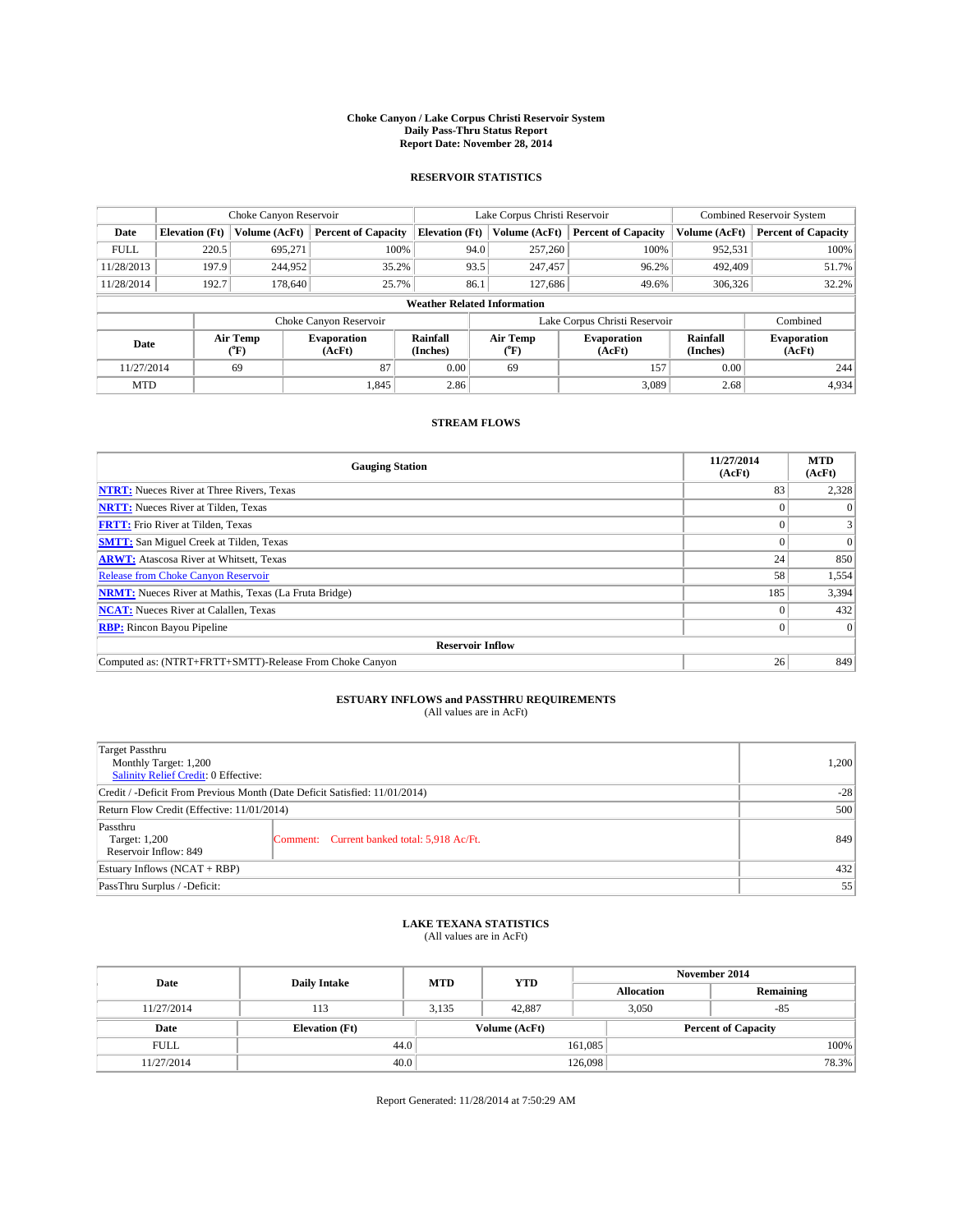#### **Choke Canyon / Lake Corpus Christi Reservoir System Daily Pass-Thru Status Report Report Date: November 29, 2014**

### **RESERVOIR STATISTICS**

|             |                                    | Choke Canyon Reservoir |                              |                       | Lake Corpus Christi Reservoir             | <b>Combined Reservoir System</b>                     |               |                              |  |  |
|-------------|------------------------------------|------------------------|------------------------------|-----------------------|-------------------------------------------|------------------------------------------------------|---------------|------------------------------|--|--|
| Date        | <b>Elevation</b> (Ft)              | Volume (AcFt)          | <b>Percent of Capacity</b>   | <b>Elevation (Ft)</b> | Volume (AcFt)                             | <b>Percent of Capacity</b>                           | Volume (AcFt) | <b>Percent of Capacity</b>   |  |  |
| <b>FULL</b> | 220.5                              | 695,271                | 100%                         | 94.0                  | 257,260                                   | 100%                                                 | 952,531       | 100%                         |  |  |
| 11/29/2013  | 197.8                              | 243,971                | 35.1%                        | 93.4                  | 247,096                                   | 96.0%                                                | 491,067       | 51.6%                        |  |  |
| 11/29/2014  | 192.6                              | 177,727                | 25.6%                        | 86.1                  | 127,552                                   | 49.6%                                                | 305,279       | 32.0%                        |  |  |
|             | <b>Weather Related Information</b> |                        |                              |                       |                                           |                                                      |               |                              |  |  |
|             |                                    |                        | Choke Canyon Reservoir       |                       | Lake Corpus Christi Reservoir<br>Combined |                                                      |               |                              |  |  |
| Date        |                                    | Air Temp<br>(°F)       | <b>Evaporation</b><br>(AcFt) | Rainfall<br>(Inches)  | Air Temp<br>″F)                           | Rainfall<br><b>Evaporation</b><br>(AcFt)<br>(Inches) |               | <b>Evaporation</b><br>(AcFt) |  |  |
| 11/28/2014  |                                    | 75                     | 93                           | 0.00                  | 75                                        | 102                                                  | 0.00          | 195                          |  |  |

### **STREAM FLOWS**

MTD  $|$  1,938  $|$  2.86  $|$  3,191 2.68 5,129

| <b>Gauging Station</b>                                       | 11/28/2014<br>(AcFt) | <b>MTD</b><br>(AcFt) |
|--------------------------------------------------------------|----------------------|----------------------|
| <b>NTRT:</b> Nueces River at Three Rivers, Texas             | 69                   | 2,398                |
| <b>NRTT:</b> Nueces River at Tilden, Texas                   |                      |                      |
| <b>FRTT:</b> Frio River at Tilden, Texas                     |                      |                      |
| <b>SMTT:</b> San Miguel Creek at Tilden, Texas               |                      | $\Omega$             |
| <b>ARWT:</b> Atascosa River at Whitsett, Texas               | 17                   | 867                  |
| <b>Release from Choke Canyon Reservoir</b>                   | 58                   | 1,612                |
| <b>NRMT:</b> Nueces River at Mathis, Texas (La Fruta Bridge) | 177                  | 3,571                |
| <b>NCAT:</b> Nueces River at Calallen, Texas                 |                      | 432                  |
| <b>RBP:</b> Rincon Bayou Pipeline                            |                      | $\Omega$             |
| <b>Reservoir Inflow</b>                                      |                      |                      |
| Computed as: (NTRT+FRTT+SMTT)-Release From Choke Canyon      | 12                   | 861                  |

# **ESTUARY INFLOWS and PASSTHRU REQUIREMENTS**<br>(All values are in AcFt)

| <b>Target Passthru</b><br>Monthly Target: 1,200<br>Salinity Relief Credit: 0 Effective: |                                             | 1,200 |  |
|-----------------------------------------------------------------------------------------|---------------------------------------------|-------|--|
| Credit / -Deficit From Previous Month (Date Deficit Satisfied: 11/01/2014)              |                                             |       |  |
| Return Flow Credit (Effective: 11/01/2014)                                              | 500                                         |       |  |
| Passthru<br>Target: 1,200<br>Reservoir Inflow: 861                                      | Comment: Current banked total: 5,918 Ac/Ft. | 861   |  |
| Estuary Inflows (NCAT + RBP)                                                            | 432                                         |       |  |
| PassThru Surplus / -Deficit:                                                            | 43                                          |       |  |

## **LAKE TEXANA STATISTICS** (All values are in AcFt)

| Date        | <b>Daily Intake</b>   | <b>MTD</b> | <b>YTD</b>    | November 2014     |                            |           |  |
|-------------|-----------------------|------------|---------------|-------------------|----------------------------|-----------|--|
|             |                       |            |               | <b>Allocation</b> |                            | Remaining |  |
| 11/28/2014  | 113                   | 3.248      | 43,000        |                   | $-198$<br>3.050            |           |  |
| Date        | <b>Elevation</b> (Ft) |            | Volume (AcFt) |                   | <b>Percent of Capacity</b> |           |  |
| <b>FULL</b> | 44.0                  |            |               | 161,085           |                            | 100%      |  |
| 11/28/2014  | 40.0                  |            |               | 126,098           |                            | 78.3%     |  |

Report Generated: 11/29/2014 at 7:31:03 AM